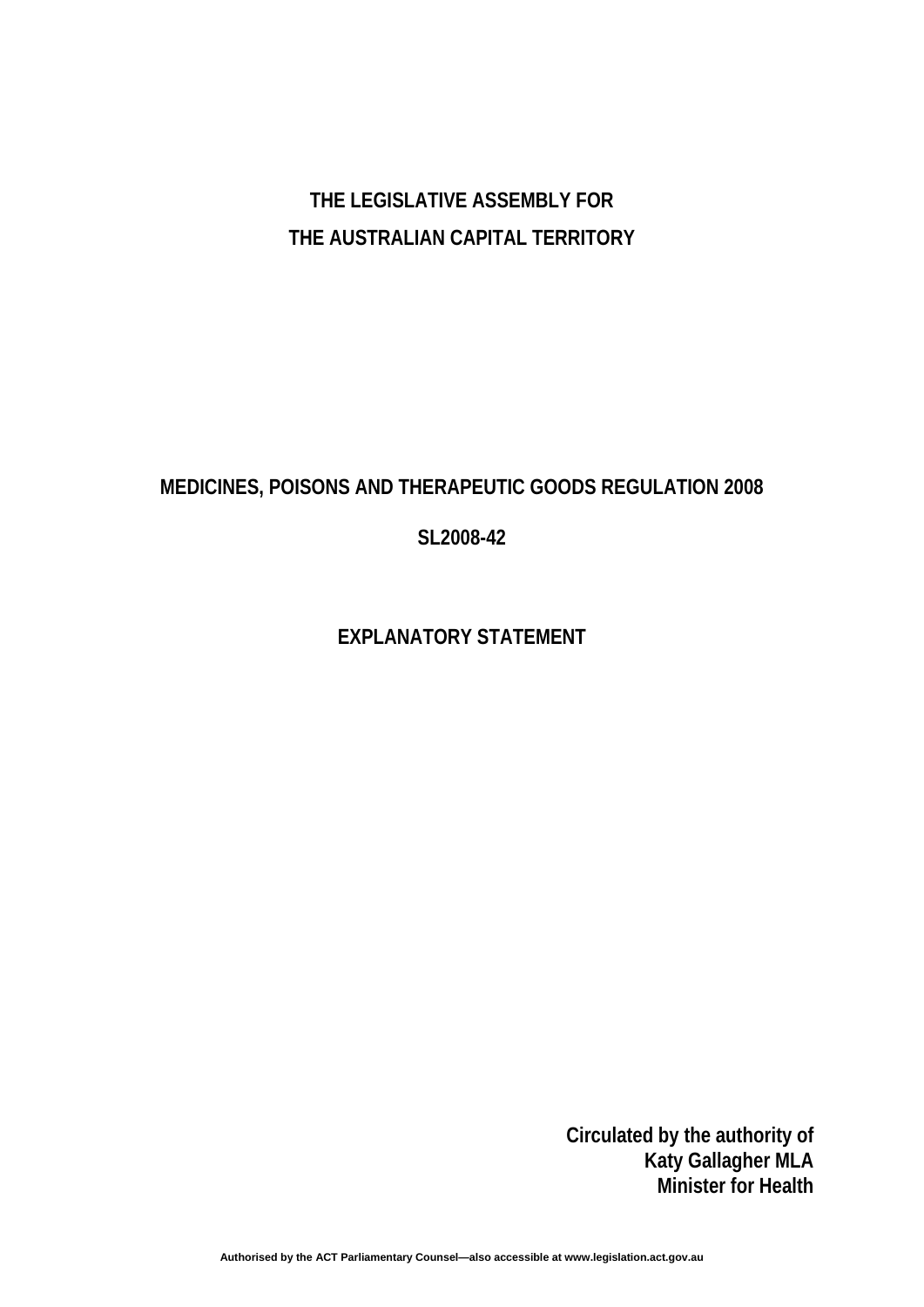# **Medicines, Poisons and Therapeutic Goods Regulation 2008**

### **Overview**

The Medicines, Poisons and Therapeutic Goods Act 2008 (the MPTG Act) consolidated four Acts and their regulations regarding ACT law on medicines, poisons and prohibited substances. The Act repealed and replaced the *Poisons and Drugs Act 1978*, the *Poisons Act 1933,* the *Public Health (Prohibited Drugs) Act 1957* and significantly amended the *Drugs of Dependence Act 1989* to effect reforms required by the National Competition Policy Review of Drugs, Poisons and Controlled Substances legislation (Galbally Review) and to provide for a more unified and workable scheme. The Act adopts the Standard for the Uniform Scheduling of Drugs and Poisons (the SUSDP), developed by the National Drugs and Poisons Schedule Committee established under the *Therapeutic Goods Act 1989* (Cwlth).

The objective of the Act, as recommended by the Galbally Review, is to promote and protect public health and safety by minimising medicinal misadventure with and diversion of regulated substances, accidental or deliberate poisonings and the manufacture of regulated substances that are subject to abuse. The Act also has the purpose of ensuring that consumers of prescription and non-prescription medicines have adequate information to allow them to use medicines safely and effectively. The Act establishes an authorisation and licensing framework for medicines and poisons, as well as grounds and powers for disciplinary action to be taken against authorised and licences persons. The Act also controls the way in which medicines and poisons are dealt with through a range of offences, imposing a range of potential penalties, including the imposition of terms of imprisonment where appropriate. Enforcement of the offences is achieved through a comprehensive range of inspection and seizure powers, including the capacity to take and analyse samples.

In developing the Medicines, Poisons and Therapeutic Goods legislation an exposure draft of the Bill and Regulation was released in December 2006 and February 2007 respectively. Both were made available on the Legislation Register and forwarded to interested stakeholders. Comments were received from a number of interested bodies and considered in the further drafting of the Bill and Regulation. The Bill and Regulation have been developed to maintain, as much as possible, the status quo for health professionals in performing their duties.

#### *The Regulation*

The Medicines, Poisons and Therapeutic Goods Regulation provides the detail for the regulatory framework established by the Act. The Regulation ensures that health professionals will still be able to prescribe, administer and dispense medicines as they lawfully were able to do prior to commencement of the new legislation. The Regulation also contains the more substantive detail, specific requirements, or conditions for a range of activities and obligations contained within the Act. Some provisions of the Regulation prescribe additional information required for licences or authorisations, whereas other provisions impose statutory licence conditions. There are also provisions of the Regulation specifying requirements for activities such as labelling or packaging.

#### **Provisions**

Given the size of this Regulation, in places the sections are explained generally through an overview of the Chapter, Part or Division. Individual clauses are explained in detail, where appropriate.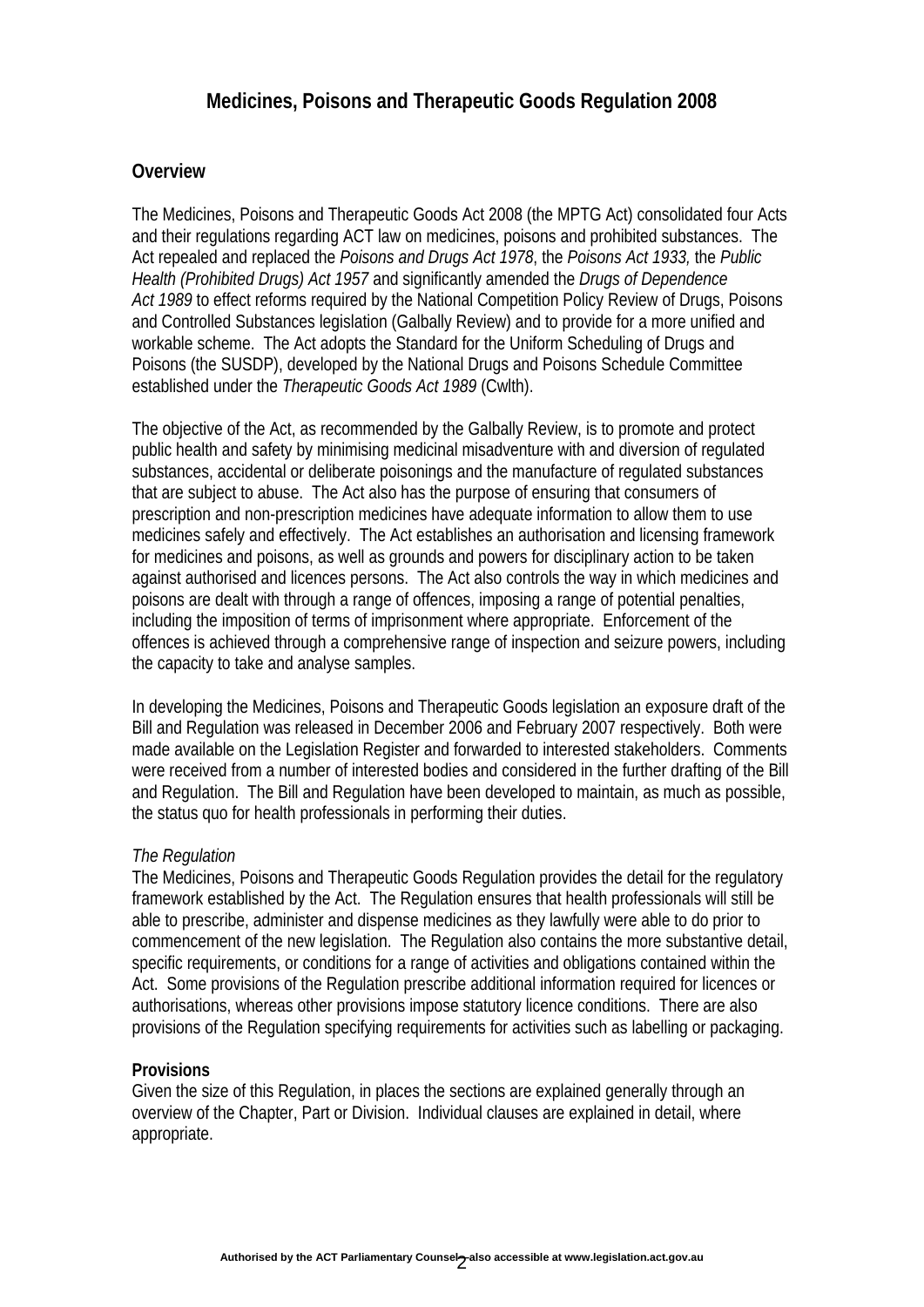### **Chapter 1 Preliminary**

This Chapter contains the preliminary and formal provisions. Section 1 declares the name of the Regulation to be the Medicines, Poisons and Therapeutic Goods Regulation 2008. Pursuant to section 2, the Regulation will share the same commencement as the MPTG Act.

By virtue of the fact that the Act will commence on a day fixed by the Minister, by written notice, the date fixed by the Minister will essentially be the commencement date for the MPTG Act and this Regulation. The only exception is amendment 6.4 in Schedule 6 of the Regulation which will commence immediately after the MPTG Act commences.

On commencement the MPTG Act will amend the Health Professionals Regulation 2004, which includes the insertion into Schedule 11 of the Health Professionals Regulation 2004 a new Part 11.3. That new Part is to be amended by amendment 6.4 in Schedule 6 of this Regulation. Accordingly, amendment 6.4 in Schedule 6 of this Regulation cannot occur until the MPTG Act inserts the new Part 11.3 insertion into Schedule 11 of the Health Professionals Regulation 2004. It is for this reason that amendment 6.4 in Schedule 6 of this Regulation will commence immediately after the MPTG Act commences.

Sections 3 and 4 provide for the dictionary and the notes to the Regulation. Section 5 is essentially a reminder that the Criminal Code 2000 applies to offences against this Regulation, whereas section 6 provides an overview of matters to which the SUSDP does not apply.

## **Chapter 2 Medicines – authorisations generally**

Chapter 2 addresses medicines generally, with Part 2.1 providing an overall overview of authorisations of medicines, and Part 2.2 explaining the inter-relationship with the *Health Professional Act 2004* and the MPTG legislation.

## **Part 2.1 Overview of medicines authorisations**

#### **Section 10 General overview of authorisations for medicines**

This section reiterates that it is the MPTG Act that prohibits dealing with medicines without an authorisation, and section 20 of the MPTG Act sets out when a person is authorised to deal with a medicine.

#### **Section 11 Overview of medicines authorisations under this regulation**

Medicines authorisations under this Regulation that are specific to health-related occupations are listed in subsection 1 of this provision, as well as being connected to Schedule 1 of this Regulation. Other authorisations under this Regulation are listed in subsection 2.

#### **Section 12 General overview of authorisation conditions for medicines**

This section essentially reiterates that section 44 of the MPTG Act requires a person authorised to deal with a medicine to comply with conditions to which the authorisation is subject. The section also draws the reader's attention to the fact that conditions on authorisations are additional to other restrictions that may be placed upon a person's authorisation under the MPTG legislation.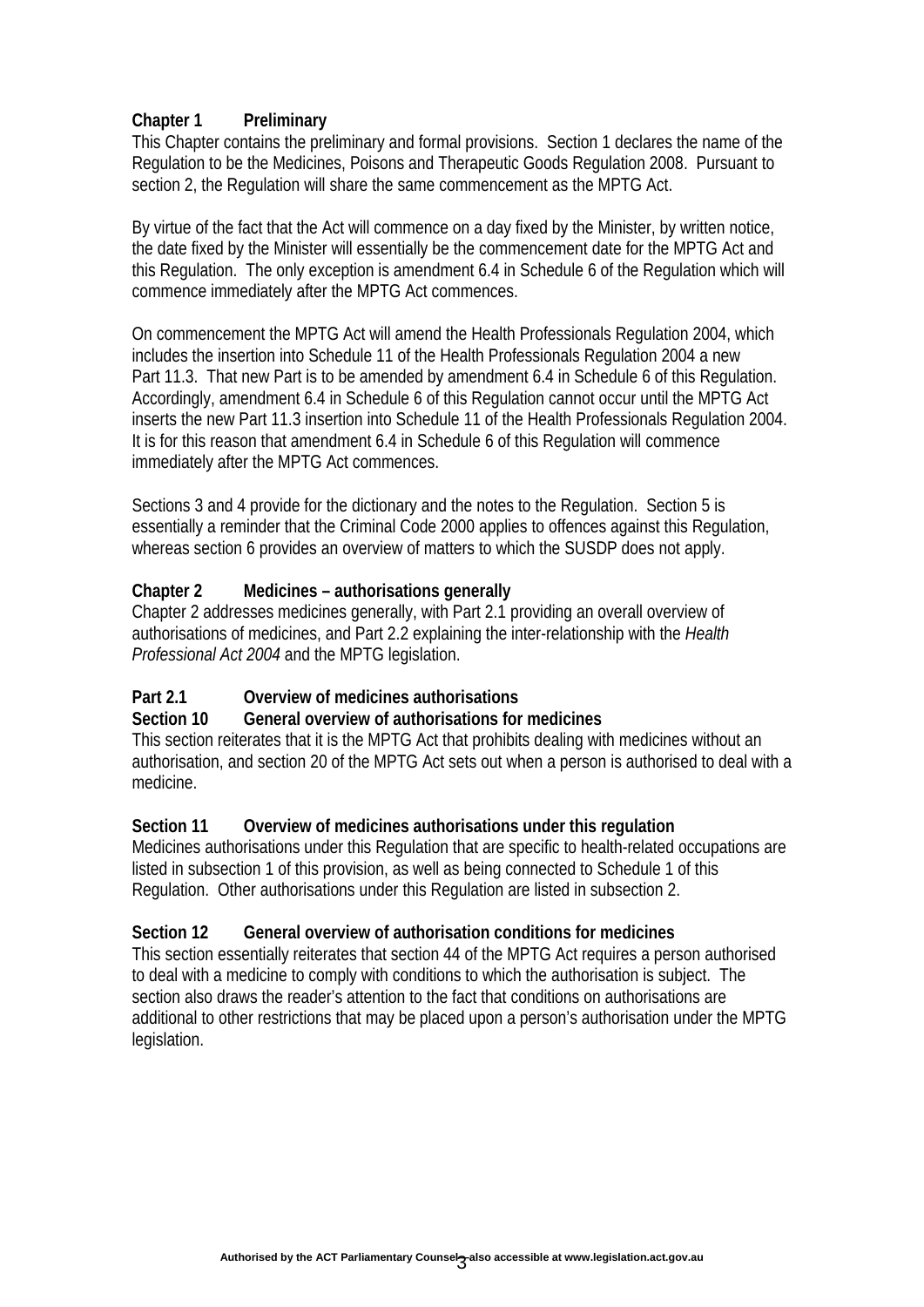# **Part 2.2 Relationship with Health Professionals Act**

**Section 20 Medicines authorisations subject to Health Professionals Act restrictions**  Part 2.2 and section 20, which is the only provision within the Part, confirm that a health professionals authorisation under the MPTG Act to deal with a medicine is subject to any and all conditions or restrictions to which the health professional is subject under the *Health Professionals Act 2004*. Accordingly, if a health professional is not complying with the *Health Professionals Act 2004* the health professional is also not complying with the MPTG legislation.

## **Chapter 3 Medicines – supply authorities**

This Chapter contains provisions affecting authorisations to supply medicines. The prescribing of medicines is addressed in Part 3.1, requisitioning medicines in Part 3.2, and purchase orders for medicines are addressed in Part 3.3. Standing orders for medicines, including standing orders made by the Chief Health Officer and standing orders for institutions are the subject of Part 3.4. Supply authorities generally for medicines are within the final Part for the Chapter, Part 3.5.

# **Part 3.1 Prescribing medicines**

## **Division 3.1.1 Authorisation to prescribe medicines**

Pursuant to section 30, persons mentioned in column 2 of Schedule 1 of this Regulation may be authorised to prescribe a medicine. Prescribing a medicine is authorised if prescribing of the medicine is amongst the authorised dealings for the person listed in column 3 of Schedule 1 in relation to that person, and the prescribing is consistent with any listed restriction in column 3 of Schedule 1.

Additionally, where the prescription is a self-prescription the person must not be a trainee dentist or intern doctor. A self-prescription for a medicine must not be a restricted medicine. For section 30 a restricted medicine is an anabolic steroid, a benzodiazepine, a controlled medicine or a designated appendix D medicine.

The rest of the Division specifies the conditions to which a prescriber's authority is subject generally, or in relation to prescriptions for human use involving controlled medicines or designated appendix D medicines.

Generally, written prescriptions need to comply with sections 40 and 41 of this Regulation. Where a prescription is faxed to a pharmacist, the prescriber must send the original to the pharmacist within 24 hours. Oral prescriptions must also comply with section 41 of this Regulation, and a written version of the prescription must be sent to the pharmacist within 24 hours.

Controlled medicines prescriptions require an approval under Part 13.1 of this Regulation. Dronabinol for human use has additional conditions. Appendix D medicines prescriptions also require an approval, which is the subject of Part 13.2 of this Regulation.

#### **Division 3.1.2 Prescriptions**

This Division details the general requirements for written prescriptions, and the particulars that must feature in a prescription. Through the operation of the dictionary in the MPTG Act something is written even when in electronic form.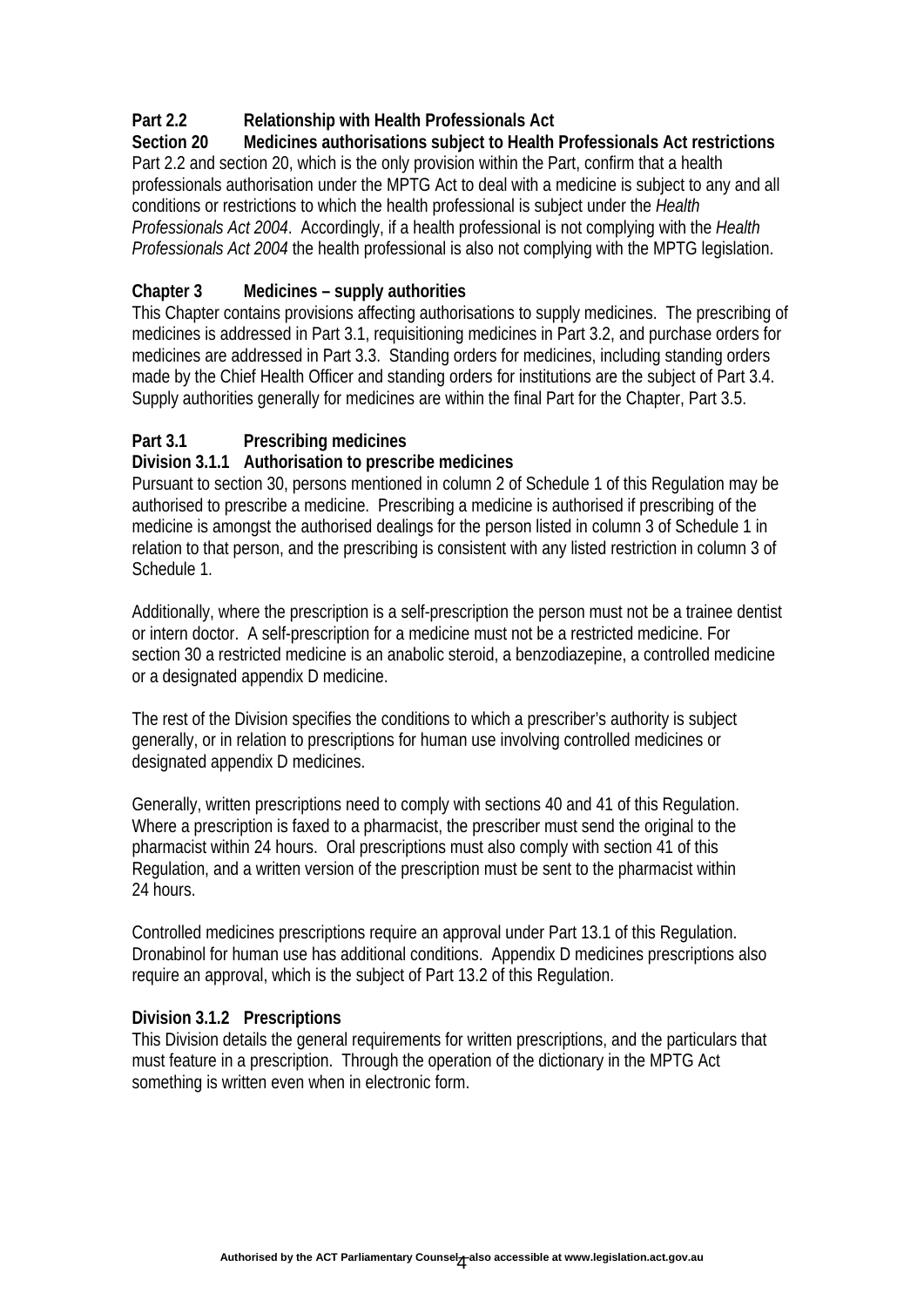The general requirements are reasonably straight forward. The prescription must be signed, and if the prescription is amended at any point the amendment needs to be initialled and dated. Prescriptions must be written in terms and symbols used ordinarily in professional practice, thereby ensuring that any other professional handling the prescription can read and interpret the prescription accurately. Critically, if the prescription is for an unusual or dangerous dose the prescriber needs to underline the reference to the dose and initial beside it. This thereby indicates to any other professional dealing with the prescription that the dose was not an error.

The standard particulars for a prescription include the prescriber's name, qualifications and business address and telephone number, the date, and the form, strength and quantity of medicine to be dispensed.

There are also some particulars that are only needed for prescriptions by certain professionals, such as dentists or optometrists. Conversely, prescriptions for an in-patient in a hospital need not contain certain particulars.

**Part 3.2 Requisitioning medicines** 

**Division 3.2.1 Authorisation to issue requisitions** 

# **Section 50 Authorisation under sch 1 to issue requisitions for medicines – Act, s 41 (b)**

Pursuant to this section, persons mentioned in column 2 of Schedule 1 of this Regulation are authorised to issue a requisition for a medicine if requisitioning the medicine is included in column 3 of Schedule 1 in relation to that person, and if the issue of the requisition is consistent with any listed restriction in column 3 of Schedule 1.

### **Section 51 Authorisation conditions for issuing requisitions for medicines – Act, s 44 (1) (b) and (2) (b)**

This section imposes a condition on a person's authorisation under section 50, and the condition depends on whether the requisition was a written or oral requisition.

Written requisitions must simply comply with sections 55 and 56 of this Regulation. An oral requisition need only comply with section 56 of this Regulation, but the person issuing the requisition must have a belief formed on reasonable grounds that the requisition is reasonably necessary for the treatment of a person(s), and the quantity requisitioned is not more than is reasonably necessary for the treatment.

## **Division 3.2.2 Requisitions**

## **Section 55 General requirements for written requisitions**

This section imposes just two requirements. The first is that a written requisition be signed by the person issuing the requisition. The other is if the requisition is amended at any time, for whatever reason, the issuer of the requisition initial and date along side the amendment. Through the operation of the dictionary in the MPTG Act something is written even when in electronic form.

## **Section 56 Particulars for requisitions**

Requisitions must, under this section, contain the name of the person issuing the requisition and their capacity in which they are issuing the requisition. The date of issue must also be recorded, together with the form, strength and quantity of the medicine to be supplied on the requisition.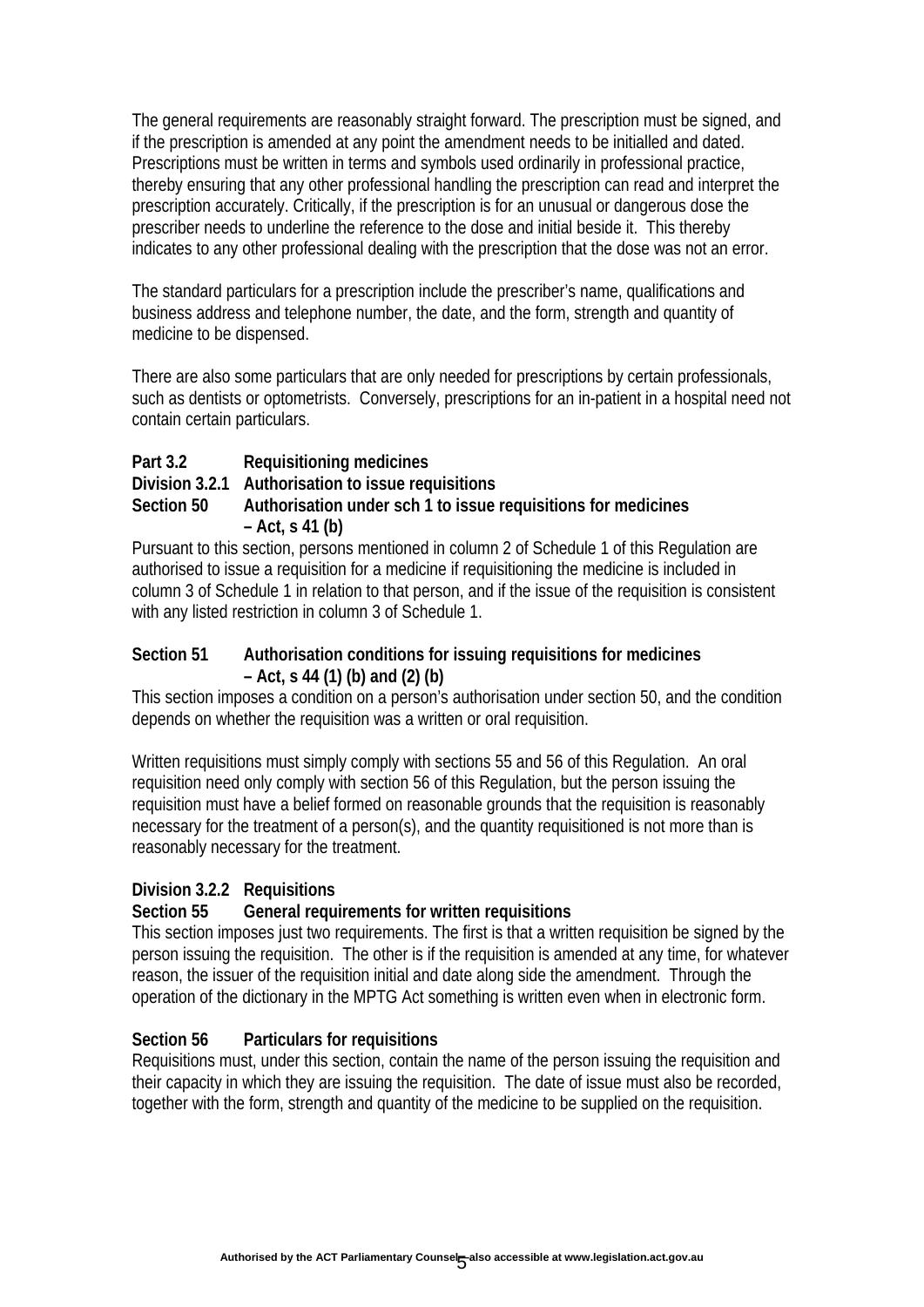The pharmacy or ward to which the medicine is to be supplied must also be recorded. A ward is, according to the dictionary in the MPTG Act, an area of an institution used to accommodate or treat people, including an operating theatre and an opioid dependency treatment centre. Other areas of the hospital, such as the emergency department, would also be covered by this definition.

# **Part 3.3 Medicines purchase orders**

### **Division 3.3.1 Authorisation to issue purchase order**

#### **Section 60 Authorisation under sch 1 to issue purchase orders for medicines**  – **Act, s 38 (1) (b) and (2) (a)**

Pursuant to this section, persons mentioned in column 2 of Schedule 1 of this Regulation are authorised to issue a purchase order for a medicine if issuing the purchase order is included in column 3 of Schedule 1 in relation to that person, and if the issue of the purchase order is consistent with any listed restriction in column 3 of Schedule 1.

#### **Section 61 Authorisation conditions for issuing purchase orders for medicines – Act, s 44 (1) (b) and (2) (b)**

A person's authorisation under section 60 is subject to two conditions. The first is that the purchase order issued complies with section 62 of this Regulation. The other is that the person must sign and send a document to the supplier acknowledging receipt of the medicine. This written acknowledgement must be sent not later than 24 hours after the person received the medicine.

## **Division 3.3.2 Purchase orders**

**Section 62 General requirements for medicines purchase orders – Act, s 38 (2) (c)**  Purchase orders for medicines must, under this section, be signed by the person issuing the order. Furthermore, if the person issuing the purchase order amends the order at any stage, the person must record their initials and the date along side the amendment.

Subsection 2 specifies what information must be included in a purchase order for a medicine, such as the form, strength and quantity of the medicine to be supplied.

# **Part 3.4 Standing orders for medicines**

## **Division 3.4.1 CHO Standing orders**

### **Section 70 Authorisation of CHO to issue standing orders for supply of medicines in public health emergencies – Act, s 42 (b)**

This provision authorises the Chief Health Officer to issue standing orders for the supply of a medicine in an emergency relating to public health. The provision also confirms that the authorisation under this section operates even if a public health emergency declaration under section 119 of the *Public Health Act 1997* is not in force.

### **Section 71 Authorisation of CHO to issue standing orders for administration of medicines in public health matters – Act, s 42 (b)**

A standing order is, according the dictionary in the MPTG Act, a written order authorising the supply or administration of medicines as stated in the order, in stated clinical circumstances. This provision assigns the Chief Health Officer the power to issue a standing order for the administration of medicine in public health matters. This authorisation reflects the important role that the Chief Health Officer has in preventing, minimising or averting public health issues.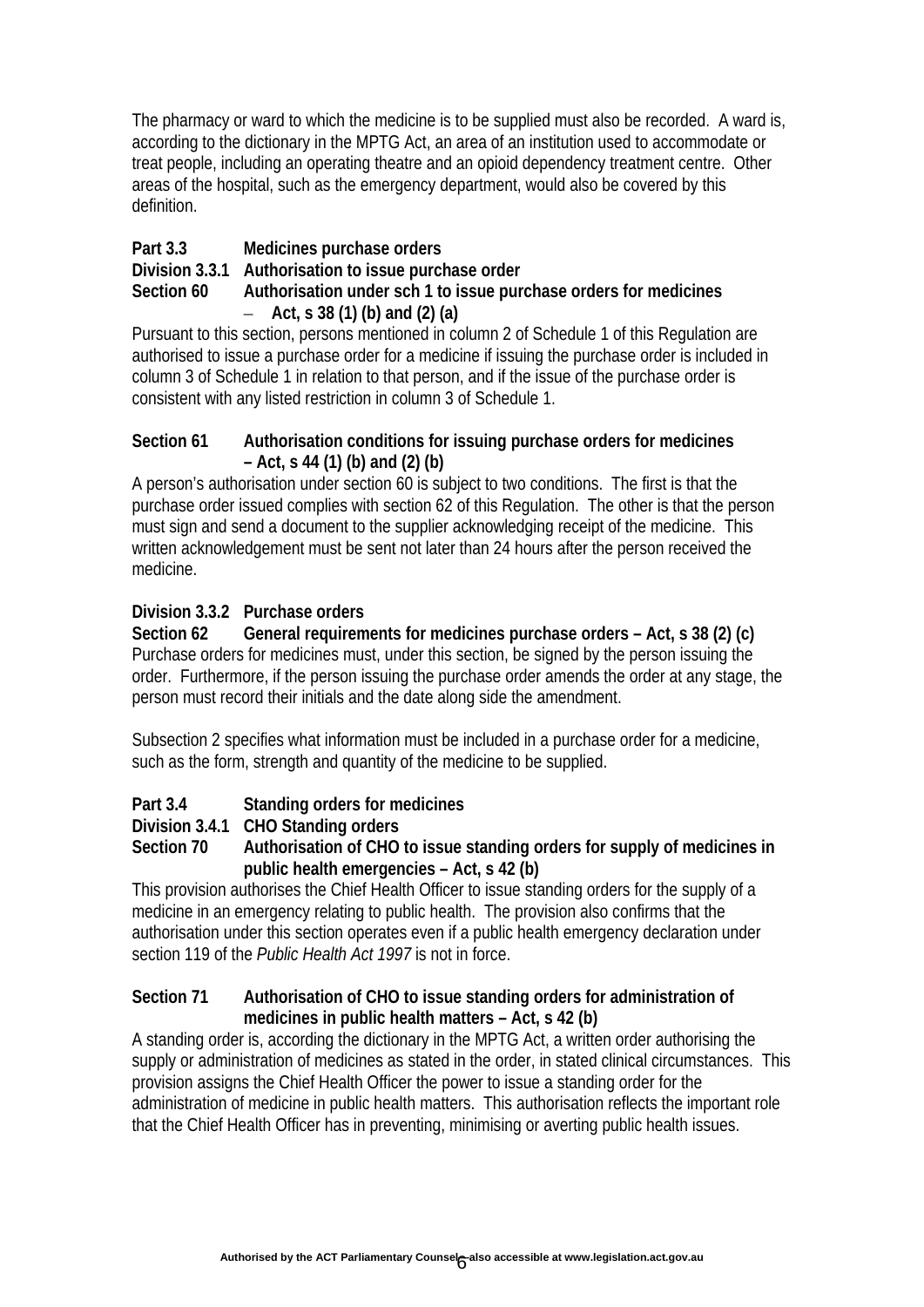### **Section 72 Particulars for CHO orders for administration of medicines for public health matters**

A standing order issued by the Chief Health Officer under section 71 of this Regulation must contain the particulars identified in this provision. Key particulars include a description of the public health matter, a description of the people to whom the medicine may be administered, the medicine and the dose and route of administration.

### **Division 3.4.2 Standing orders for institutions**

Under this Division, a doctor, but not an intern doctor, may be authorised to issue a standing order for the administration of a medicine to patients at an institution. Under section 652 of this Regulation a correctional centre and a CYP detention place are also captured by the term institution. Such a standing order needs to be approved by a medicines and therapeutics committee for the institution, and the order needs to be signed by the chair of the committee. Section 75(2) establishes what is, for the section, a medicines and therapeutics committee.

The Division also specifies the particulars that must feature on a standing order for administration of medicines at institutions. This includes the dose and route of administration, the clinical circumstances in which the medicine may be administered, and each ward to which the order applies.

### **Part 3.5 Medicines supply authorities generally**

#### **Section 80 Cancellation of invalid supply authorities – Act, s 30 (2) (d)**

From time to time situations may arise in which a supply authority needs to be cancelled. Section 80(1) deals with cancellations of paper-based supply authorities. The provision directs that the word "cancelled" is marked on the front of the supply authority, together with the person's name and business address. The person must also sign and date the cancellation.

Subsection 2 of the provision relates to cancellations of electronic supply authorities. In such circumstances the word "cancelled" is to be marked on the supply authority, and an electronic document containing the person's name, business address and signature is to be linked to the supply authority.

#### **Section 81 Information for CHO about controlled medicines supplied on supply authorities – Act, s 31 (1) (b) and (4), def** *required information*

Section 81 applies if a person supplies a controlled medicine on a supply authority. The section requires certain information to be given, in writing to the Chief Health Officer. The information includes the date of the supply, the name of the person to whom the medicine was supplied, and the form, strength and quantity of the medicine supplied. The information to be given to the CHO must be provided within 7 days of the end of the calendar month in which the supply took place.

This provision reflects the seriousness and level of public health concern associated with controlled medicines. The effect of the section is to enable the Chief Health Officer, through the information required to be provided, to monitor the details, such as quantities, of controlled medicines that are being supplied in the ACT.

Some persons authorised under a Commonwealth or State law to manufacture or supply controlled medicines by wholesale, are required to report to the Therapeutic Goods Administration the supply of a controlled medicine on a supply authority. Some medicine wholesalers must do the same.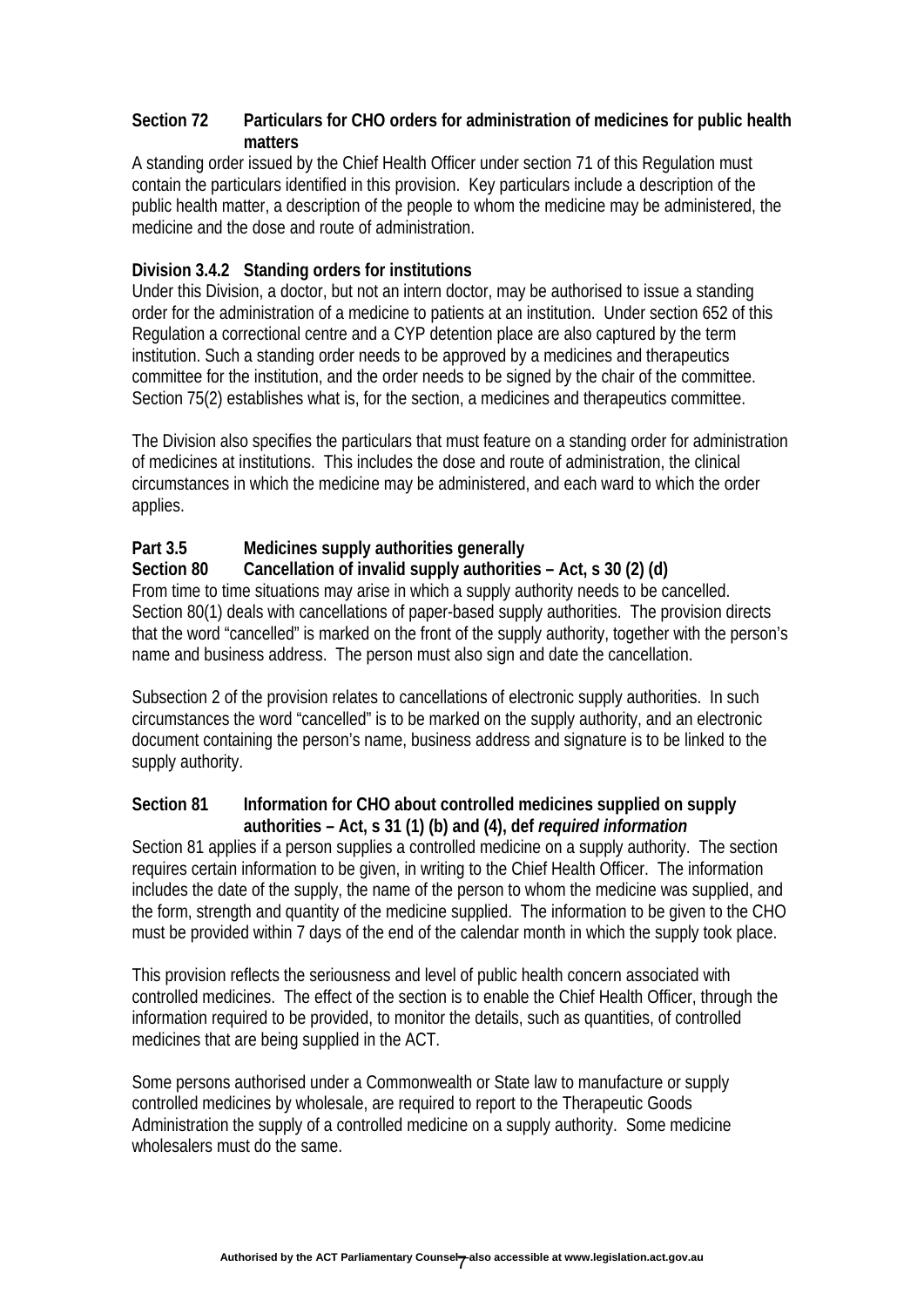The section also clarifies that persons who report such supply to the Therapeutic Goods Administration do not have to comply with this section. This recognises that to apply this section to those persons would be an unnecessary duplication of a reporting requirement and an unwarranted additional administrative burden.

# **Chapter 4 Supplying medicines**

While Chapter 3 addresses supply authorities for medicines, other aspects of supplying medicines is addressed within Chapter 4. This includes supplying medicines though purchase orders and standing orders, supplying without prescription in emergencies and the supply of medicines for disposal.

# **Part 4.1 Preliminary**

## **Section 100 Overview of supply authorisations for medicines**

Supply authorisations for medicines under this Regulation are listed in this section.

### **Part 4.2 Medicines – supply authorisations under Sch 1**

### **Division 4.2.1 Sch 1 medicines supply authorisations**

**Section 110 Authorisation under sch 1 to supply medicines – Act, s 26 (1) (b) and (2) (b)**  Pursuant to this section, persons mentioned in column 2 of Schedule 1 of this Regulation are authorised to supply a medicine if the supply is included in column 3 of Schedule 1 in relation to that person, and if the supply is consistent with any listed restriction in column 3 of Schedule 1.

## **Division 4.2.2 Dispensing medicines**

This Division governs the dispensing of medicines. As only a pharmacist may dispense medicines the requirements imposed by this Division only concern pharmacists. The Division instructs how medicines are to be dispensed, as well as the authorisation conditions that apply to the dispensing of medicines. Section 122 in the Division specifies what must noted, in writing, on a prescription if an oral direction is given by the prescriber to change details of the prescription.

The Division also contains the requirements that must be met in regard to the labelling of dispensed medicines, the marking of dispensed prescriptions, and the details required for written records of medicines dispensed. Through the operation of the dictionary in the MPTG Act something is written even when in electronic form.

## **Division 4.2.3 Supplying medicines on requisitions**

Authorisations to issue a requisition are addressed in section 50 of this Regulation. This Division governs the supply of medicines on requisitions.

The Division details the requirements for supply of medicines on a requisition, and the authorisation conditions that apply. The Division also contains the requirements that must be met in regard to the labelling of medicines supplied on requisition, the marking of filled requisitions, and the details required for written records of medicines supplied on requisition.Through the operation of the dictionary in the MPTG Act something is written even when in electronic form.

#### **Division 4.2.4 Supplying medicines on purchase orders**

The issue of purchase orders is addressed in Part 3.3 of this Regulation. This Division governs the supply of medicines on a purchase order. This Division details the requirements for supply of medicines on a purchase order, and the authorisation conditions that apply.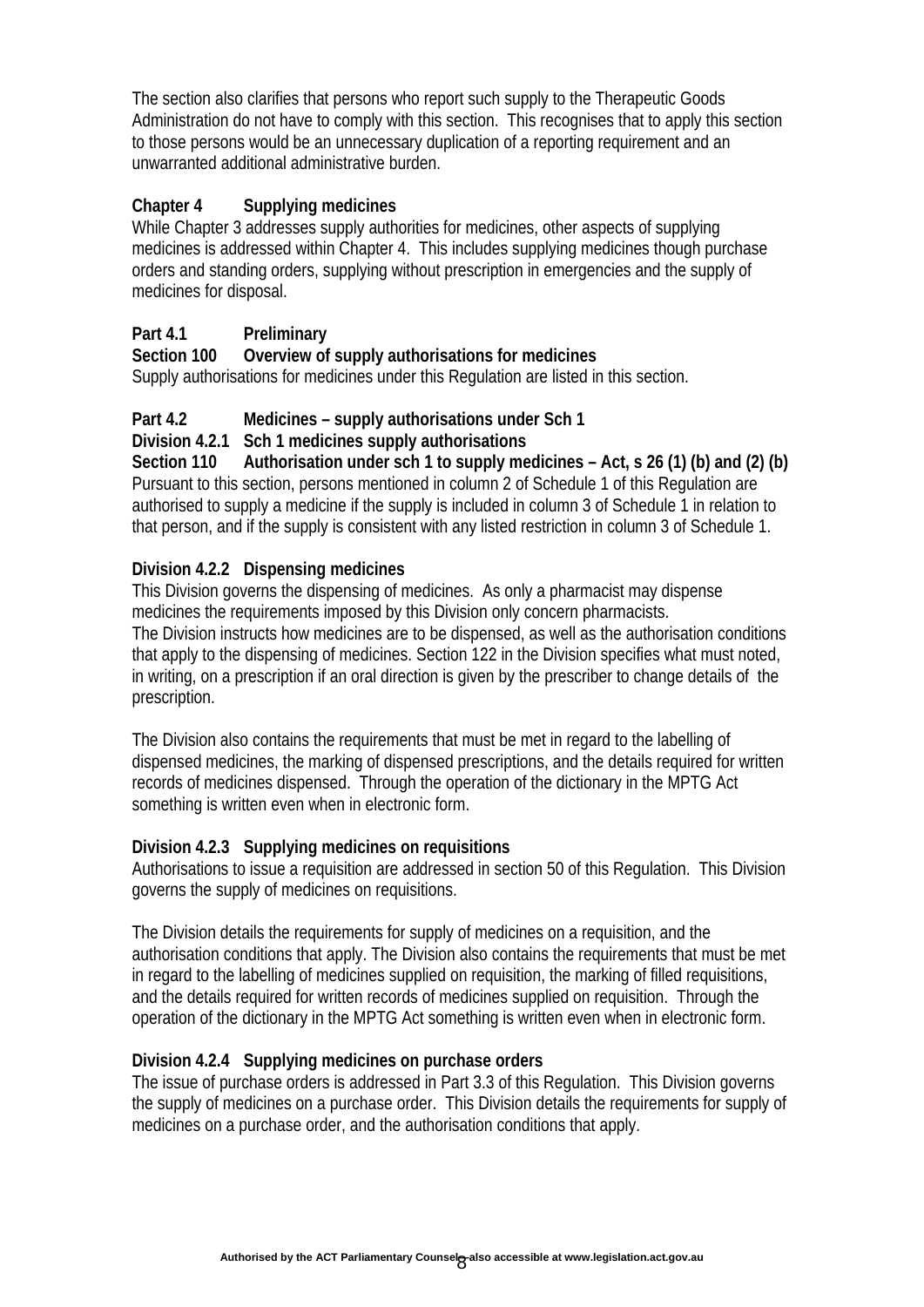Under this Division, a person who supplies a medicine to someone else on a purchase order is required to make a written record of the supply. The information required to be kept under this provision includes the date of the order, the date the order is supplied, and the form, strength and quantity of the medicine supplied. For obvious reasons, the details of the person to whom the medicine was supplied is also required to be recorded.

Through a comparison of the record made under this section with the purchase order to which the supply relates, discrepancies and variations should be identifiable. Identification of such variances and discrepancies may enable the identification of medicines being misused, redirected or unusual supply patterns. Therefore, the keeping of such records is required from a regulatory perspective.

Under section 11 of the *Electronic Transactions Act 2001* records can be kept in an electronic format provided certain criteria can be met. Accordingly, a requirement to keep a written record is met if the record is kept in an electronic form.

#### **Division 4.2.5 Supplying medicines on standing orders**

The issue of standing orders is addressed in Part 3.4 of this Regulation. This Division governs the supply of medicines on a standing order.

The Division details the requirements for supply of medicines on a standing order, and the authorisation conditions that apply. The Division also contains the requirements that must be met in regard to the labelling of medicines supplied on a standing order and the details required for written records of medicines supplied on standing order .Through the operation of the dictionary in the MPTG Act something is written even when in electronic form.

#### **Division 4.2.6 Supplying medicines during consultations**

This Division governs the supply of medicines, such as 'sample packs', during consultations. The Division details the authorisation conditions that apply, as well as the requirements that must be met in regard to the labelling of medicines supplied during consultations, and the details required for written records of medicines supplied during a consultation.

It must be noted that under the MPTG Act, the definition of supply does not include administration of the medicine. The requirement for the appropriate supply and prescription of medicines in section 7 of the MPTG should also be noted.

Section 163 imposes additional requirements when the medicine to be supplied during a consultation is a controlled medicine for human use. First and foremost, the supplier must have a controlled medicines approval under Part 13.1, and comply with each condition of the approval. The remaining conditions apply depending on whether or not the approval under Part 13.1 was for a particular form of the medicine, a particular strength of the medicine, or a particular quantity.

Where a controlled medicine is supplied for human use during a consultation, the prescriber must give to the CHO, within 7 days of the end of the calendar month in which the supply took place, information required under section 164(2). This information includes the prescriber's name, business address and telephone number, the date of supply, and the form, strength and quantity of the medicine supplied. Critically, the name and address of the person to whom the medicine was supplied must also be recorded. Through the operation of the dictionary in the MPTG Act something is written even when in electronic form.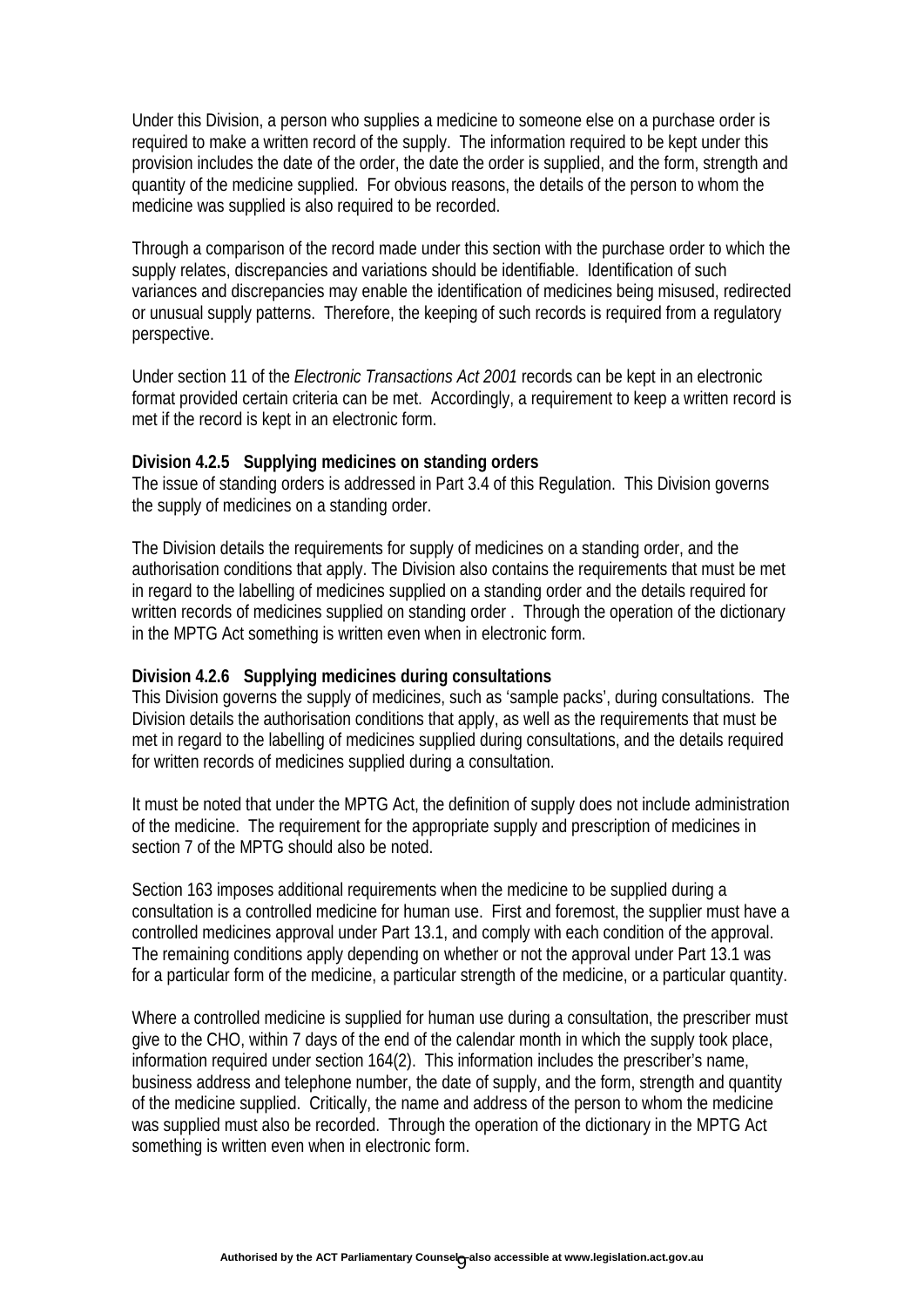### **Division 4.2.7 Selling pseudoephedrine by retail**

Pseudoephedrine-based products are legally available over the counter in pharmacies for the treatment of ailments such as colds and flu. However, a significant and growing problem within Australia is the diversion of pseudoephedrine for illegal manufacture into methamphetamines, such as 'speed' and 'ice'. Pseudoephedrine is the key chemical ingredient in the manufacture of methamphetamine.

Large quantities of Pseudoephedrine-based products are used in the illegal manufacture of methamphetamines. As the purchase of large quantities from a single source is of itself naturally suspicious and likely to be reported to law enforcement authorities, a practice referred to as "pseudo running" has resulted. "Pseudo runners" travel from pharmacy to pharmacy accumulating enough pseudoephedrine-based products to manufacture a significant quantity of methamphetamines. By spreading out purchases, the volume of pseudoephedrine-based products being purchased by a single individual becomes extremely difficult to detect.

This division requires ACT pharmacists to record sales of pseudoephedrine which will be accessible by law enforcement agencies to identify and track suspicious sales. In addition to imposing this requirement on pharmacists, the Regulation also gives pharmacists the legal authority to request and record personal information, and to refuse sales of pseudoephedrine where required information is not provided. Division 4.2.7 also specifically enable members of the public to access records relating to them, and to request corrections if necessary. This is supported by a review mechanism should the pharmacy that created the record refuse to change a record as requested by a member of the public. The review mechanism created empowers the Chief Health Officer to consider written positions from both the buyer and the seller, and to direct alterations to the record if the Chief Health Officer considers it appropriate to do so.

#### **Section 170 Meaning of** *retail sale* **– div 4.2.7**

This section stipulates that for Division 4.2.7 the phrase "retail sale" does not include supply on prescription.

#### **Section 171 Authorisation conditions for retail sale of pseudoephedrine – Act, s 44 (1) (b) and (2) (b)**

Under this section, a persons' authorisation to supply pseudoephedrine under section 110 of this Regulation is subject to conditions under Division 4.2.7 when sold by retail sale.

Key conditions include that the pseudoephedrine is supplied in accordance with section 7 of the MPTG Act, and that the seller complies with section 172 of this regulation. Additionally, pseudoephedrine records must be kept at the seller's business premises, unless the Chief Health Officer has given written approval for records to be kept at another place. Records must also be kept for a period of 2 years from the date the sale is made.

A further condition is that if a buyer requests to see a record pertaining to them that was made by the seller, the seller must allow the buyer to see the record within a reasonable period. It is important to note that in order to see a record made about them a buyer must attend the seller's business that made the record. A seller is under no obligation to come to the buyer. Furthermore, a buyer can only see records of sales made from that business, and a seller cannot change a record made by a different seller.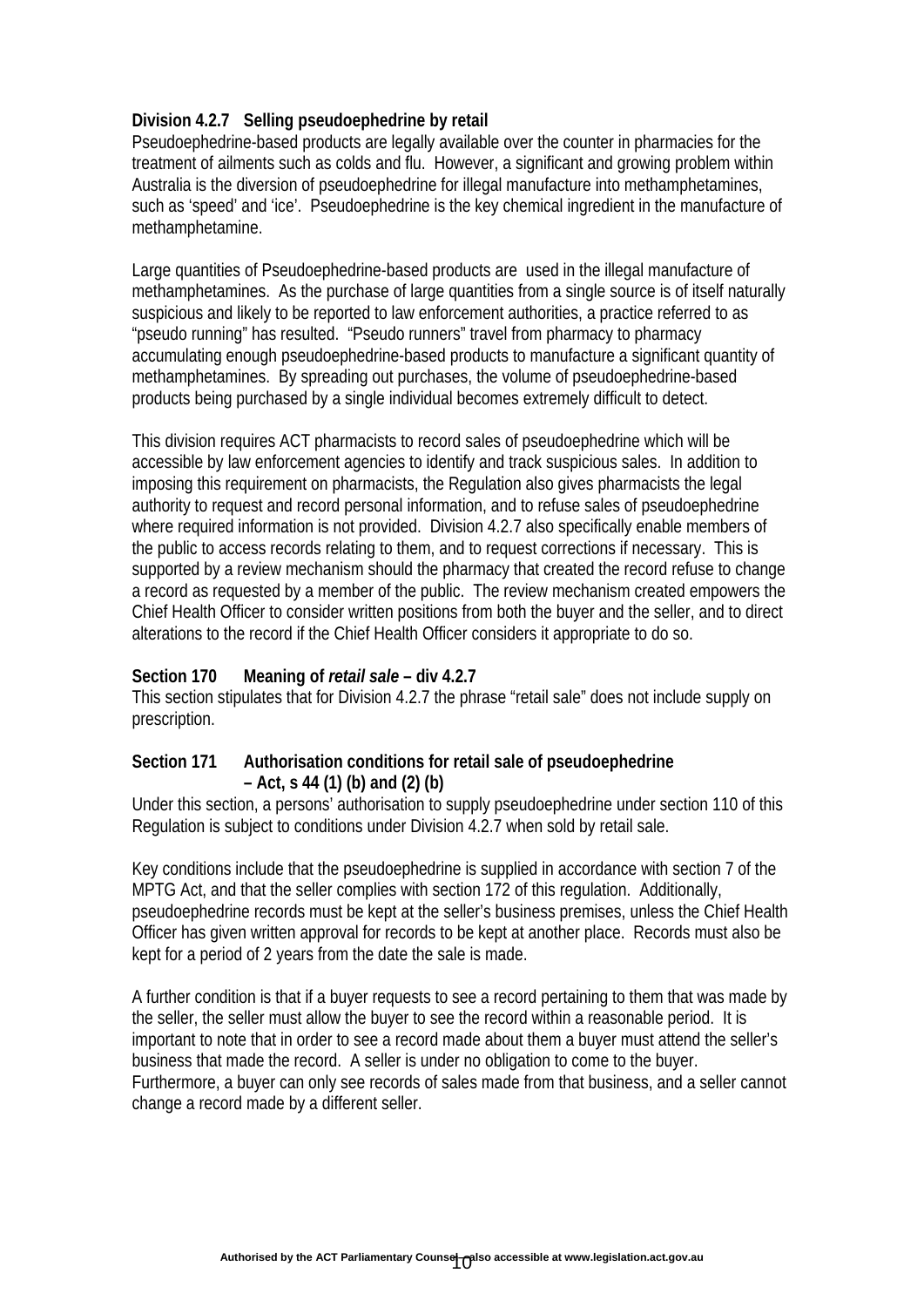What amounts to a reasonable period is not specified by the legislation. As such, determining what a reasonable period is will be dependent upon a common understanding of the phrase applied in the individual circumstances of each situation. This approach recognises that the nature of a seller's business will limit when it is reasonable to give a buyer access to a record. It would be an unreasonable imposition upon a seller's business if a buyer were entitled to immediate access to a record. To do so would make no allowance for requests made during peak periods of trade, or shortly before the close of trade for the business.

In determining what should amount to a reasonable period for the purposes of this section, regard should also be had to the availability of the buyer to return at a more appropriate time. In most circumstances a reasonable period will be the earliest opportunity that is manageable for both the seller and the buyer. To achieve this it is possible, as well as appropriate, for the seller and buyer to agree upon a suitable time to arrange for the buyer to see the record.

Having inspected a record a buyer may, if they believe the record to be incorrect, request that the seller change the record. If the seller is satisfied that the record is incorrect, it is a condition upon the seller's authorisation under section 110 of this regulation that the seller amend the record. Possible examples could be minor spelling errors of a person's name or address. More often than not, a clear discrepancy between details on a receipt for purchase and on the record made concerning the purchase would warrant a correction of the record.

#### **Section 172 Requirement to tell buyer about pseudoephedrine sales record**

This section applies if pseudoephedrine is to be sold by retail to a customer, referred to within the sections as the buyer. The section requires that before a sale can proceed the seller must inform the buyer of certain information. Under section 172 the buyer must be informed that the seller is required to make a record of the sale, and that if the buyer refuses to, or cannot provide the required information, the seller cannot sell the customer pseudoephedrine. This requirement ensures that the customer knows that the seller is legally obligated to make a record and legally obligated not to sell pseudoephedrine unless the record is made.

Additionally, the customer must be informed that the record may be made available to a limited group of people, primarily law police officers, other pharmacists and the Chief Health Officer and his staff. Additionally, a customer must be informed that the Pharmacy Guild of Australia may also have access to the information recorded.

The Pharmacy Guild of Australia developed and administers the Project STOP database. Project STOP is a tool that pharmacies can elect to use to record sales of pseudoephedrine. However, a seller does not need to utilise the Project STOP system to comply with the requirements of this Regulation. Furthermore, this Regulation should not be read in such a way as to infer that it obligates or encourages the use of the Project STOP system. It is up to individual sellers to determine how best to comply with the requirements of this Regulation.

By informing the customer of these matters the customer is made aware of the reason behind the record being made, and also assured that the record cannot be used by any other persons or for any other reason. Finally, under subsection 1(d), the customer must be advised that they have the right to access the record and have any mistake corrected.

#### **Section 173 Required information for pseudoephedrine sales record**

The required information to be recorded is stated in section 173. Records kept in accordance with this provision must be in English and in writing. The records must also be made in such a way that the records are easily retrievable.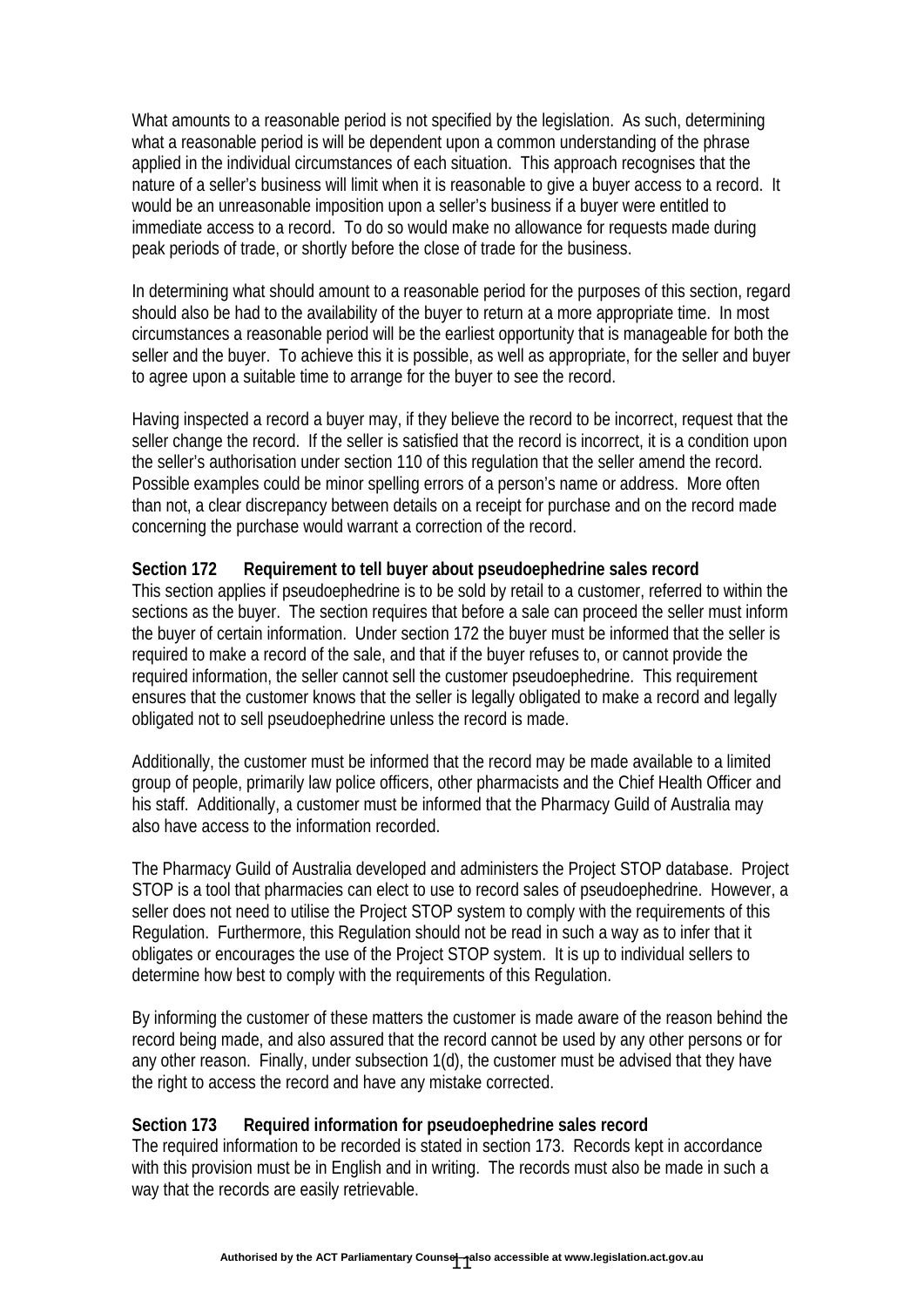Under section 11 of the *Electronic Transactions Act 2001* records can be kept in an electronic format provided certain criteria can be met. Accordingly, the requirement for records to be in writing and the on-line Project STOP system are not incompatible.

Information to be recorded includes the date of sale and the brand name, dosage form and quantity of pseudoephedrine sold. Information about the buyer must also be recorded, including the buyer's name and address, the kind of identification produced and the unique identification number from the identification shown. Through the range of information collected in the record of sale enforcement authorities should be able to identify persons who make, or attempt to make, an unusually high number of purchases or quantities of pseudoephedrine.

In addition to requiring that the record of the sale include the type of identification shown, the section also prescribes what types of identification can be lawfully accepted. In doing so the section distinguishes between a *photo identification document* and a *non-photo identification document*.

The provision permits a seller to accept only two types of non-photo identification. The first is a person's birth certificate provided that it identifies the issuing jurisdiction and the date it was issued. Provided it meets these criteria birth certificates issued by any Australian State or Territory can be accepted, as can any foreign issued birth certificate. The other form of non-photo identification that can be accepted is a seniors card issued by the ACT, the Northern Territory or another Australian State.

#### **Section 174 Failure to amend pseudoephedrine sales record**

Section 174 applies if a buyer has requested a seller change a record under section 171 of this regulation and the seller has refused the request. If this situation arises, a buyer can write to the ACT Chief Health Officer asking that the Chief Health Officer direct the seller to change the record. An application to the Chief Health Officer must be in writing, and should provide as much detail and supporting evidence as the buyer is able to provide. For example, if the date of sale or quantity of pseudoephedrine purchased is disputed, the buyer should attach a copy of the sales receipt to support the application.

Having received a written application, the Chief Health Officer must give a copy of the application to the seller identified in the application. In providing a copy of the application to the seller the Chief Health Officer must ask the seller to make the amendment sought and notify the Chief Health Officer that the change has been made, or send written reasons to the Chief Health Officer stating why the amendment sought should not be made. A written response detailing why the seller believes the record should not be amended as sought should be provided to the Chief Health Officer within 10 working days.

#### **Section 175 Pseudoephedrine sales record – decision by CHO**

Under this provision the Chief Health Officer must consider an application received from the buyer and any response submitted by the seller, and then make a decision. Under section 175 the Chief Health Officer can direct the seller to change the record in accordance with the application, or refuse the application.

Crucially, the Chief Health Officer may also direct the seller to change the record in a way other than in accordance with the application. This enables the Chief Health Officer to determine that the information recorded about the sale should remain unchanged, but that a notation be added to the record that the buyer disputes all or part of the record.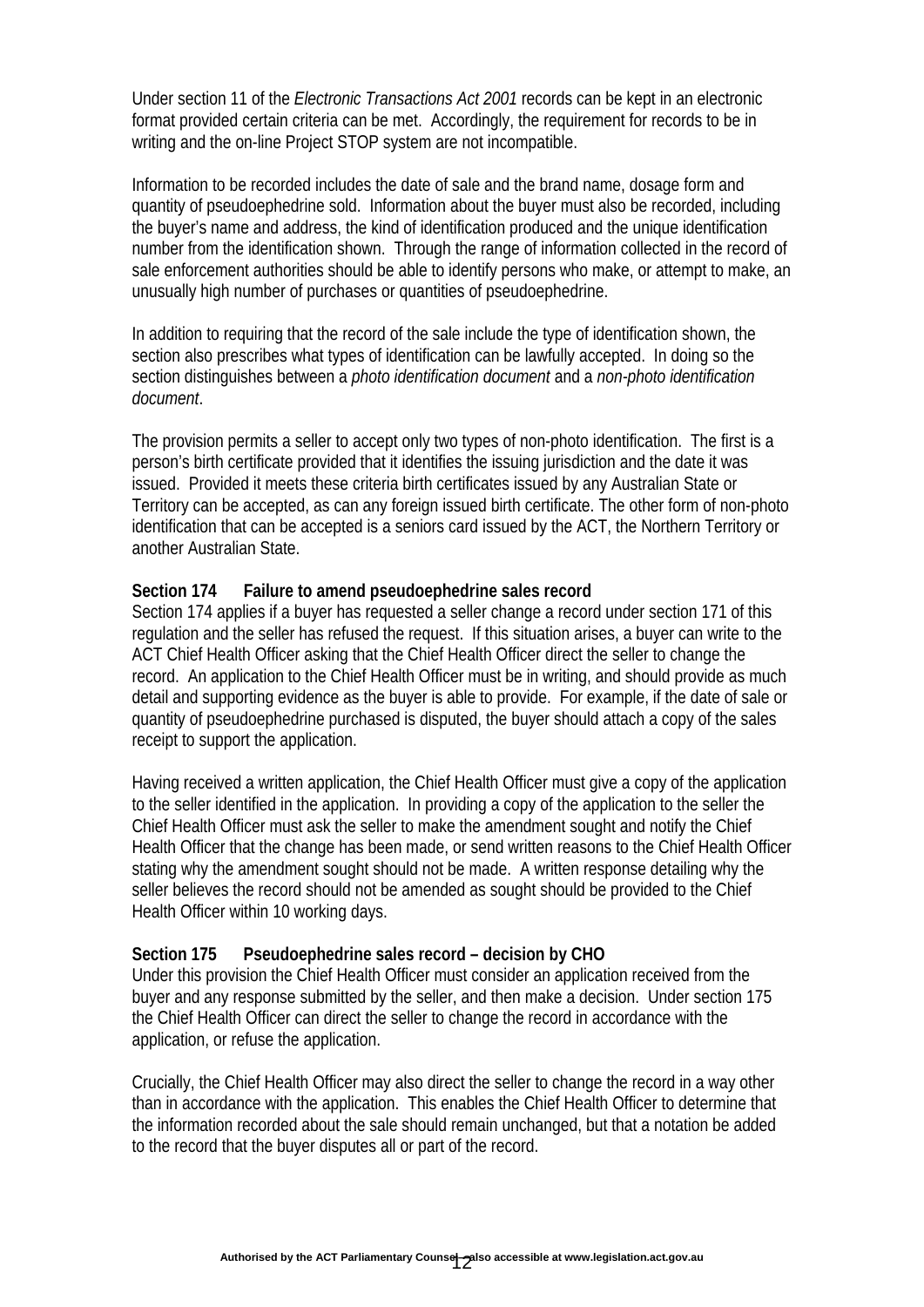This approach may be necessary where a buyer disputes the quantity purchased, or even the sale itself, but cannot provide sufficient evidence that contradicts the record. What ever the decision of the Chief Health Officer, written notice of the decision must be provided to both the seller and the buyer.

Pseudo runners may attempt to avoid detection through the use of fake or stolen identification. As a result, there is the possibility that a buyer may be able to show that they did not or could not have made a sale to which their details are recorded. In such circumstances it is possible that the buyer's identify, or an identifying document, has been stolen or reproduced by a pseudo runner. Should such a situation occur, it would be necessary for records to remain unaltered despite the provision of clear evidence by the buyer that they did not make the purchases recorded.

## **Division 4.2.8 Supplying pharmacist only medicines**

#### **Section 180 Authorisation conditions for supply of pharmacist only medicines - Act, s 44 (1) (b) and (2) (b)**

An authorisation under section 110 of this Regulation is subject to the condition that the person personally hand the medicine to the customer who is personally in attendance, and that the customer is given adequate instructions on the medicine's use at the time of supply. The instructions provided may, under this section, be given either orally or in writing.

The only situations in which this section does not apply is in regard to the supply of pharmacist only medicine at an institution or on a supply authority.

## **Part 4.3 Authorisations to supply without prescription in emergencies**

Part 4.3 applies to prescription only medicines other than an anabolic steroid, a designated appendix D medicines, and a benzodiazepine. Within this Part the permissible medicines are referred to as designated prescription only medicines. As controlled medicines are not considered a prescription only medicine under section 11 of the MPTG Act, this Part does not apply to controlled medicines.

This Part authorises a pharmacist to supply a designated prescription only medicine without a prescription in an emergency situation under section 251, subject to certain conditions identified in section 252. The Part also details the labelling requirements involved in the supply of medicines without a prescription in an emergency. Additionally, a pharmacist that supplies a designated prescription only medicine under section 251 of this Regulation must make a written record of the supply. Under the *Electronic Transactions Act 2001* if something is kept in an electronic form it is considered to be written.

## **Part 4.4 Authorisation to supply medicines for disposal**

### **Section 260 Authorisation to supply medicines to pharmacists for disposal - Act, s 26 (1) (b)**

This provision gives a generic authorisation to supply a medicine to a pharmacist so that the pharmacist may dispose of the medicine. This provision recognises the importance of enabling the proper disposal of medicines that are old, no longer needed, or for which the manufacturer's pack or labelling has been lost. The provision also recognises that surrender of a medicine for disposal to a pharmacist is supported by the Australian Government through the Return of Unwanted Medicines program.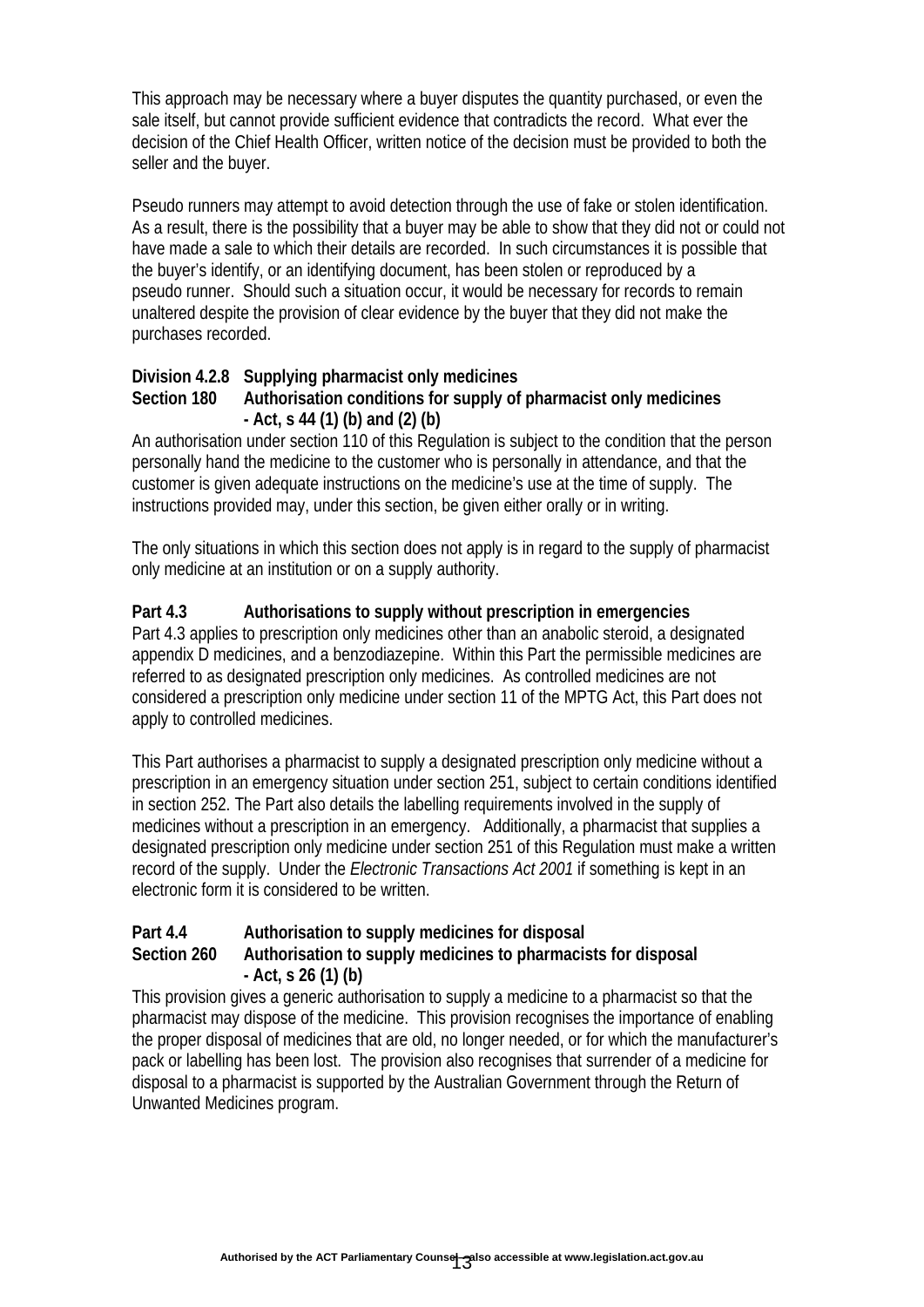### **Section 261 Authorisation to supply medicines to commercial disposal operators for disposal - Act, s 26 (1) (b)**

This provision gives a generic authorisation to supply a medicine for the purposes of disposal to a person holding an environmental authorisation for the disposal of medicines, or to an adult acting on their behalf.

Like with section 260, this provision recognises the importance of enabling the proper disposal of medicines that are old, no longer needed, or for which the manufacturer's pack or labelling has been lost. The provision also recognises that surrender of a medicine for disposal to a commercial disposal operator is more desirable than the medicine ended up in landfill or in waste water.

## **Part 4.5 Wholesale supply of medicines under corresponding laws**

This Part contains only one section; section 270. This provision imposes conditions upon persons who supply medicines by wholesale under corresponding laws. A key condition is that the person, and all of their employees and agents, comply with the Australian Code of Good Wholesaling Practice for Therapeutic Goods for Human Use, and the Medicines Australia Code of Conduct.

The Part also requires that a medicine in the person's possession is stored within the storage temperature range for the medicine recommended by the manufacturer of the medicine. Certain medicines may become ineffective or possibly even harmful if they exceed or fall below a particular temperature range. Compliance with any other environmental condition that is necessary to preserve the stability and therapeutic quality of a medicine is also required. Such a condition could be a simple as keep out sunlight or storage in a dry location. Nevertheless, as failure to observe such a condition could possibly make the medicine harmful or reduce the medicine's therapeutic quality, it is critical that such conditions are observed.

The section also directs that sample packs of controlled medicines must not be supplied. Also, a medicine must not be supplied to another person unless that person is authorised to possess the medicines and the supply conforms with section 140 of this Regulation.

# **Chapter 5 Administering medicines**

This Chapter provides for the administration of medicines by certain persons. Part 5.1 addresses persons in health-related occupations. Part 5.2 enables some persons, in limited circumstances, to administer medicines themselves. These limited sets of circumstances covers the administration of the medicine by the person to themself, to an animal to which they are in charge, or to assist another person administer a medicine to themself.

## **Part 5.1 Authorisations for health-related occupations**

### **Section 350 Authorisation under sch 1 for people in health-related occupations to administer medicines - Act, s 37 (1) (b) and (3) (b)**

Pursuant to this section, persons mentioned in column 2 of Schedule 1 of this Regulation may be authorised to administer a medicine. Administering a medicine is authorised if administration is amongst the authorised dealings for the person listed in column 3 of Schedule 1 in relation to that person, and if administration of the medicine is consistent with any listed restriction in column 3 of Schedule 1.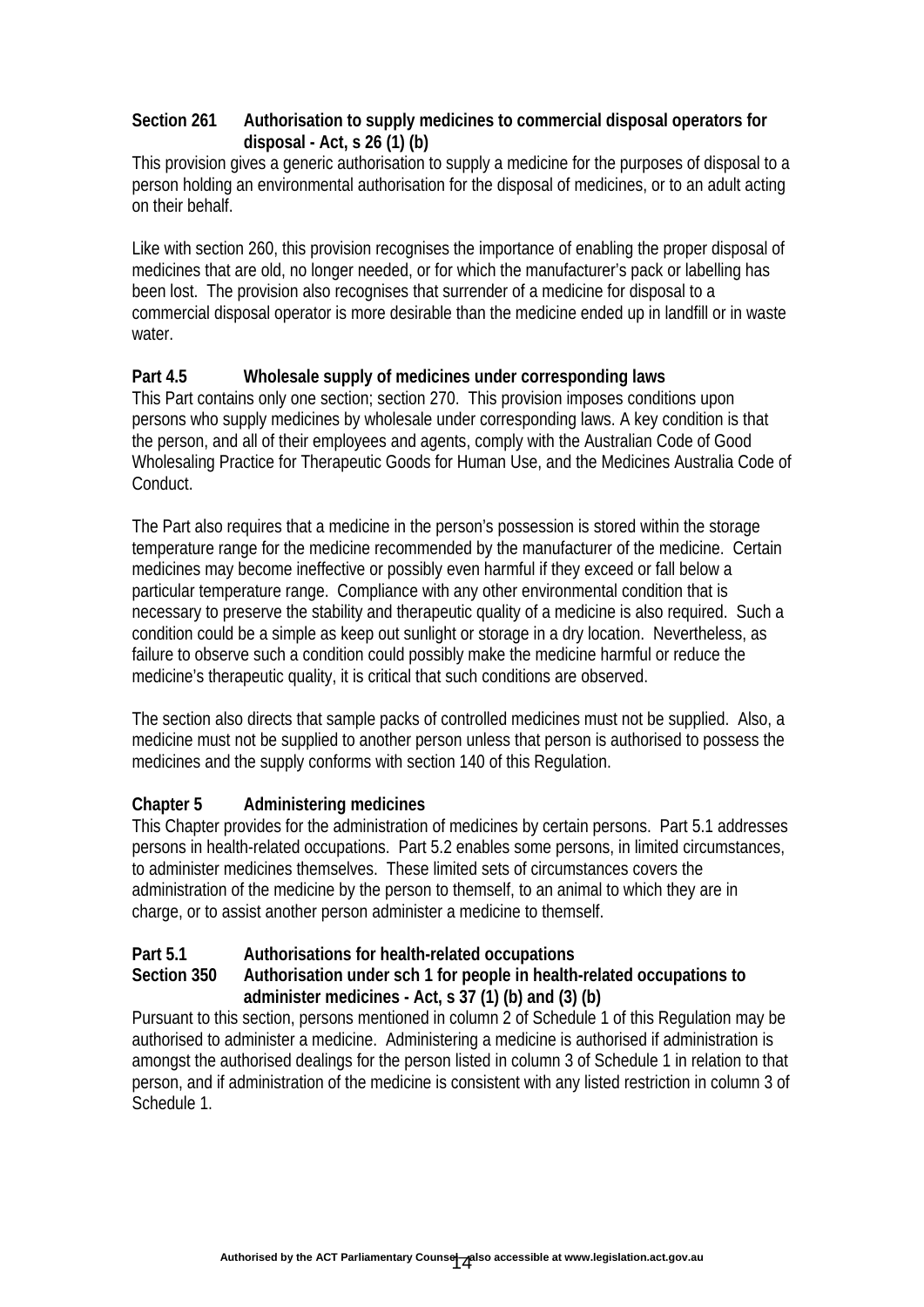A person who administers a medicine who is not authorised to do so may have breached section 37(1) or section 37(3) of the MPTG Act. Similarly, a person who is authorised to obtain a medicine by Schedule 1, but does not comply with a restriction to which the authorisation is subject, may also have breached the MPTG Act.

### **Section 351 Authorisation conditions for administration of medicines at institutions by people in health-related occupations - Act, s 44 (1) (b) and (2) (b)**

An authorisation under section 350 is subject to the conditions imposed by this provision. Where the medicine is administered under a standing order to a patient at an institution, the administration must be recorded in the patient's medical records (eg medication chart). In this provision an institution includes correctional centres and CYP detention places.

For controlled medicines to be administered to a patient at an institution there are further conditions. In this scenario the medicine is not to be removed from a storage receptacle until immediately before it is administered. The administration must be witnessed by another person, preferably by a prescribed witness. Finally, the administration must be recorded in the patient's medical records and the applicable controlled medicines register as per the requirements in section 543 of this Regulation.

The only exception to the recording of the administration in a controlled medicines register is when the medicine was administered from a dose administration aid dispensed for the patient at a residential aged care or residential disability care facility, or to a detainee at a correctional centre or CYP detention place.

#### **Part 5.2 Other administration authorisations Section 360 Authorisation for self-administration etc of medicines - Act, s 37 (2) (b) and (3) (b)**

Section 360 is limited to situations where the medicine was obtained from someone who is authorised to supply the medicine. If the medicine was improperly obtained, specifically having been supplied by a person who is not authorised to supply a medicine, this section would not make the use of that medicine lawful.

Subsection 2 sets out four situations in which a person will be authorised to administer a medicine themselves. The first two situations covered permit a person who is a prescriber, being a person authorised to prescribe, to self administer. For medicines, other than a restricted medicine, it is permissible for a prescriber to self administer. For restricted medicines, defined in section 30 of this regulation, a prescriber may also self administer provided that the medicine has been prescribed or supplied by another person who is authorised to prescribe, with the exception of a trainee dentist, intern doctor, related person or employee.

Some of the persons to whom the exception applies are selected as their level of knowledge, experience, qualification or certification, are such that they may not adequately question the appropriateness of the supply of the medicine. Persons related to or employed by the prescriber are selected as their relationship may make them susceptible to pressure or influence by the other person.

Not surprisingly, the section permits a person who is not a prescriber, which will cover most people, to self administer a medicine provided it has been supplied to that person for their own use. Similarly, a person who is the custodian of an animal may administer a medicine to that animal if the medicine was supplied for that animal's use.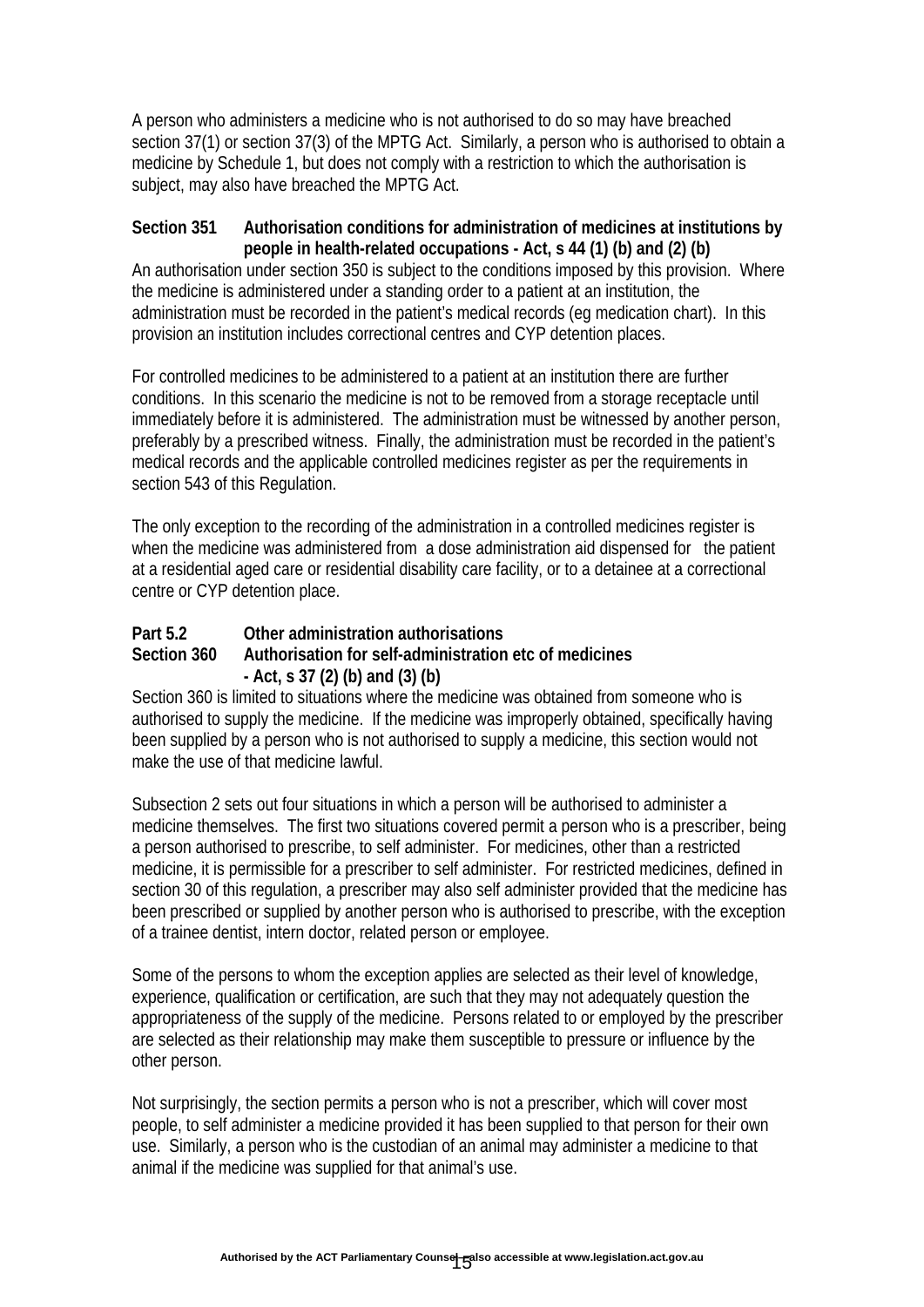The definition of custodian in the dictionary covers the lawful owner of the animal, or where the parent or guardian of the lawful owner. However, the definition would also cover persons who have lawful custody of an animal, thereby extending to dog catchers, the RSPCA, refuge shelters, kennels, canneries and stables.

#### **Section 361 Authorisation for administration of medicines by assistants - Act, s 37 (1) (b)**

The effect of this provision is to authorise persons to administer a medicine to someone else. This is permissible if the person being assisted asks for assistance in taking the medicine. This could arise if the person is in a distressed state, or if the person simply needs assistance due to their age or a physical impairment. It is also permissible in situations where the person needing the medicine is under a legal disability, and the assistance is authorised by the person's parents or guardians. This scenario could arise at a child care centre, where the parent's have given the centre permission to administer a particular medicine should the need arise.

Whatever the situation, the provision requires that the medicine has been obtained by the person to be assisted, or by someone authorised to supply that person, such as a parent. Furthermore, the medicine must only be administered in accordance with the directions on the medicine's label.

The section provides instruction on who is considered a person under a legal disability, which includes persons with impaired decision-making ability. Impaired decision-making ability is also defined in the section.

### **Chapter 6 Obtaining and possessing medicines**

The MPTG Act contains a number of offences for obtaining or being in possession of certain medicines without lawful authority. Section 35(1) of the MPTG Act contains an offence for obtaining a declared substance without authorisation to do so. Similarly, under section 35(2) of the MPTG Act a person who obtains a declared substance when they are not authorisation to obtain such a substance also commits an offence. To be in possession of a declared substance without an authority to possess that substance is an offence pursuant to section 36 of the MPTG Act.

What constitutes a declared substance is explained by the MPTG Act. The purpose of this Chapter of the Regulation, in conjunction with Schedule 1 of the Regulation, is to establish the persons who are authorised to obtain or possess such medicines and substances.

#### **Section 370 Authorisation under sch 1 to obtain and possess medicines - Act, s 35 (1) (b), (2) (b) and s 36 (b)**

Pursuant to this section, persons mentioned in column 2 of Schedule 1 of this Regulation may be authorised to obtain a medicine. Obtaining a medicine is authorised if obtaining the medicine is amongst the authorised dealings for the person listed in column 3 of Schedule 1 in relation to that person, and if the medicine was obtained in a way that is consistent with any listed restriction in column 3 of Schedule 1. A person who obtains a medicine who is not assigned the authority to do so by Schedule 1 may have breached section 35(1) of the MPTG Act. Similarly, a person who is authorised to obtain a medicine by Schedule 1, but does not comply with a restriction to which the authorisation is subject, may also have breached section 35(1) of the MPTG Act.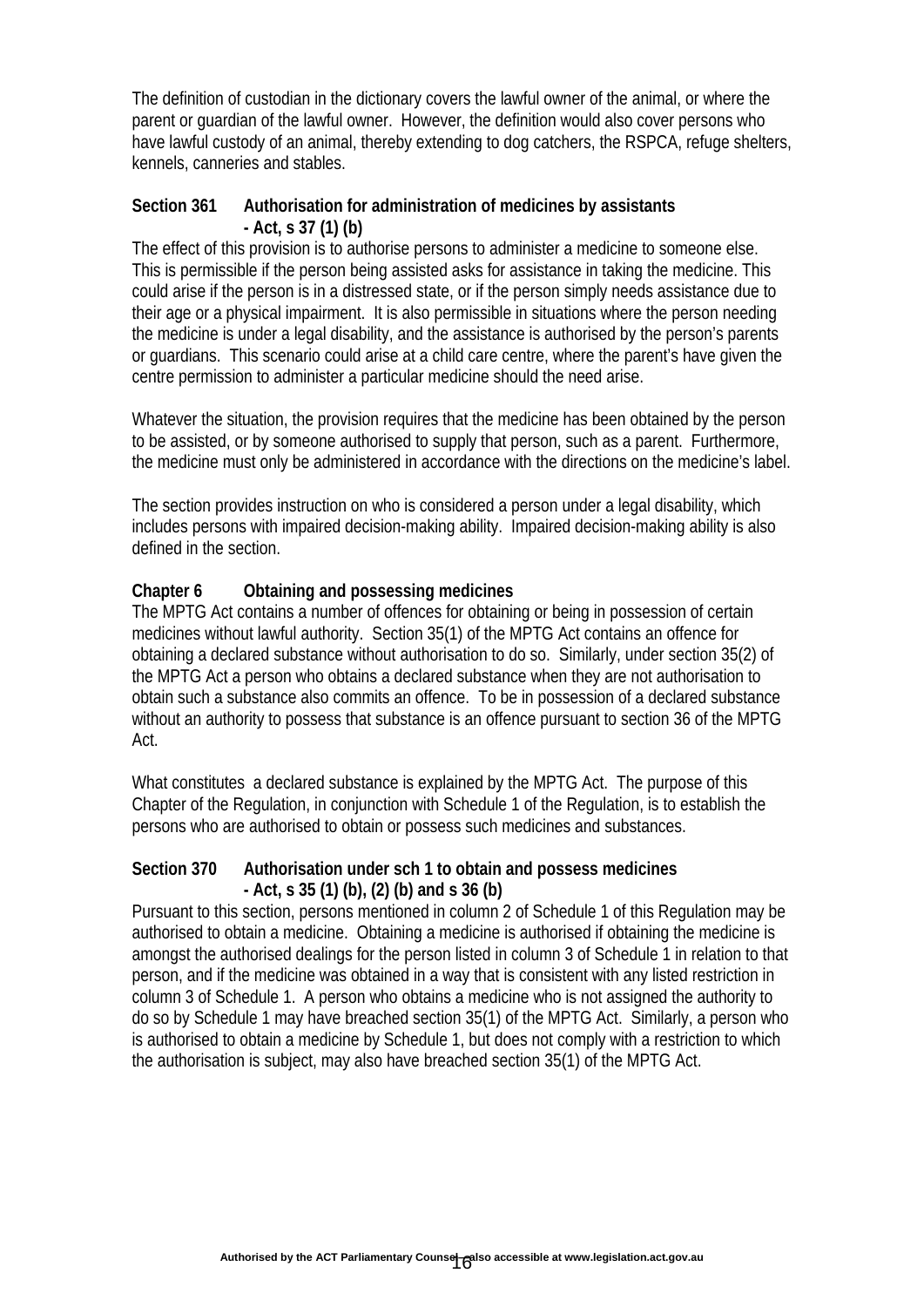### **Section 371 Authorisation to obtain and possess medicines for certain personal use-related dealings - Act, s 35 (1) (b), (2) (b) and s 36 (b)**

The effect of this provision is to authorise persons to obtain medicines if the medicine is to be used for their own personal use. Similarly, this section authorises a person to obtain a medicine as agent for another person, in circumstances where the medicine is for the personal use of that other person. Pursuant to subsection 1 of this provision, this authorisation is conditional upon the medicine being obtained from a person who authorised to supply the medicine.

It is this section that prevents a person filling a prescription at a pharmacist, either for themselves or for a family member, from committing an offence against section 35 or section 36 of the MPTG Act. However, even if the medicine obtained is for personal use, if the medicine is not supplied by someone authorised to do so, obtaining or possessing the medicine may still constitute an offence.

### **Chapter 7 Manufacturing medicines**

Section 33 of the MPTG Act contains an offence for manufacturing a regulated substance without authorisation to do so. This Chapter, in conjunction with Schedule 1 of this Regulation, assigns authority to manufacture to certain specified health related occupations.

### **Section 380 Authorisation under sch 1 to manufacture medicines - Act, s 33 (b)**

Pursuant to this section, persons mentioned in column 2 of Schedule 1 of this Regulation may be authorised to manufacture a medicine. If manufacturing a medicine is amongst the authorised dealings for the person listed in column 3 of Schedule 1 in relation to that person, and if the manufacture is consistent with any listed restriction for the manufacturing, then the person is duly authorised. A person who manufactures a medicine who is not assigned the authority to manufacture by Schedule 1 may have breached section 33 of the MPTG Act. Similarly, a person who is authorised to manufacture by Schedule 1, but does not comply with a restriction to which the authorisation is subject may also have breached section 33 of the MPTG Act.

## **Chapter 8 Discarding medicines**

This Chapter governs the discarding, and thereby disposal, of medicines. It details what constitutes the proper disposal of a medicine, but also addresses the discarding of residues of medicines by persons who have administered the medicine for their own use.

## **Section 390 Discarding controlled medicines – Act, s 34 (1) (a)**

The disposal of a controlled medicine may only be handled by a select category of persons, referred to within the MPTG legislation as prescribed discarding witnesses. Under section 545 of this Regulation, a prescribed discarding witness includes, amongst others, persons as doctors, nurses, pharmacists, dentists and medicines and poisons inspectors.

This section establishes that a controlled medicine must only be disposed of by a prescribed discarding witness and in the presence of another prescribed discarding witness. However, an exception to this rule exists in circumstances where a controlled medicine has been administered by a person who is both authorised to administer and a prescribed discarding witness. In this limited set of circumstances, if another prescribed discarding witness is not reasonably available then the person administering the medicine may discard the residue in the presence of an ordinary person. It is important to note that this exception is limited to the discarding of the residue of a controlled medicine.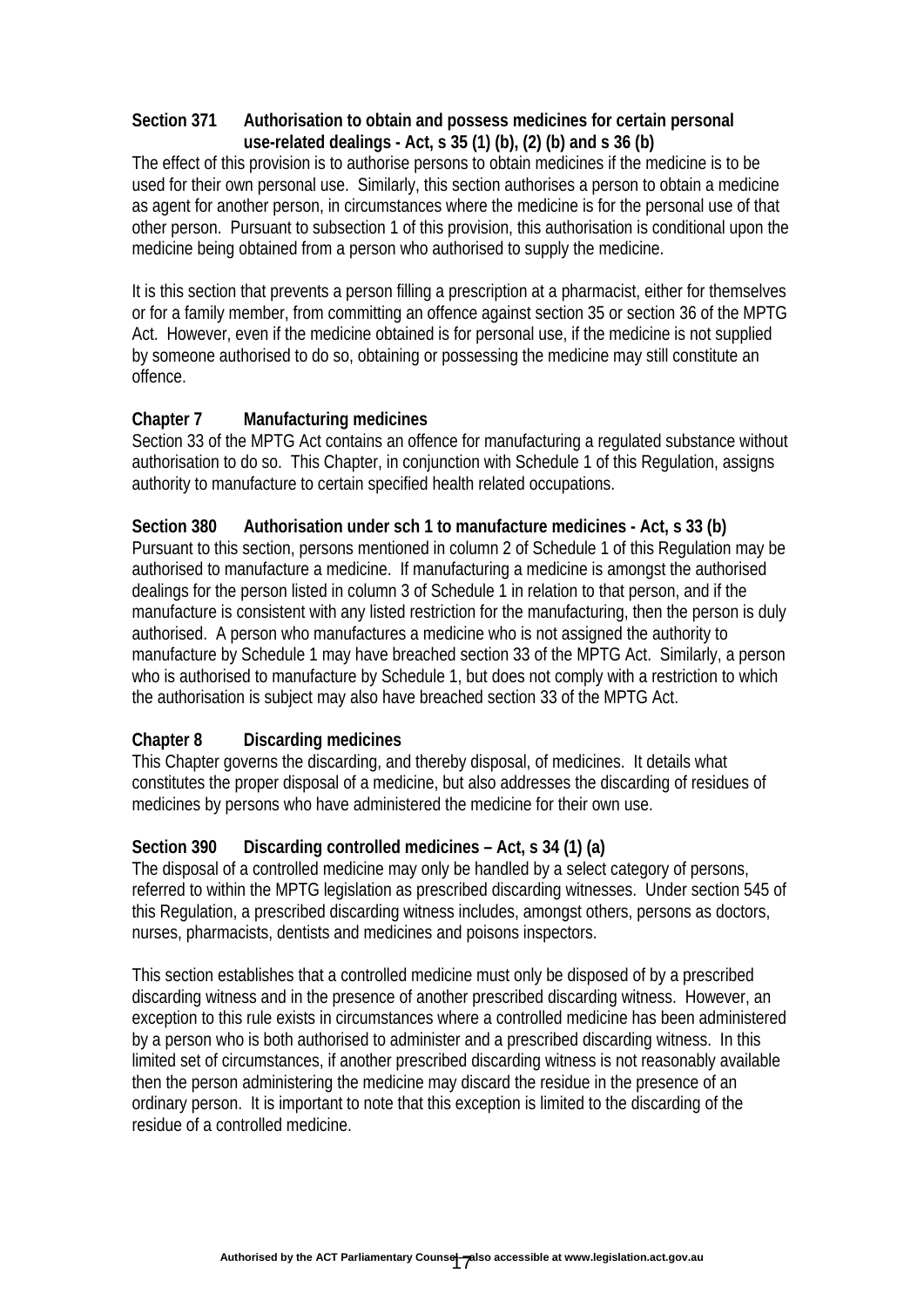For example, if a controlled medicine has just been administered to a patient by a doctor, the doctor may discard the residue of the medicine with the patient as the witness, without the need for another doctor or a nurse to be present. However, if a pharmacist were disposing of old or damaged stock of a controlled medicine that pharmacist will require another prescribed discarding witness to verify the disposal of the medicines.

The discarding of a medicine under this section is taken to have been properly and validly performed if the medicine is destroyed so that it is unable to be used. The disposal of seized substances is more onerous and tightly controlled than this section, and is governed by Division 11.4 of the *Drugs of Dependence Act 1989*.

# **Chapter 9 Other medicines authorisations**

This Chapter provides for a number of specific and limited authorisations in regard to medicines for a range of persons not addressed in other Chapters.

# **Part 9.1 Authorisations for delivery people and commercial disposal operators**

Part 9.1 gives authorisations to delivery people and commercial disposal operators so that the handling of medicines by such persons in the ordinary course of their employment is authorised and lawful under the MPTG legislation.

#### **Part 9.2 Emergency supply and administration of adrenaline and salbutamol**  Part 9.2 contains one section; section 410. That provision authorises the supply and administration of adrenaline or salbutamol in emergencies.

Through the operation of section 410, if a person is in urgent need of salbutamol another person may lawfully supply salbutamol in a metered inhaler to the person requiring assistance. If the person in need of assistance cannot administer the salbutamol themselves, or will require assistance to administer the salbutamol, a person may administer the salbutamol to the ailing person or supply the salbutamol to a third person who will administer the salbutamol to the ailing person. In each instance the salbutamol delivered through the use of a metered inhaler.

The same section enables a person to supply adrenaline to a person in need of assistance. The provision also operates to permit a person to administer adrenaline directly to the person needing assistance through the use of a single use automatic injector that delivers no more than 0.3 miligrams of adrenaline, or to supply adrenaline to a third person who will administer adrenaline directly to the person needing assistance, also through the use of a single use automatic injector.

## **Part 9.3 Medicines authorisations for corrections functions**

Part 9.3 gives authorisations for persons working within corrections facilities, and ensures such persons do not breach the MPTG legislation through the ordinary course of their employment.

#### **Part 9.4 Authorisations for medicines research and education program purposes other than controlled medicines**

The provisions in Part 9.4 give authorisations for medicines, other than controlled medicines, for research and education program purposes. The provisions in this Part enable scientifically qualified persons employed at a recognised research institution to handle medicines without contravening the MPTG legislation. For controlled medicines, Research and education programs will require a licence under Chapter 14.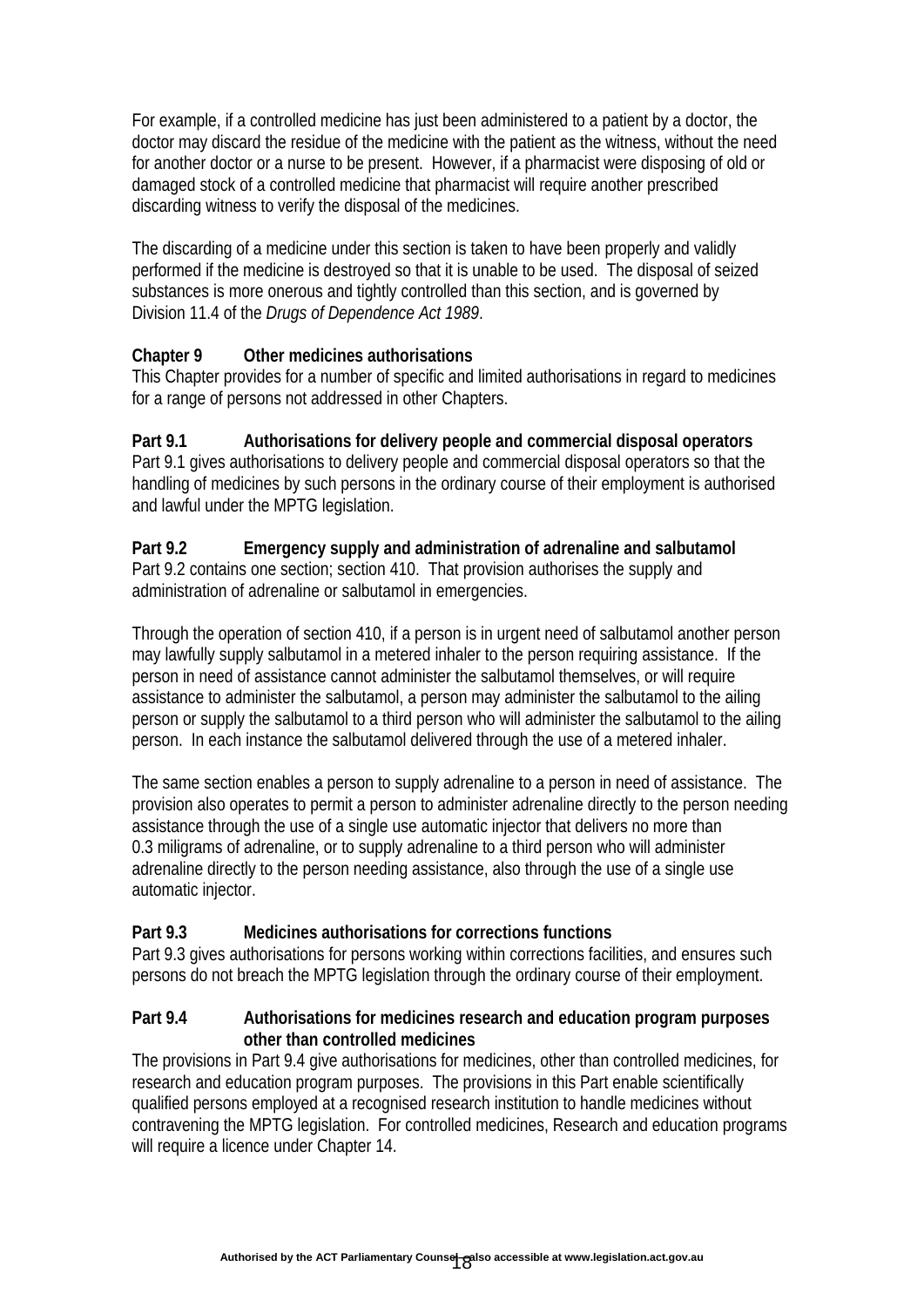A scientifically qualified person is, according to the dictionary in this Regulation, a dentist, doctor, pharmacist or veterinary surgeon, excluding trainees and interns. A person who has been awarded a doctorate for scientific studies is also considered a scientifically qualified person.

Section 20(5) of the MPTG Act lists recognised research institutions, which include the University of Canberra, the ANU, the Canberra Hospital, the CSIRO, or any other entity prescribed by this Regulation.

#### **Part 9.5 Authorisations under medicines licences**

#### **Division 9.5.1 Controlled medicines research and education program licence authorisations**

The governance structure for the issuing of controlled medicines research and education programs licences is contained in Part 14.2 of this Regulation. This Division establishes what is authorised by a licence issued under Part 14.2. Section 440 authorises a licence-holder to obtain and possess a controlled medicine at the premises to which the licence relates, as well as to supply the controlled medicine to anyone taking part in the program for the purposes of the program. Furthermore, the program supervisor and anyone taking part in the program is authorised to deal with the medicines stated on the licence, provided the dealing is in accordance with the terms of the licence.

Controlled medicines research and education programs at the Canberra Hospital are also authorised to issue written requisitions for the controlled medicines, whereas programs at other locations are authorised to issue a purchase order for the controlled medicine.

Controlled medicines research and education programs at the Canberra Hospital are under the authorisation condition that a controlled medicine is obtained under a requisition that complies with sections 55 and 56 of this Regulation. Programs at other locations are subject to the condition that the medicine is purchased on a complying purchase order. For a medicine a complying purchase order is, according to the dictionary in this Regulation, a purchase order pursuant to section 62.

#### **Division 9.5.2 First-aid kit licence authorisations**

The governance structure for the issuing of first-aid kit licences is contained in Part 14.3 of this Regulation. This Division establishes what is authorised by a licence issued under Part 14.3. Section 450(2) authorises a licence-holder to issue purchase orders, and obtain on a purchase order, medicines deemed to be *authorised medicines* under subsection 1. The authorisation to obtain a medicine under this Division is subject to the condition that the medicine is purchased on a complying purchase order. For a medicine a complying purchase order is, according to the dictionary in this Regulation, a purchase order pursuant to section 62.

In this section, *authorised medicines* are medicines identified in the licence for the first-aid kit as well as pharmacy medicines and pharmacist only medicines for the first-aid kit.

The licence-holder is also authorised to possess authorised medicines as part of the first-aid kit where it is for the emergency treatment of a person's medical condition. The licence-holder is also authorised to administer the authorised medicines if they reasonably believe that this is necessary for the emergency treatment of the person's medical condition.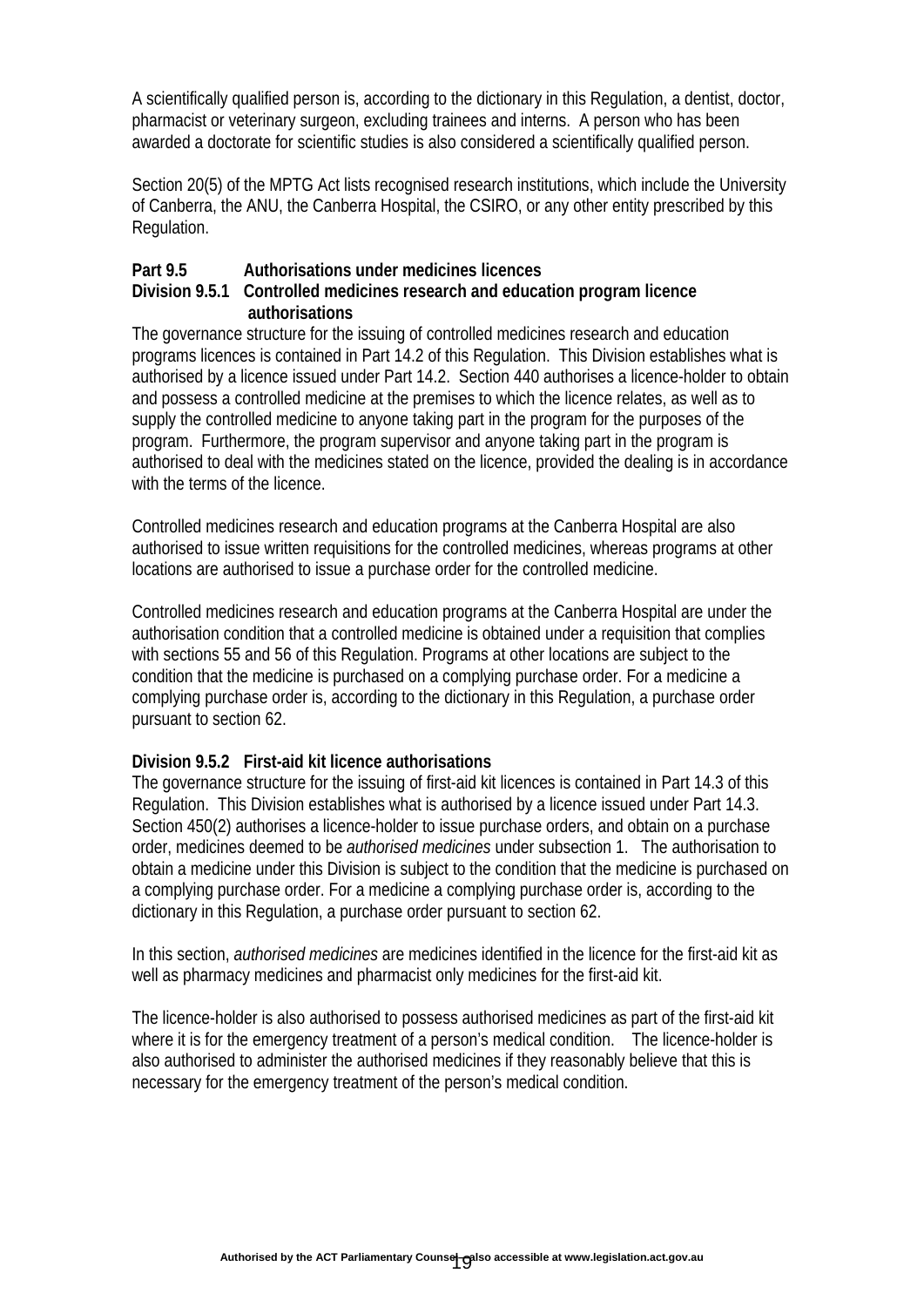#### **Division 9.5.3 Wholesalers licence authorisations**

The governance structure for the issuing of wholesalers licences is contained in Part 14.4 of this Regulation. This Division establishes what is authorised by a licence issued under Part 14.4. Section 460 authorises a licence-holder to do a variety of things from the premises stated on the licence, including issue purchase orders for medicines stated on the licence, obtain those medicines on a purchase order for the purposes of sale by wholesale, and to possess at the premises the licensed medicines.

Of particular importance for a wholesalers licence, the Division authorises the sale of medicines by wholesale, from the premises stated on the licence, to a person that is authorised to issue a purchase order for the medicine. Furthermore, the licence-holder is authorised to sell by wholesale to a person in another jurisdiction, including overseas, provided that person is lawfully able to obtain the medicine by wholesale.

It should be noted that the authorisations under this Division apply to all wholesaler's licences, unless a licence expressly states that a particular type of dealing is not authorised. In effect, this means that the terms of an issued licence can overrule or contradict the authorisations in this Division. For example, a licence could be issued that states the licensee is not authorised to supply by wholesale to a person in another country. Supply by wholesale to a person in another country will also be prevented if the medicine to which the licence relates is a prohibited export under the Commonwealth *Customs Act 1901*. In such circumstances the authorisation to supply to a person in another country does not apply.

The authorisation to obtain a medicine under this Division is also subject to the condition that the medicine is purchased on a complying purchase order. For a medicine a complying purchase order is, according to the dictionary in this Regulation, a purchase order pursuant to section 62. Additionally, a medicine may only be sold under a wholesaler's licence on a complying purchase order.

It is also a condition on the authorisation that the licence-holder, and all employees and agents of the licence-holder, comply the Australian Code of Good Wholesaling Practice for Therapeutic Goods for Human Use, and the Medicines Australia Code of Conduct (eg the latter, mentioned in section 460(e), applies to the supply of sample packs).

#### **Division 9.5.4 Opioid dependency treatment licence authorisations**

The governance structure for the issuing of opioid dependency treatment licences is contained in Part 14.5 of this Regulation. This Division establishes what is authorised by a licence issued under Part 14.5. The only medicines to which an opioid dependency treatment licence relates are buprenorphine and methadone for the treatment of a person's drug dependency.

Section 470 authorises a licence-holder, and any other pharmacist at the pharmacy to which the licence relates, to issue purchase orders, obtain on a purchase order, possess, and dispense or administer in accordance with a prescription. It is also permissible to supply to a nurse at the licensed pharmacy for administration under the supervision of a pharmacist.

The authorisation to obtain a medicine under this Division is subject to the condition that the buprenorphine or methadone is purchased on a complying purchase order. For a medicine a complying purchase order is, according to the dictionary in this Regulation, a purchase order pursuant to section 62.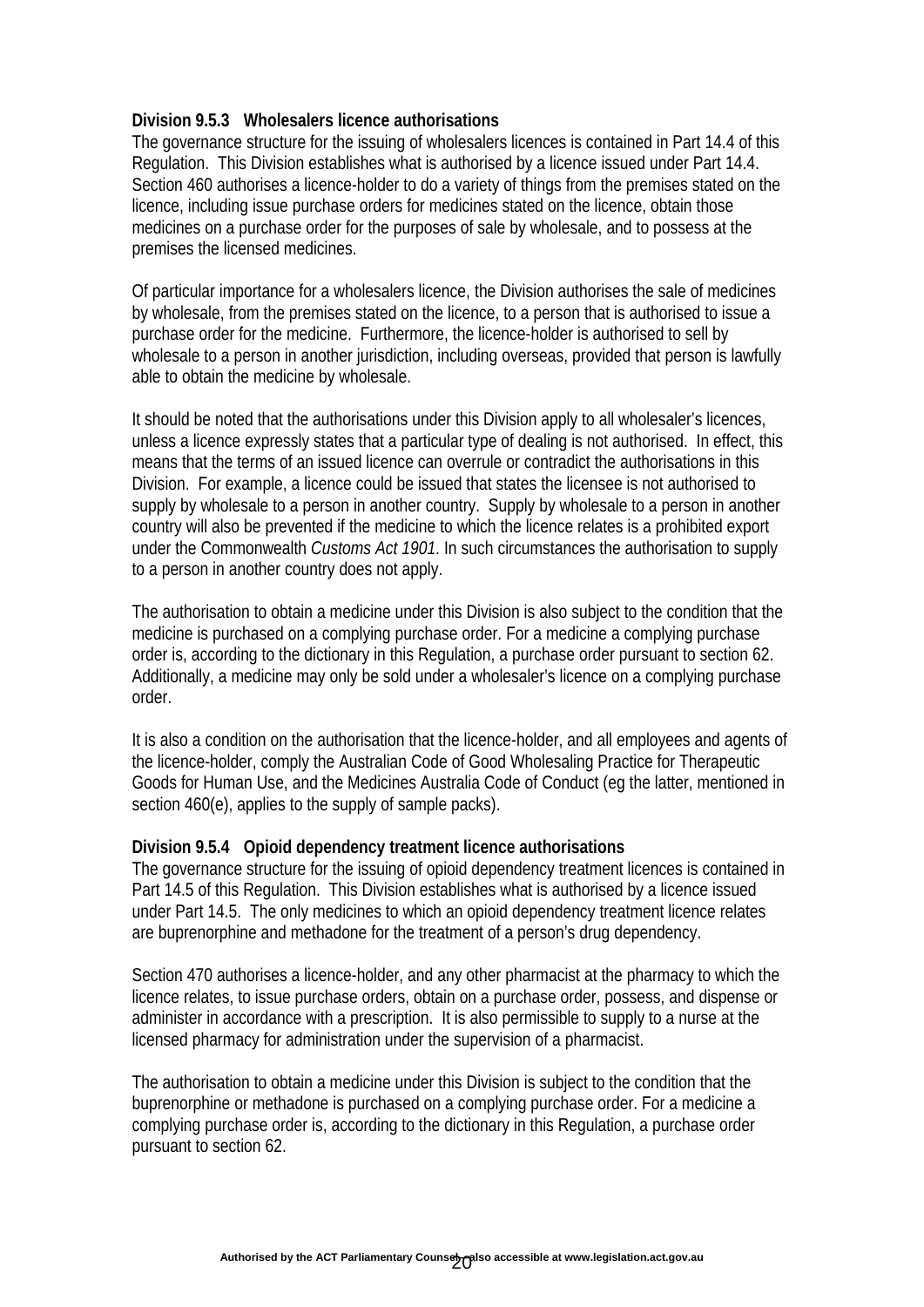It is also a condition on the authorisation that a person to whom buprenorphine or methadone is administered sign a written acknowledgement that reflects the approved name or brand name of the medicine administered, the date it was administered, and the form, strength and quantity of the medicine administered.

#### **Division 9.5.5 Pharmacy medicines rural communities licences**

The governance structure for the issuing of pharmacy medicines rural communities licences is contained in Part 14.6 of this Regulation. This Division establishes what is authorised by a licence issued under Part 14.6. Section 480 authorises a licence-holder to issue purchase orders for pharmacy medicines stated on the licence, obtain those medicines on a purchase order, and to possess at the retail premises and sell by retail those same medicines.

This Division also authorises an employee of the licence-holder to possess the medicines at the retail premises and sell by retail the medicines. This recognises the commercial practicalities as it should not be expected that the licence-holder will be present at the place of business at all times on each occasion that the business is trading.

It should be noted that the wording of the authorisation only permits medicines stated on the licence to be sold to customers attending the business premises. This thereby prevents sales over the internet or by mail order under the licence. This is further reinforced by an authorisation condition to the same effect.

The authorisation to obtain a medicine under this Division is subject to the condition that the medicine is purchased on a complying purchase order. For a medicine a complying purchase order is, according to the dictionary in this Regulation, a purchase order pursuant to section 62.

It is also a condition on the authorisation that pharmacy medicines to which the licence relates are sold in manufacturer's packs and are labelled either in accordance with section 502 of this Regulation or pursuant to an approval under section 193 of the MPTG Act.

#### **Chapter 10 Packaging and labelling of medicines generally**

General requirements for the packaging and labelling of medicines are set out within Chapter 10.

#### **Section 500 When pharmacy medicines and pharmacist only medicines to be supplied in manufacturer's packs - Act, s 59 (1) (c) (i) and (2) (c) (i)**

This provision establishes that a health professional, or an employee acting under their direction, must only supply a pharmacy medicine or pharmacist only medicine in a whole manufacturer's pack. For this section, supply does not include dispensing. The meaning of a *manufacturer's pack* is provided in the dictionary in this Regulation.

This requirement does not apply to pharmacists and intern pharmacists at a hospital, and prescribers supplying a medicine during a consultation. For the purposes of this section these persons are not treated as health professionals.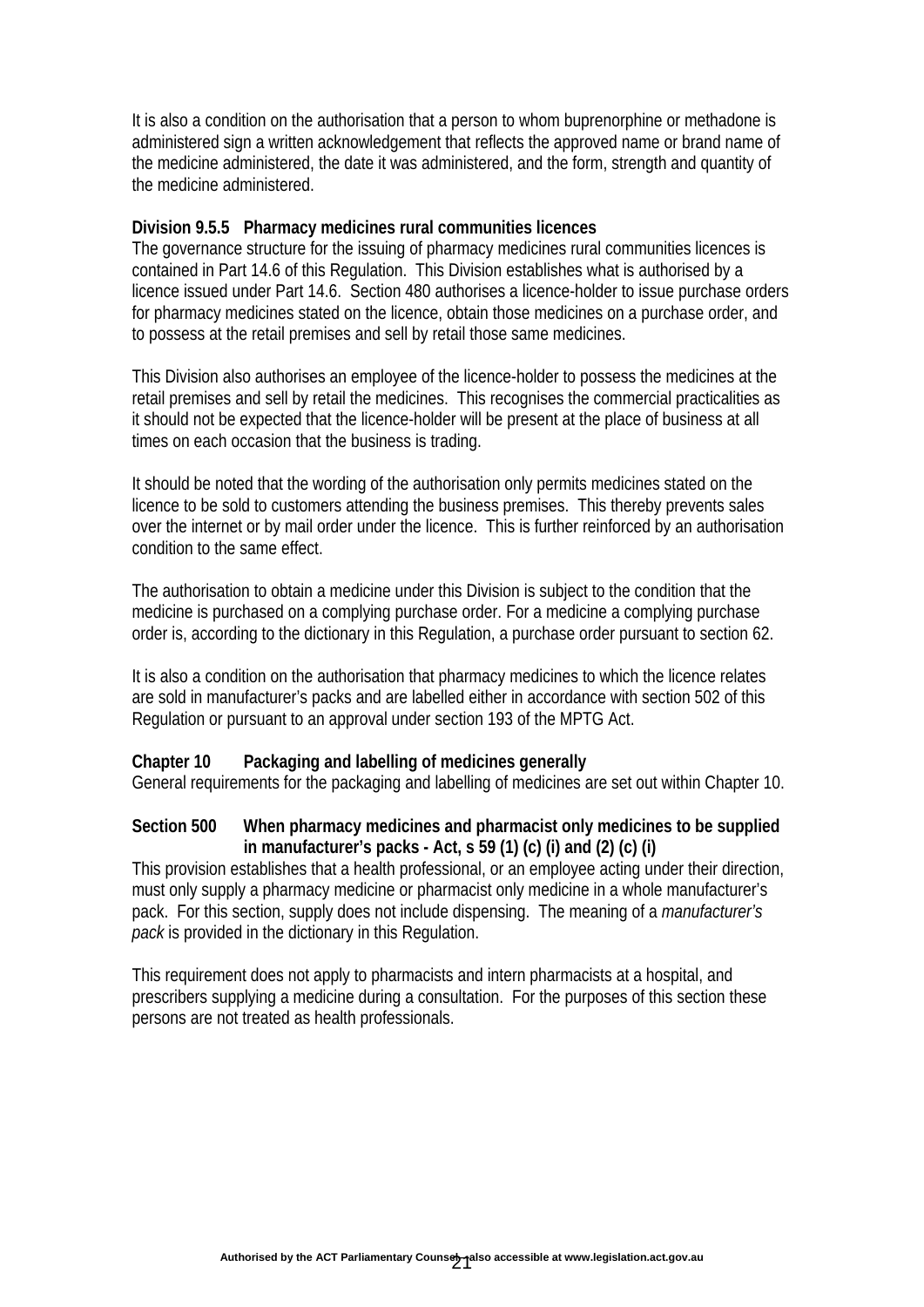Section 600(e) of this Regulation enables a licence to be issued to a person who is not a pharmacist to sell, by retail, pharmacy medicines. Such licences were primarily contemplated to avoid disadvantaging rural communities that are without a local pharmacist by providing another mechanism whereby pharmacist only medicines could be made available for retail sale to the community. Accordingly, such licences are referred to as a pharmacy medicines rural communities licence. Under section 500(3), a pharmacy medicines rural licence-holder, and employees acting under their direction, can only sell pharmacy medicines in a whole manufacturers pack.

#### **Section 501 Packaging of supplied manufacturer's packs of medicines - Act, s 59 (1) (c) (i) and (2) (c) (i)**

The packaging requirements of a manufacturer's pack of a medicine is set out in this section. Manufacturer's pack can be packaged in accordance with paragraphs 21 through to 27 of the SUSDP. Manufacturer's pack may also be packaged in a container approved under section 193 of the MPTG or in a container in which the medicine may be sold under a corresponding law.

## **Section 502 Labelling of supplied manufacturer's packs of medicines - Act, s 60 (1) (c) (i) and (2) (c) (i)**

A manufacturer's pack of a supplied medicine must, under this section, be labelled in accordance with paragraphs 3 through to 19 of the SUSDP, section 193 of the MPTG Act or a corresponding law. However, under this section supply of a medicine is not extended to include dispensing of a medicine or supplying a medicine on a requisition or standing order.

Additionally, a label featuring the pharmacy's name, business address and phone number must be affixed to a manufacturer's packs of a pharmacist only medicine sold by retail at a community pharmacy. Similarly, a label featuring the licence-holder's name, business address and phone number must be affixed to a manufacturer's packs of a pharmacy medicine sold by a pharmacy medicines rural communities licence-holder.

Such labels ensure the contact details of the supplier are readily accessible should the person taking the medicine, or someone else assisting that person, have any questions or concerns about the medicine. This case be critically important should an adverse reaction or misadventure associated with the medicine occur.

## **Chapter 11 Storage of medicines**

The correct, safe and appropriate storage of medicines is the focus of Chapter 11 of this regulation. The Chapter is divided into four Parts, the first containing only meanings of terms used throughout the Chapter, and the second Part setting out general storage requirements for medicines. Additional storage requirements for medicines, other than controlled medicines, are within Part 3 whereas specific storage requirement for controlled medicines are in the fourth Part.

## **Part 11.1 Preliminary**

## **Section 510 Meaning of** *prescribed person* **– ch 11**

This provision sets out who is, for the purposes of Chapter 11, a prescribed person. Included are certain health professionals such as doctors, dentists and podiatrists. However, the listed persons also extends to persons in charge of correctional centres, and to persons in charge of a residential aged care facility, or a disability care facility, where such a facility is without a pharmacy.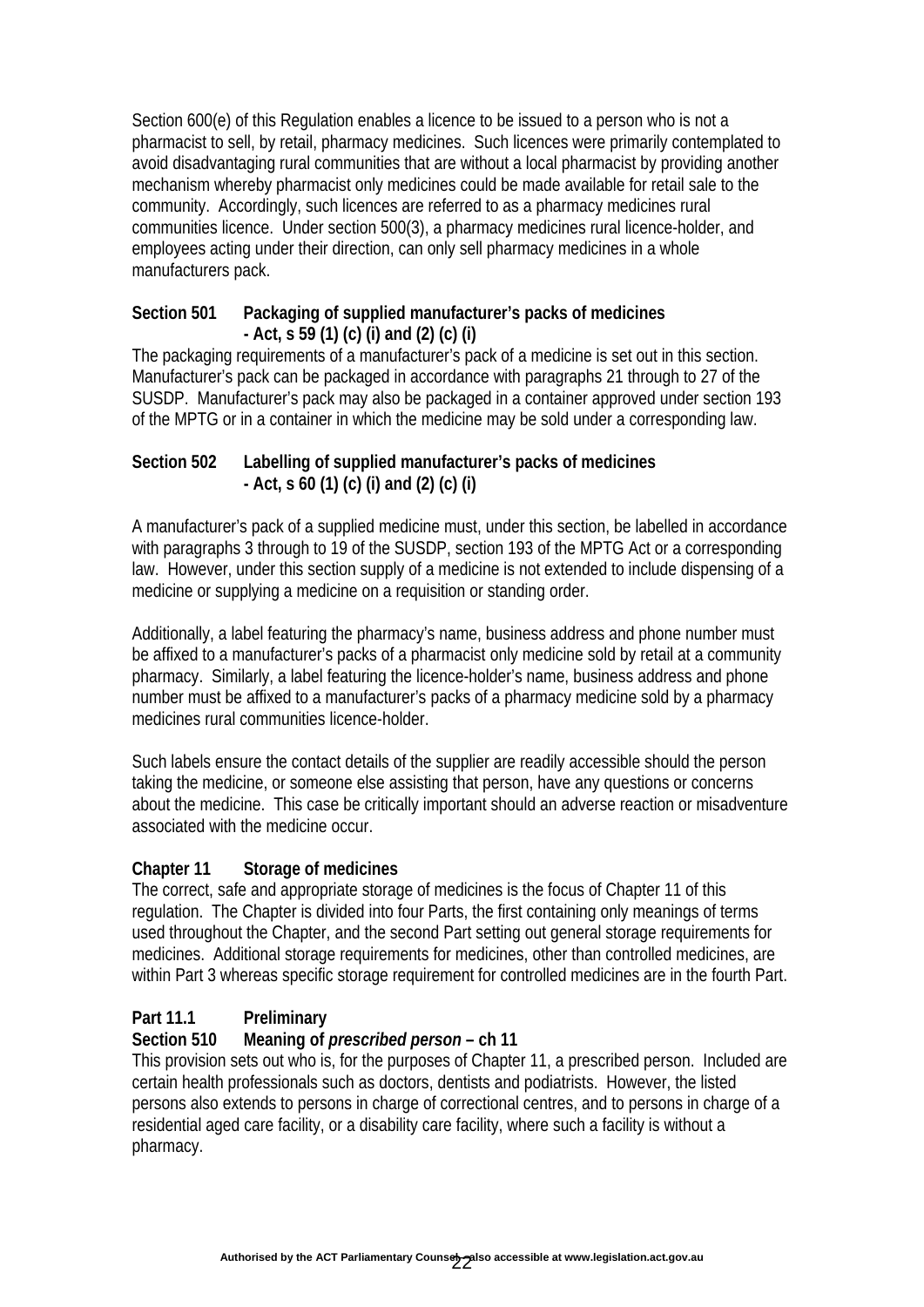A controlled medicines research and education program licence-holder is also considered a prescribed person. Controlled medicines research and education program licences are the subject of Part 14.2 of this Regulation.

# **Section 511 Meaning of** *key* **– ch 11**

Within Chapter 11, in addition to its ordinary meaning, a *key* includes an electronic swipe card or an electronic proximity device. This is a reflection on increasing prevalence in the community of such technology.

# **Part 11.2 Storage requirements for medicines generally**

## **Section 515 Storage of medicines generally – Act, s 61 (b) and (c)**

Section 515 operates to impose a duty upon a prescribed person to ensure that a medicine in the person's possession is stored within the storage temperature range for the medicine recommended by the manufacturer of the medicine. Certain medicines may become ineffective or possibly even harmful if they exceed or fall below a particular temperature range. The section also requires the prescribed person to ensure compliance with any other environmental condition that is necessary to preserve the stability and therapeutic quality of a medicine in the person's possession. Such a condition could be a simple as keep out sunlight or storage in a dry location. Nevertheless, as failure to observe such a condition could possibly make the medicine harmful or reduce the medicine's therapeutic quality, it is critical that such conditions are observed.

Where the prescribed person is a person listed in section 510(i), the duty to ensure the medicine is stored as required by section 515(1) does not apply if that person does not have control over the disposition of the medicine. This recognises that for the persons listed in section 510(i), although they are in charge of a particular facility or workplace, there may be medicines present for which they have no control.

### **Part 11.3 Additional storage requirements for medicines other than controlled medicines**

### **Section 520 Storage of medicines other than controlled medicines in community pharmacies – Act, s 61 (b) and (c)**

This provision imposes an obligations upon the pharmacist responsible for the management of a community pharmacy in regard to the storage of pharmacy medicines, under subsection 1, and pharmacist only medicines under subsection 2.

The first subsection requires the pharmacist to ensure that pharmacy medicines for retail sale are stored within 4 metres of, and within sight of, the pharmacy's dispensary. The practical application of this requirement will vary for each pharmacy subject to the pharmacy's overall size, and the size of the dispensary at the pharmacy.

The requirement that the medicine be stored within sight of the dispensary should not be interpreted narrowly. It would be commercially impractical to expect that all medicines would be stored in such a way as to be in sight of all areas of the dispensary at all times. It is to be expected, and permissible, for medicines to be stored on a shelf that is visible from one side of the dispensary but not the other. Similarly, there will be medicines that from time to time are not within sight of the dispensary, temporarily, because of the presence of an obstruction, most probably a customer. However, area of a pharmacy that are never visible from the dispensary, or are usually out of sight of the dispensary, should not be used to store a pharmacy medicine. Such areas of floor space are best utilised for products not regulated by the MPTG legislation.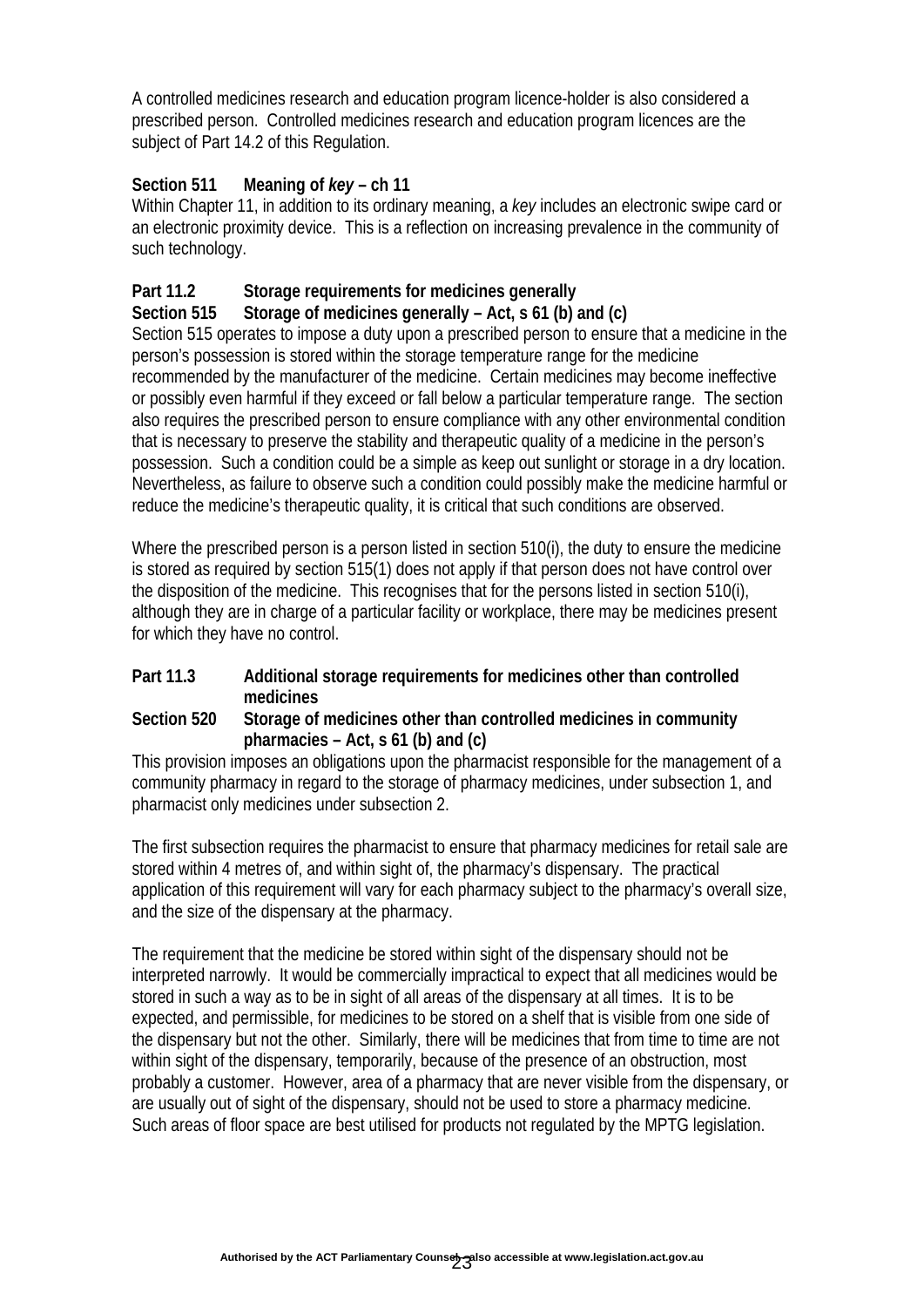Pharmacy medicines that are not for retail sale, which may include stock in storage that will eventually become available for retail sale, must be stored in such a manner as to restrict public access to the medicines.

Stricter storage requirements for pharmacist only medicines and prescription medicines are imposed by the second subsection. Such medicines must be stored in a part of the pharmacy premises to which the public does not have access. Additionally, such medicines must be stored so that only a pharmacist, or a person under the direct supervision of a pharmacist, has access to the medicine. It should be noted that a pharmacist does not include an intern pharmacist, thereby meaning that an intern pharmacist should only access such medicines when under the direct supervision of a pharmacist.

#### **Section 521 Storage of medicines other than controlled medicines by other people – Act, s 61 (b) and (c)**

Under this provision a prescribed person as defined by section 510 must ensure that medicines in their possession, other than controlled medicines, are stored so that public access to the medicine is restricted. The only category of prescribed persons exempted from this requirement is pharmacists responsible for the management of a community pharmacy, who are subject to the storage requirements imposed by section 520.

Where the prescribed person is a person listed in section 510(i), the duty to ensure the medicine is stored as required by section 515(1) does not apply if that person does not have control over the disposition of the medicine. This recognises that for the persons listed in section 510(i). although they are in charge of a particular facility or workplace, there may be medicines present for which they have no control.

#### **Section 522 Storage of pharmacy medicines by pharmacy medicines rural communities licence-holders – Act, s 61 (b) and (c)**

Section 600(e) of this Regulation enables a licence to be issued to a person who is not a pharmacist to sell, by retail, pharmacy medicines. Such licences were primarily contemplated to avoid disadvantaging rural communities that are without a local pharmacist by providing another mechanism whereby pharmacist only medicines could be made available for retail sale to the community. Accordingly, such licences are referred to as a pharmacy medicines rural communities licence.

An obligation is imposed by this provision on the holder of a pharmacy medicines rural communities licence to store a pharmacy medicine, for retail sale, in such a way as to ensure public access to the medicine is restricted.

#### **Part 11.4 Additional storage requirements for controlled medicines Section 530 Meaning of** *personal custody* **– pt 11.4**

In addition to its ordinary meaning, for Part 11.4 *personal custody* includes, by virtue of this section, keeping a key in a combination-operated key safe, provided the person keeps the combination confidential.

Where the prescribed person is a person listed in section 510(i), the duty to ensure the medicine is stored as required by section 515(1) does not apply if that person does not have control over the disposition of the medicine. This recognises that for the persons listed in section 510(i), although they are in charge of a particular facility or workplace, there may be medicines present for which they have no control.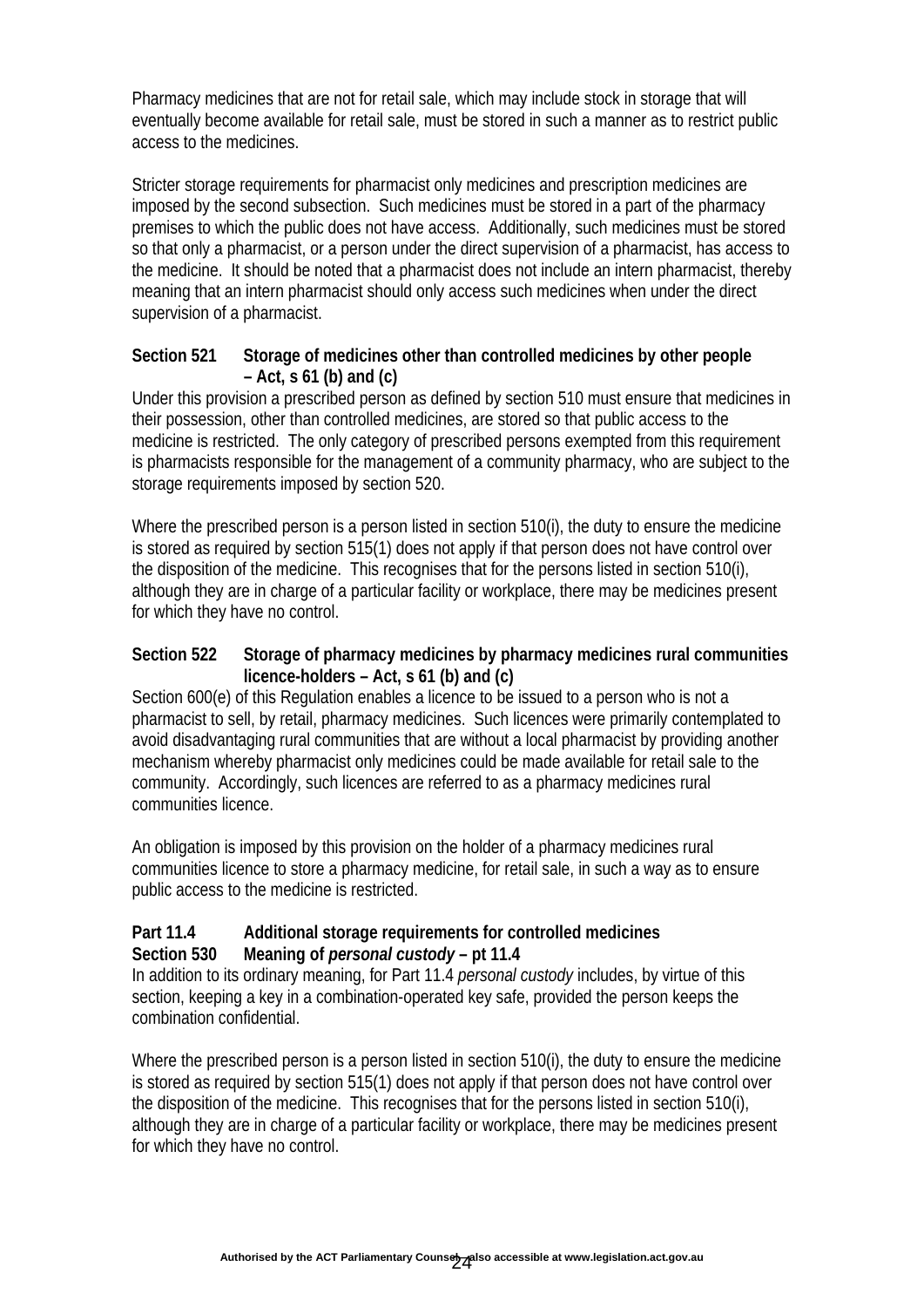#### **Section 531 Storage of controlled medicines by wholesalers licence-holders – Act, s 61 (b) and (c)**

Controlled medicines in the possession of a wholesalers licence-holder must, unless required for immediate supply, be stored in a vault. Furthermore, such a vault must meet or better the requirements for a vault set out in Schedule 5, section 5.8 of this Regulation, and be fitted with an alarm system.

These strict security requirements reflect the elevated security concern posed by the quantities of a controlled medicine that a wholesaler's licence-holder is likely to possess.

If the total quantity of controlled medicines held by the licence-holder at any time is not large enough to merit storage in a vault, the approval of the Chief Health Officer can be sought to instead store the controlled medicines in a safe or strong room. Should the Chief Health Officer give approval under this section, that approval must be given in writing.

If the Chief Health Officer approves the use of a safe, the safe must meet or better the requirements set out for a safe in Schedule 5, section 5.6 of this Regulation, and be fitted with an alarm system.

If the Chief Health Officer approves the use of a strong room, the strong room must meet or better the requirements set out for a strong room in Schedule 5, section 5.7 of this Regulation, and be fitted with an alarm system.

#### **Section 532 Storage of controlled medicines for certain health-related occupations – Act, s 61 (b) and (c)**

Controlled medicines in the possession of a designated person must be stored by designated persons in either a locked container that is securely attached to a building and prevents ready access to the container's contents, or is a locked drawer, cupboard, room or vehicle. If such a container is unlocked through the usage of a combination lock, the designated person must keep the combination confidential. Where such a container is unlocked using a key, which by virtue of section 511 includes an electronic swipe card or proximity card, the designated person must keep personal custody of the key.

If a designated person keeps the medicine in a drawer, cupboard, room or vehicle, the designated person must keep personal custody of the key that would enable access to the medicine. Once again, the operation of section 511 extends the meaning of key to include an electronic swipe card or proximity card.

The only situation in which these storage requirements do not apply is where the controlled medicine is being carried by the designated person in a first-aid kit that is locked, or unlocked because it is in immediate use. Even then, is mandatory that the designated person keep personal custody of the key to the first-aid kit.

In addition to its ordinary meaning, for Part 11.4 *personal custody* includes, by virtue of section 530, keeping a key in a combination-operated key safe, provided the person keeps the combination confidential.

In section 531, a designated person includes a dentist, doctor, or veterinary surgeon, save for such a person at an institution. As the definitions of a dentist, doctor and veterinary surgeon in this Regulation do not include trainees or interns, this section does not authorise a trainee or intern to have a controlled medicine in a first-aid kit.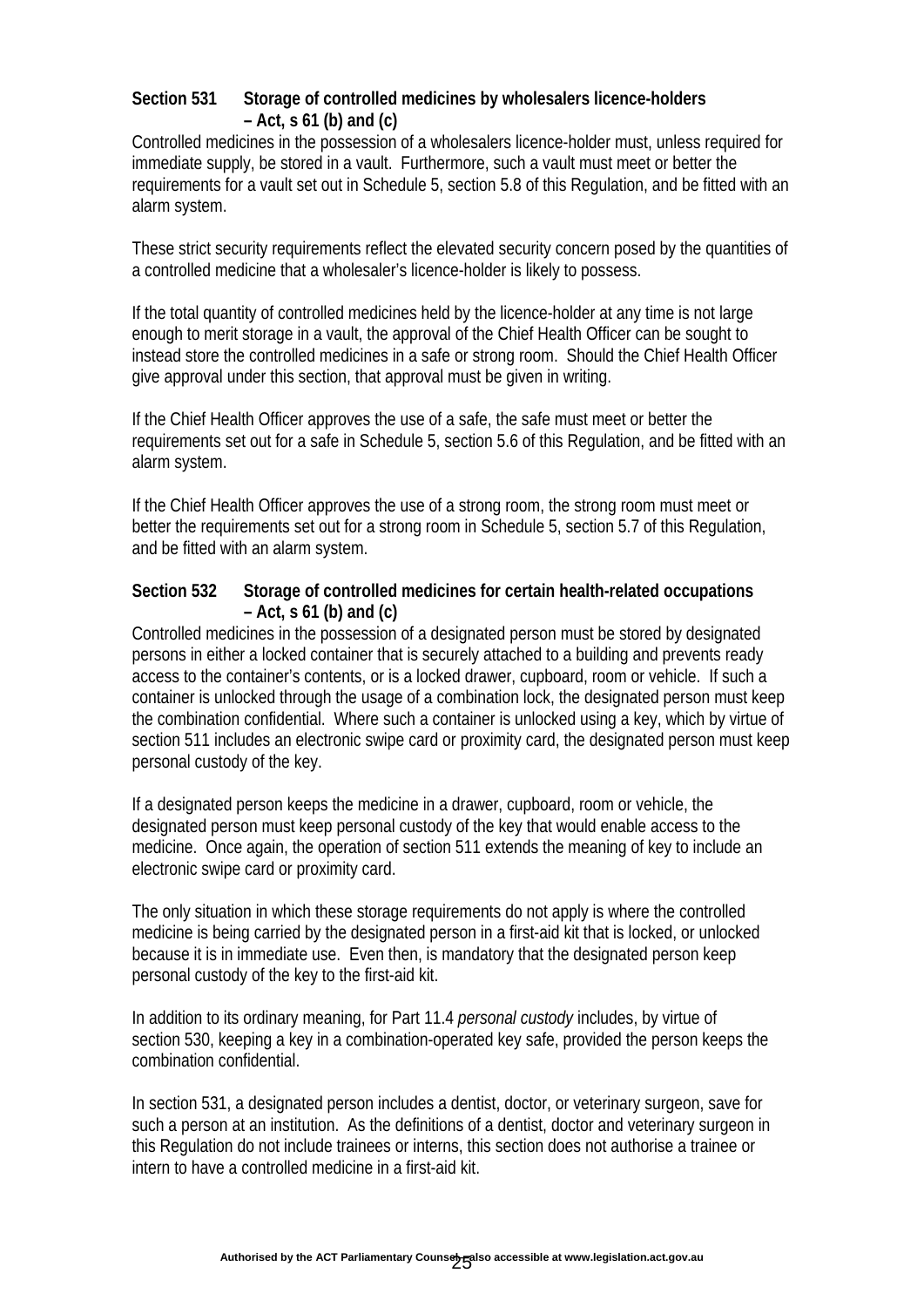A first-aid kit licence-holder is also a designated person under this section. First-aid kits licences are obtained under Division 9.5.2 of this Regulation, and enables the licence-holder to posses certain medicines and purchase medicines through a purchase order. Such a licence also allows, in certain situations and subject to certain conditions, the supply or even administering of medicines.

The third category of *designated persons* is ambulance officers employed by a State, Territory or the Commonwealth. As such, ambulance officers of private companies and not employed by a State, Territory or the Commonwealth are not *designated persons* under this section, and will only be regarded as designated person if they possess a first-aid kit licence.

#### **Section 533 Storage of controlled medicines by certain other prescribed people – Act, s 61 (b) and (c)**

Persons to which this section applies must ensure that controlled medicines are stored in a storage receptacle, which includes medicines cabinets, safes, strong rooms and vaults. Which ever storage receptacle is used, it must meet or better the requirements for that storage receptacle set out in Schedule 5 of this Regulation.

Furthermore, persons to which this section applies must keep the storage receptacle securely locked when not in immediate use. If such a storage receptacle is unlocked through the usage of a combination lock, the person must keep the combination confidential. Where such a container is unlocked using a key, which by virtue of section 511 includes an electronic swipe card or proximity card, the person must keep personal custody of the key.

Where the person to which this section applies is the chief pharmacist at an institution, the storage receptacle must also be fitted with an alarm system.

Section 533 applies to persons listed in section 510 as prescribed persons, unless excluded, if they are in possession of a controlled medicine, unless that possession is for the immediate administration of the controlled medicine.

Persons excluded from the application of this section are dentists, doctors and veterinary surgeons at an institution in recognition that others, such as the person in charge of a ward, carry the responsibility for storage under this section. In situations where the controlled medicine is dispensed in a dose administration aid, possession of the controlled medicine by the person in charge of a residential aged care or residential disability care facility are also excluded, as too are the persons in charge of a correctional centre or CYP detention place. In this regulation a CYP detention place is a detention place under the ACT *Children and Young People Act 2008*.

Section 533 also does not apply to a prescribed person listed in section 510(i) if the person does not have control over the disposition of the medicine.

## **Chapter 12 Controlled medicines registers**

### **Section 540 Keeping of controlled medicines registers by certain people – Act, s 48 (a) and s 50 (1) (b) and (2) (b)**

Within this provision is Table 540 that lists, in column 2, prescribed persons who must keep a controlled medicines register for all controlled medicines in their possession. Column 3 of the same table specifies where the register is to be kept.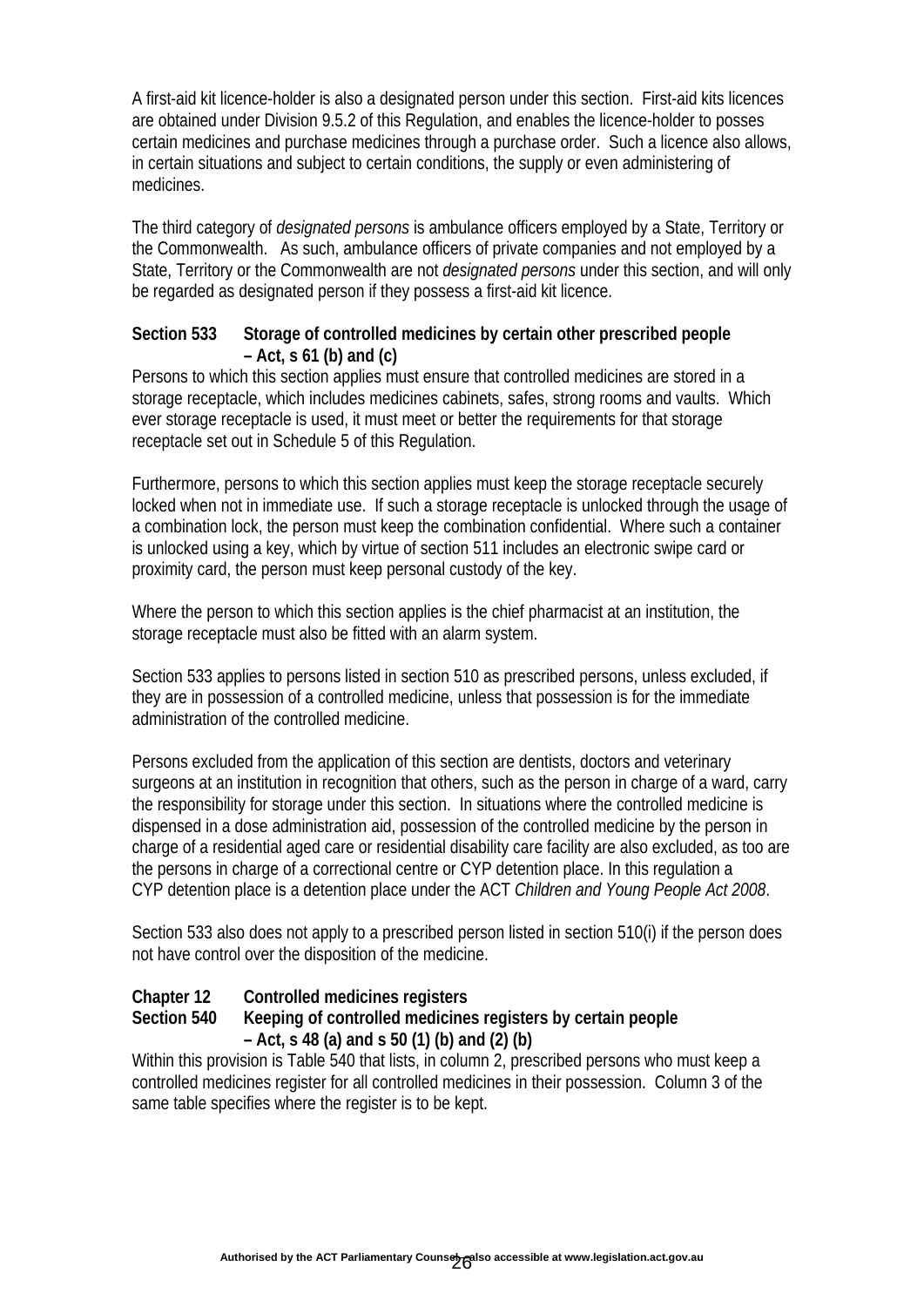Section 540 also contains several exceptions to the requirement to keep a controlled medicines register for a controlled medicine in the person's possession. The first exception is for a controlled medicine in a first-aid kit. This is because section 541 addresses the keeping of controlled medicines registers for first-aid kit holders.

The remaining exceptions relate to a controlled medicine dispensed in a dose administration aid, and apply to persons in charge of residential aged care facilities, residential disability care facilities, correction centres and detention places under the *Children and Young People Act 2008*.

Table 540 does not include pharmacists. Instead, subsection 4 of the provision requires a pharmacist responsible for the management of a community pharmacy at which controlled medicines are kept to keep a controlled medicines register. Inclusion of pharmacists in Table 540 is not necessary as section 48 of the MPTG Act already requires a controlled medicines register to be kept for a community pharmacy.

#### **Section 541 Keeping of controlled medicines registers by first-aid kit holders – Act, s 48 (a) and s 50 (1) (b) and (2) (b)**

In this Regulation, a bag or container of medicines and other medical supplies kept by a person for the purposes of health care or emergency treatment is a first-aid kit.

Some first-aid kits possessed by dentists, doctors, veterinary surgeons, or ambulance officers employed by a State, Territory or the Commonwealth, include controlled medicines. Where this is the case, this provision requires that a controlled medicines register be kept with the first-aid kit.

It is also possible to obtain a first-aid kit licence under Division 9.5.2 of this Regulation. A first-aid kit licence enables the licence-holder to posses certain medicines and purchase medicines through a purchase order. Such a licence also allows, in certain situation and subject to certain conditions, the supply or even administering of medicines. If a first-aid kit possessed by a first-aid kit licence-holder contains controlled medicine, the licence-holder also is required by this section to keep a controlled medicines register with the first-aid kit.

As the definitions of a dentist, doctor and veterinary surgeon in this Regulation do not include trainees or interns, this section does not authorise a trainee or intern to have a controlled medicine in a first-aid kit. Similarly, ambulance officers of private companies and not employed by a State, Territory or the Commonwealth are not authorised by virtue of their employment to have a first-aid kit containing a controlled medicine. To lawfully have a controlled medicine in a first-aid kit, any of these persons would need to possess a first-aid kit licence authorising possession of a controlled medicine.

## **Section 542 Form of controlled medicines registers – Act, s 49 (1) (b) and (2) (b)**

Under this section, each page in a controlled medicines register must relate to a single form and strength of a controlled medicine. This means that if a single controlled medicine were possessed, but in different sized ampoules, each ampoule size requires its own page in the register.

Where a controlled medicines register is kept electronically, which is permissible, a separate record must be used for each form and strength of controlled medicine kept.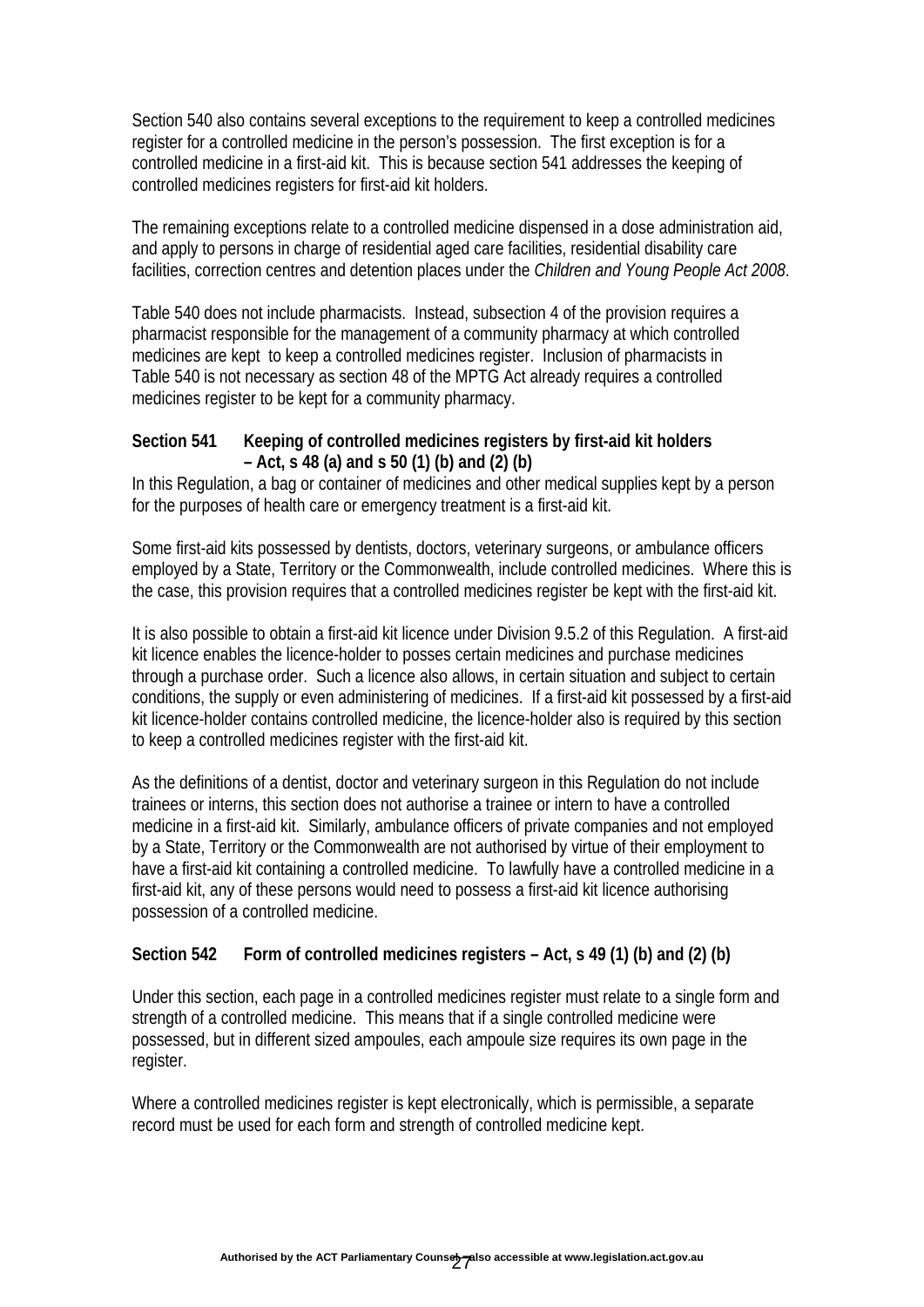#### **Section 543 Making entries in controlled medicines registers – Act, s 51 (1) (b)**  Under section 51 of the MPTG Act a person who must keep a register for a regulated substance commits an offence unless that person ensures that the details prescribed by this Regulation are recorded.

In regard to a controlled medicine, the details required to be record under section 51 of the MPTG Act are listed in this provision. Amongst the details for dealing with a controlled medicine that must be recorded are the nature of the dealing itself, the date of the dealing, and the form, strength and quantity of the medicine dealt with, and the quantity of the medicine held following the dealing.

Details to be recorded under section 540(1)(d) and (e) apply only if the dealing is supplying the medicine. The details to be recorded under section 540(1)(f) apply if the dealing is supplying the medicine on prescription. If the dealing is supplying the medicine on a requisition, paragraph (g) of section 540(1) applies, and if the dealing is supplying the medicine on a purchase order, it is paragraph (h) that applies.

It is should also be noted that if section 53 of the MPTG Act applies to the dealing being recorded in the register, paragraph (i) states that the name of the person to whom the medicine is administered must also be recorded. The only situations in which paragraph (i) does not apply is where the controlled medicine is dispensed in a dose administration aid for a patient at a residential aged care facility or residential disability care facility, or a detainee at a correction centre or a CYP detention place. In this regulation a CYP detention place is a detention place under the ACT *Children and Young People Act 2008*.

Generally, the section requires that a dealing with a controlled medicine be entered in the controlled medicines register that a person is required to keep under this Chapter. However, with institutions it is possible for there to be numerous controlled medicines registers, particularly if the institution has a pharmacy and a number of wards. As such, this section provides that if the dealing happens in a pharmacy at an institution the dealing be entered into the controlled medicines register at the pharmacy. Whereas, if the dealing happens in a ward at an institution the dealing must be recorded in the controlled medicines register at the ward.

There may also be situations where a person must keep a controlled medicines register for a first-aid kit and another controlled medicines register. Subsection 3(c) confirms that if the dealing with a controlled medicines related to the first-aid kit must be recorded in the register for the first-aid kit, and all other dealings will be recorded in the other register to be kept by the person.

#### **Section 544 Prescribed witnesses for administration of controlled medicines – Act, s 53 (a) and (b)**

Section 544 lists persons who are prescribed as witnesses in relation to the administering of a controlled medicine. Essentially, this provision enables a dentist, a doctor, a midwife, a nurse, a nurse practitioner, or a pharmacist to be a prescribed witness to the administering of a controlled medicine.

An intern doctor, or an enrolled nurse registered under the *Health Professionals Act 2004* in the specialist area of medications, may also be prescribed witness to the administering of a controlled medicine, unless the administering is being performed by an intern doctor.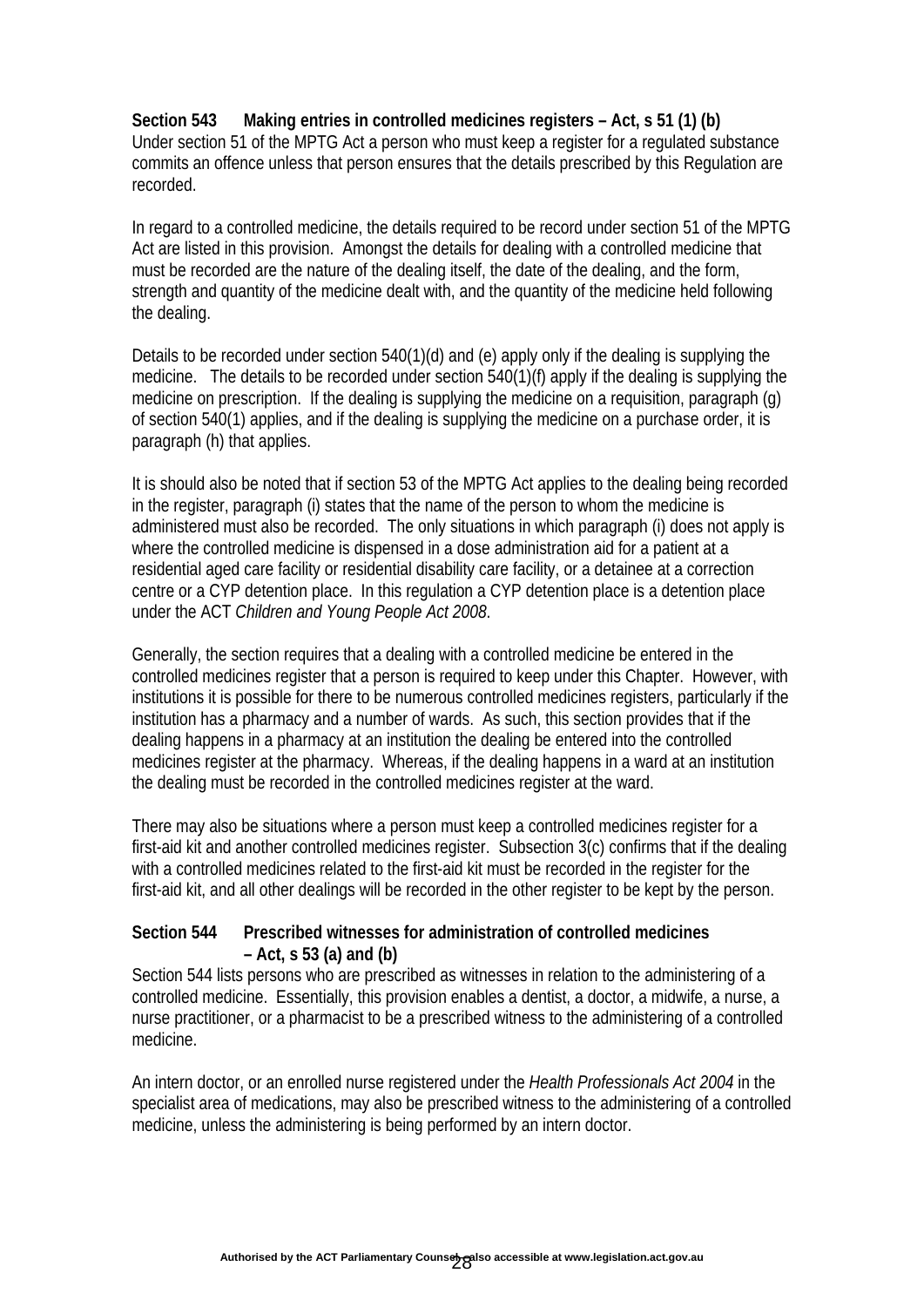#### **Section 545 Prescribed witnesses for discarding of controlled medicines – Act, s 54 (a) and (b)**

Section 545(1) lists persons who are prescribed as witnesses in relation to the discarding of a controlled medicine. However, section 545 also expressly excludes a person from being a prescribed witness in relation to the discarding of a controlled medicine if the person is related to, employed by, or a close friend of the person discarding the controlled medicine. Such persons are, by virtue of their relationship with the person discarding the controlled medicine, potentially able to be influenced by, or exert influence over, the person discarding the controlled medicine. Accordingly, their suitability as a prescribed witness is thereby diminished. For the same reason the supervisor of the person discarding the controlled medicine cannot be a prescribed witness, nor can a person supervised by the person discarding the controlled medicine.

**Section 546 Changes to entries in controlled medicines registers – Act, s 55 (2) (b)**  Section 542 confirms that a controlled medicines register may be kept in hardcopy form or electronically, and addresses the form in which a controlled medicines register must be kept.

Understandably, from time to time situations may arise in which an entry in a controlled medicines register needs to be changed, more often than not in order to correct an entry. Changes to an entry in a controlled medicines register is permissible, provided the requirements of this section are followed.

Subsection 1 relates to changes to an entry in a paper-based controlled medicines register. The subsection permits the person who made the entry to change the entry by signing and dating a marginal note or footnote that gives the amendment details and the date the amendment is made.

If the entry to be changed relates to the administering of a controlled medicine, the amendment must be witnessed by a person listed in section 544, and the witness must also sign the amendment to evidence that they witnessed the change. It is not required that the person prescribed under section 544 that witnessed the administering of the medicine be the same witness to the amendment of the controlled medicines register. However, where it is possible it is preferable.

Similarly, if the entry to be changed relates to the discarding of a controlled medicine, the amendment must be witnessed by a person listed in section 545, and the witness must also sign the amendment to evidence that they witnessed the change. Again, it is not required that the person prescribed under section 545 that witnessed the discarding of the medicine be the same witness to the amendment of the controlled medicines register, but it is still desirable where possible.

Subsection 2 of the provision relates to changes to an entry in an electronic controlled medicines register. Changes can be made by attaching or linking, by electronic means, a document featuring the person's signature, the date the details of the amendment. Where the entry relates to the administering of a controlled medicine, a prescribed witness under section 544 must also sign the document to be attached or linked. Should the entry relate to the discarding of a controlled medicine, the additional signature to be included is that of a prescribed witness under section 545. Just as it is with a paper-based register, the witness to the amendment need not be the original witness identified in the entry, but where possible it is desirable.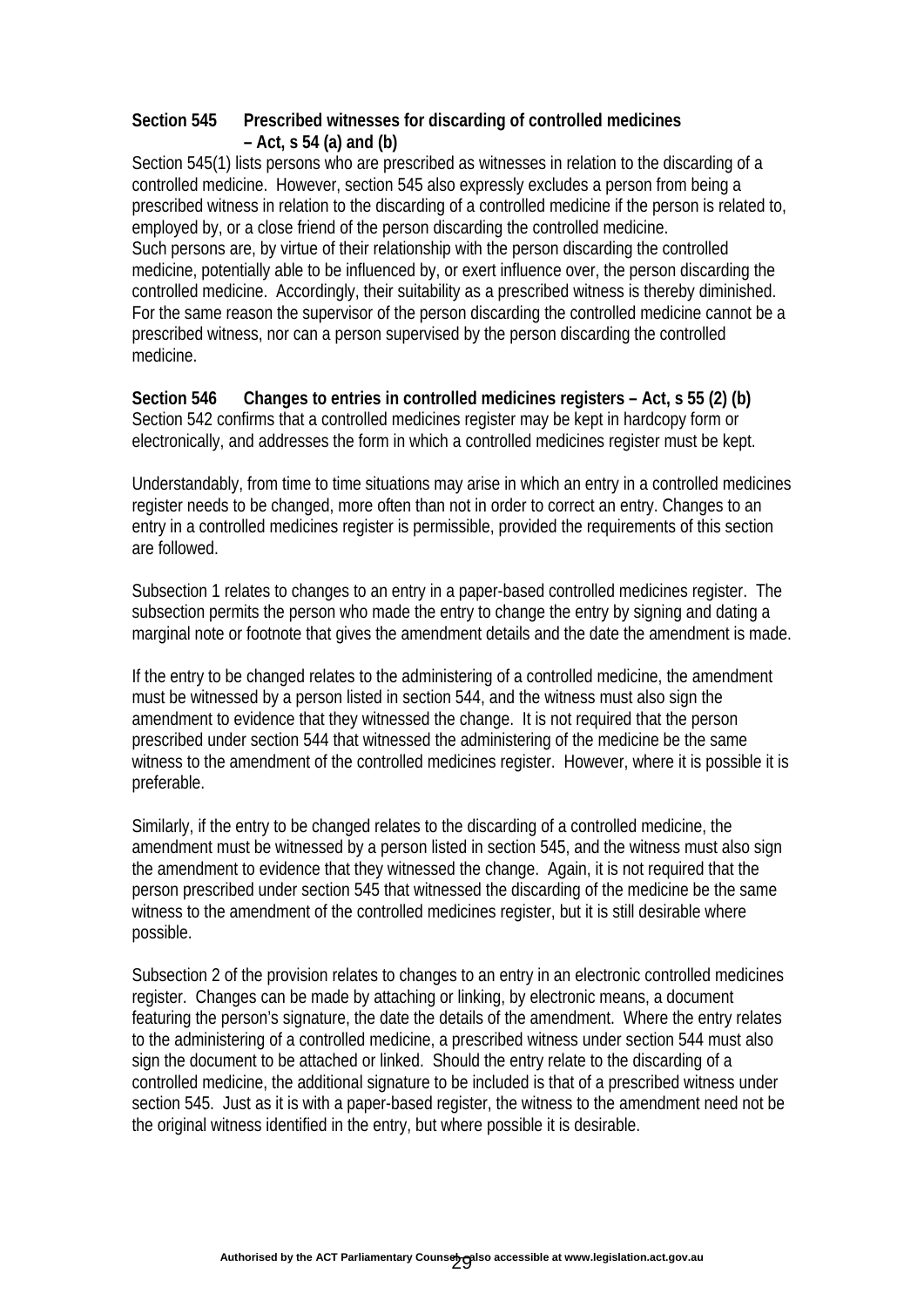### **Chapter 13 Controlled medicines and appendix D medicines approvals for human use**

The medicines of most serious concern within the SUSDP, and therefore the most tightly regulated by the MPTG legislation, are controlled medicines and appendix D medicines. Controlled medicines under the MPTG legislation are substances to which Schedule 8 of the SUSDP apply and these medicines warrant additional restrictions to reduce the likelihood of their misuse or dependence.

Approvals for human use of these two types of medicines is the subject matter of Chapter 13. The Chapter is divided into two Parts. Part 1 being approvals for controlled medicines, and Part 2 being approvals for appendix D medicines. Part 1 is further divided into four divisions, addressing standing controlled medicines approvals, controlled medicines approvals by the Chief Health Officer, endorsements to treat drug-dependency, and preliminary matters.

#### **Part 13.1 Controlled medicines approvals Division 13.1.1 Preliminary**

Preliminary matters for Chapter 13 are contained within this Division. Section 550 establishes the meaning of *controlled medicines approval* for the purposes of this Regulation, whereas section 551 assigns a meaning to *designated prescriber* that applies to Part 13.1 only.

#### **Division 13.1.2 Standing controlled medicines approvals**

Under this Division a designated prescriber, as defined in Division 13.1.1, has a standing approval to prescribe a controlled medicine for one of their patients where that patient is an in-patient at a hospital.

A designated prescriber also has a standing approval to prescribe a controlled medicine for one of their patients, provided that the prescriber believes on reasonable grounds that the patient is not drug-dependent and that the patient has not been prescribed a controlled medicine within the preceding two month period. It is also a condition of that standing approval that if the controlled medicine is prescribed, it is for no more than 2 months.

This Division also gives a standing approval to doctors working at a correctional centre, CYP detention place, a hospital or an opioid dependency treatment centre operated by the Territory. This standing approval, which extends to intern doctors acting under the direct supervision of a doctor, enables the prescription of buprenorphine or methadone for a patient at the institution that the doctor works. Such a prescription must be in accordance with the opioid dependency treatment guidelines, and requires the doctor to apply.

This standing approval is effectively an interim approval for the treatment of outpatients and others, as an application under section 560 of this Regulation must be made within 72 hours of the buprenorphine or methadone first being prescribed.

#### **Division 13.1.3 Chief health officer controlled medicines approvals**

Through Division 13.1.3 applications may be made to the Chief Health Officer for approval to prescribe a controlled medicine. Section 561 determines the requirements of an application for approval to prescribe a controlled medicine, whereas section 562 specifies the decisions on an application that the Chief Health Officer can make. The Division permits the Chief Health Officer to impose restrictions on an approval given, and a period for which an approval will apply.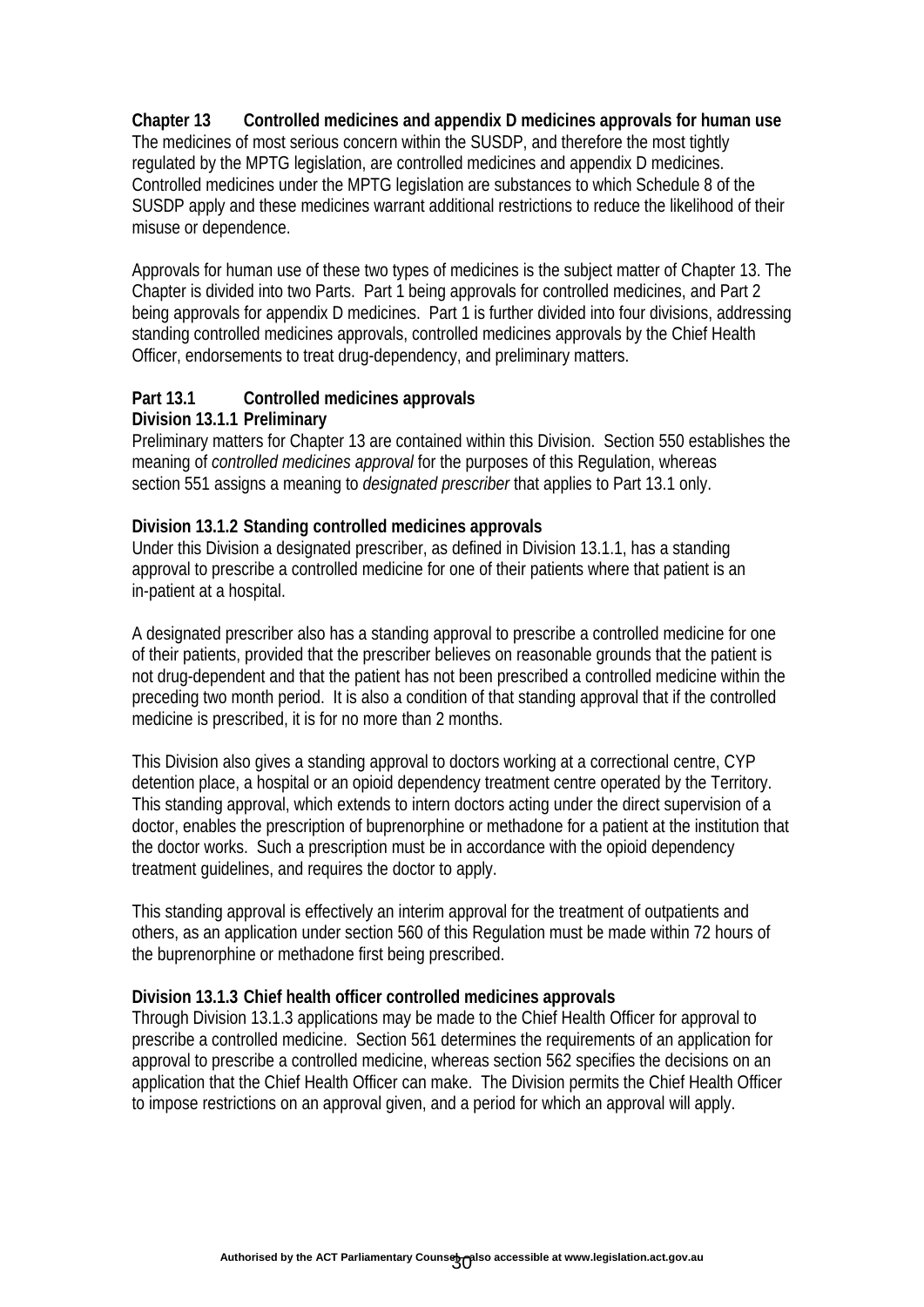Should the Chief Health Officer think further information is needed to decide the application, the applicant can be asked for that information. If this occurs, the applicant must give the requested information to the Chief Health Officer, who is not obliged to make a decision on the application until the requested information is received.

Section 567 allows the Chief Health Officer to amend or revoke an approval that they have given. The amendment or revocation may be made on the Chief Health Officer's own initiative, and without consultation with the Medicines Advisory Committee. Should the Chief Health Officer amend or revoke an approval, a written notice must be given to the approval-holder, and this decision may also be reviewed by the Medicines Advisory Committee. It should also be noted that the Medicines Advisory Committee may also direct the Chief Health Officer to amend or revoke an approval, irrespective of whether the approval was given at the

direction of the Medicines Advisory Committee.

Whatever the decision of the Chief Health Officer, a written notice of the decision must be provided to the doctor no later than 7 days after the decision is made. If the approval is refused, or an unfavourable decision is made, the doctor has the right to seek a review of the decision, and the written notice of the decision should explain that right.

The Division assigns to the Medicines Advisory Committee the responsibility for reviewing a decision by the Chief Health Officer. The Medicines Advisory Committee is established under Part 15.2 of this Regulation.

#### **Division 13.1.4 Endorsements to treat drug-dependency**

This Division contains the framework under which the Chief Health Officer can give an endorsement to a doctor to treat drug-dependency. Within the Division, an endorsement is given by the Chief Health Officer under section 582 to the prescribing of buprenorphine or methadone to treat a person's drug-dependency. It must be noted that an endorsed doctor will also be required to have an approval to prescribe for an individual patient under Division 13.1.3.

Through the operation of this Division a doctor can apply to the Chief Health Officer, in writing, for an endorsement. In addition to the doctor's name, business address and telephone number, the doctor is required to give their qualifications and experience in treating drug-dependency. This information is critical as the Chief Health Officer cannot give an endorsement unless satisfied that the doctor possesses the necessary qualification and experience.

Should the Chief Health Officer think further information is needed to decide the application, the doctor can be asked for that information. If this occurs, the applicant must give the requested information to the Chief Health Officer, who is not obliged to make a decision on the application until the requested information is received.

Whatever the decision of the Chief Health Officer, a written notice of the decision must be provided to the doctor no later than 7 days after the decision is made. If the decision is to give the endorsement, it must include the doctor's name, details of any conditions to which the endorsement is subject, and an identifying number for the endorsement.

If the endorsement is refused, the doctor has the right to seek a review of the decision, and the written notice of the decision should explain that right.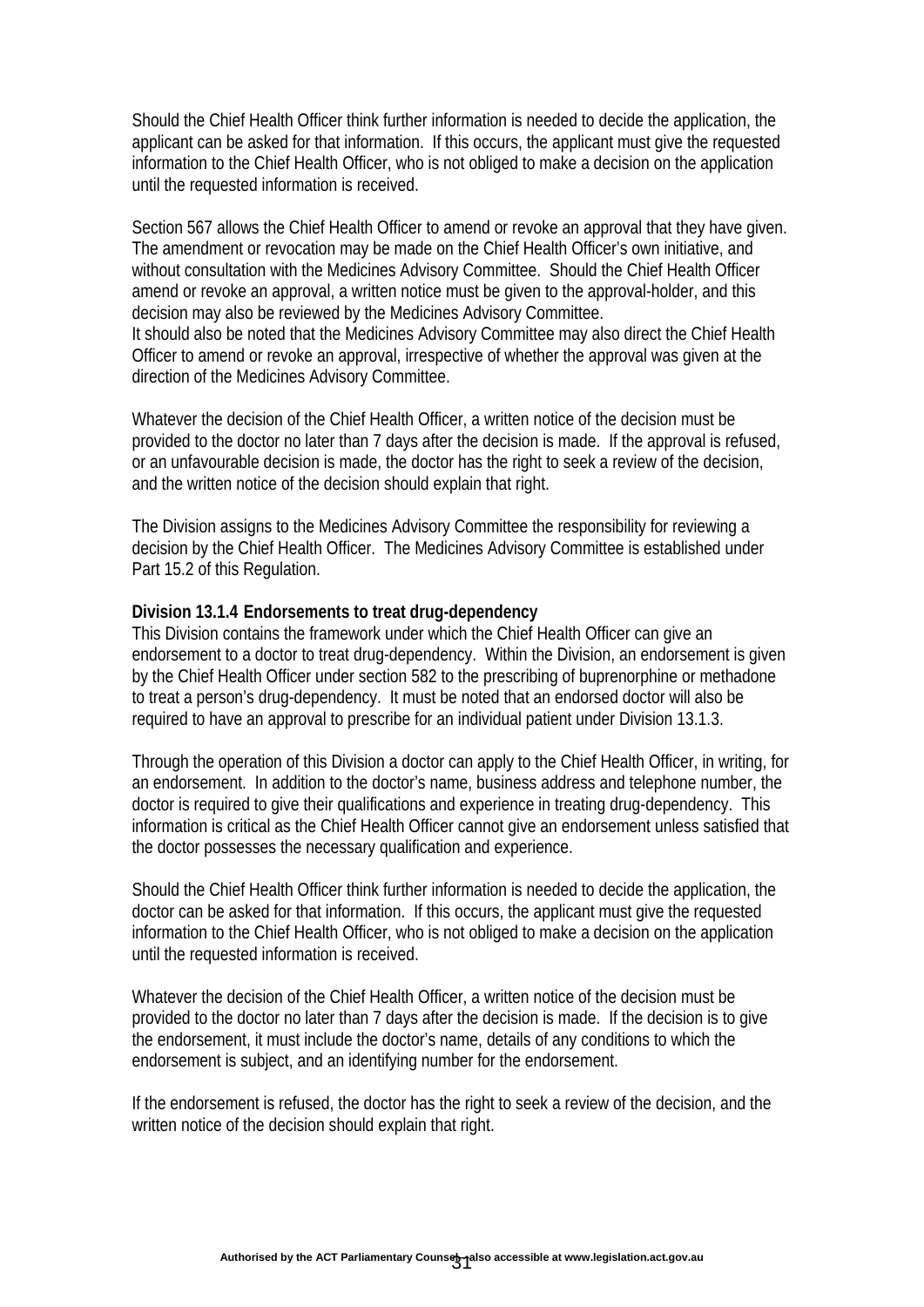The Division assigns to the Medicines Advisory Committee the responsibility for reviewing a decision by the Chief Health Officer to refuse an endorsement. The Medicines Advisory Committee is established under Part 15.2 of this Regulation.

A doctor seeking a review has 28 days from the receipt of the notice of the Chief Health Officer's decision to apply for a review. An application for review must comply with section 584(3). After considering an application the Medicines Advisory Committee must make a decision, which will either be to confirm the decision of the Chief Health Officer or to revoke the decision and give the endorsement.

#### **Part 13.2 Appendix D medicines approvals**

An authorisation under section 33 of this Regulation is subject to the condition that the prescriber have an approval under this Part, referred to as an appendix D medicines approval. Appendix D medicines approvals are made under either section 591 or 592 in this Part.

Through the joint application of section 591 and Schedule 3 of this Regulation certain specialist doctors have a standing approval, which is an enduring approval that always exists, in relation to certain appendix D medicines provided that particular conditions are met. For example, a specialist practising in a the specialist area of dermatology has a standing approval for a number of appendix D medicines listed column 3 in Part 3.2 of Schedule 3. However, column 4 in Part 3.2 of Schedule 3 imposes conditions 1 and 2 on the standing approval for some of those medicines, and conditions 1 and 4 for two of the medicines. What constitutes conditions 1, 2, 3 and 4 is detailed in Part 3.1 of Schedule 3.

If a doctor does not have a standing approval for an appendix D medicine, under section 592 the doctor may apply in writing to the Chief Health Officer for approval to prescribe an appendix D medicine. However, an application must still relate to a medicine and purpose listed column 3 in Part 3.2 of Schedule 3. For example, an approval can be sought to prescribe clozapine for human use. Applications must provide the name of the medicine, and the name, business address and telephone number of the doctor. Specialist doctors must also identify their area of speciality, whereas a doctor that is not a specialist must provide information about their qualifications and experience in relation to the medicine to which the application relates. Furthermore, if the Chief Health Officer requests any other information for the purposes of deciding on the application, that information is to be provided.

The Chief Health Officer must either approve or refuse the application, having regard to matters stated in section 593(3). Whatever the decision, written notice of the decision is to be provided within 7 days of the decision being made. If the decision is to grant an approval, the approval is subject to conditions stated in section 593(2), and the approval must be in a form that meets the requirements of section 594.

#### **Chapter 14 Medicines licences**

In many instances it is adequate for authorisation to handle certain types of medicines to be assigned by this regulation to categories of persons, subject to prescribed but broadly applying conditions. However, in other instances it is only appropriate to give authorisation to conduct certain activities to persons through the use of licences. This requires a person, be it an individual, company or institution, to apply for authorisation to perform the licensed activity, and thereby enabling the suitability of that person for that activity to be assessed. Licences also enable conditions to be imposed specific to the person, or the circumstances, and provide further enforcement methods in the event of improper use.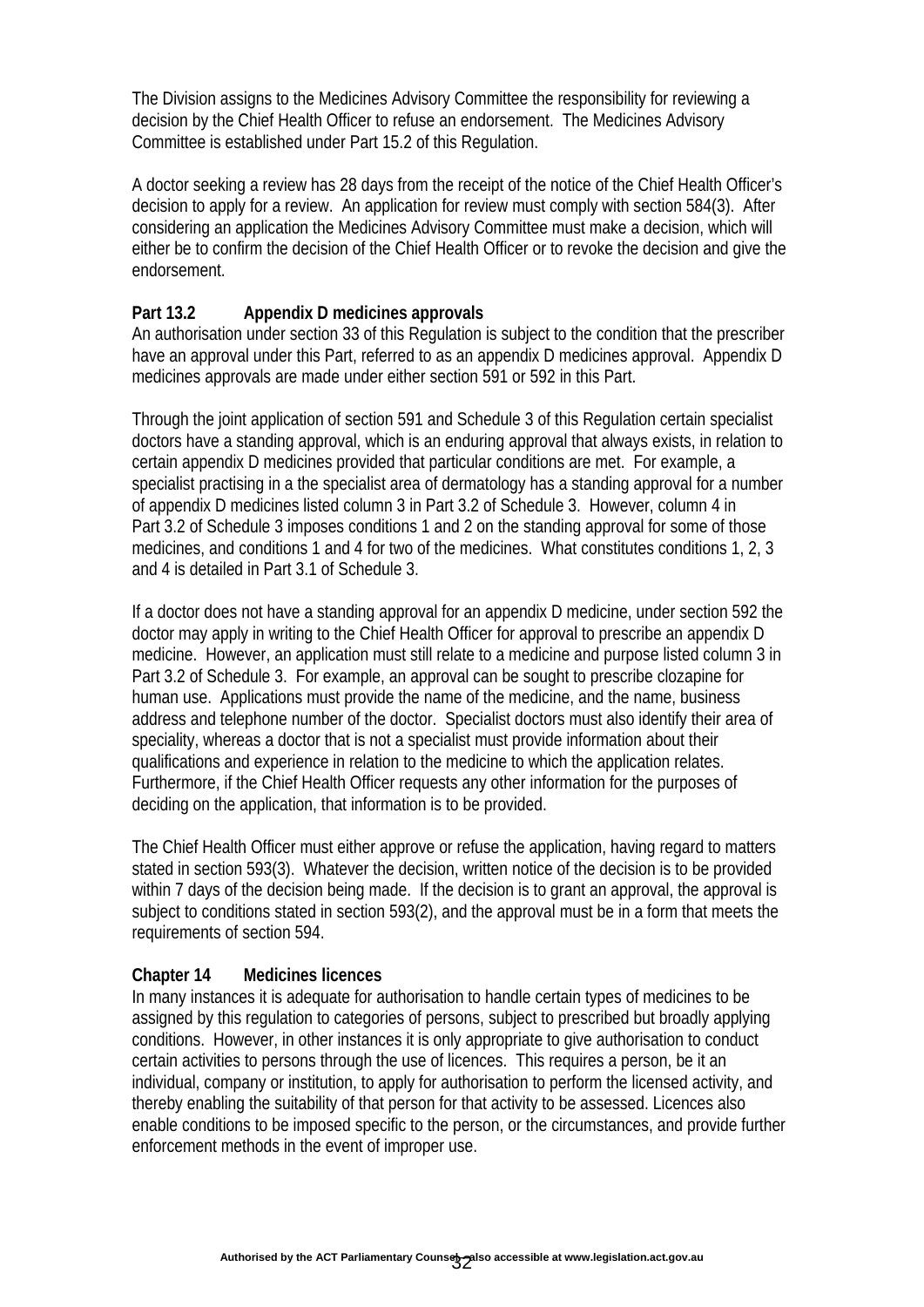Licences for medicines are dealt with through Chapter 14 and it's six Parts. Controlled medicines research and education program licences are addressed within Part 2. Within the Part are sections regarding what must be included in an application for a controlled medicines research and education program licence, the restrictions imposed on such a licence, and additional information prescribed for such a licence.

First-aid kit licensees are addressed in the third Part of the Chapter. Like the previous Chapter, the Part is comprised of three sections addressing what must be included in an application for a first-aid kit licence, the restrictions imposed on such a licence, and additional information prescribed for such a licence.

The application of Part 4 is in regard to medicines wholesalers licences. Again, the Part consists of sections addressing what must be included in an application for a licence under the Part, the restrictions imposed on such a licence, and additional information prescribed for such a licence.

The focus of the remaining Parts is upon opioid dependency treatment licences and pharmacy medicines rural communities licences. pharmacy medicines rural communities licences is a licence issued to a person who is not a pharmacist to sell, by retail, pharmacy medicines. Such licences were primarily contemplated to avoid disadvantaging rural communities that are without a local pharmacist by providing another mechanism whereby pharmacist only medicines could be made available for retail sale to the community. Accordingly, such licences are referred to as a pharmacy medicines rural communities licence.

### **Part 14.1 Medicines licences generally**

#### **Section 600 Medicines licences that may be issued – Act, s 78 (2)**

Section 78(2) of the MPTG provides that this Regulation may prescribe the types of licences that may be issued under the MPTG Act. This provision identifies the licences for medicines which may be issued under this Regulation, each of which are addressed in greater detail in the other Parts of this Chapter.

#### **Part 14.2 Controlled medicines research and education program licences**

Part 14.2 provides the governance structure for the issuing of licences for research or education programs proposing to involve controlled medicines. Section 605 contains the details for the lodging of an application for such a licence and the information that must be provided to support the application.

Applications must be in writing, and signed by the applicant. Furthermore, an application must also be accompanied by a written approval of the proposed program from the person in charge of either the faculty or division of a recognised research institution at which the program would be conducted, or from the person in charge of the institution itself. Section 20(5) of the MPTG Act lists recognised research institutions, which include the University of Canberra, the ANU, the Canberra Hospital, the CSIRO, or any other entity prescribed by this Regulation.

Controlled medicines research and education program licences are issued by the Chief Health Officer, but only if the Chief Health Officer is satisfied as to the matters set out in section 606. A key consideration for the Chief Health Officer is whether the proposed program cannot be carried out without the use of the controlled medicine, and whether the program will be adequately supervised.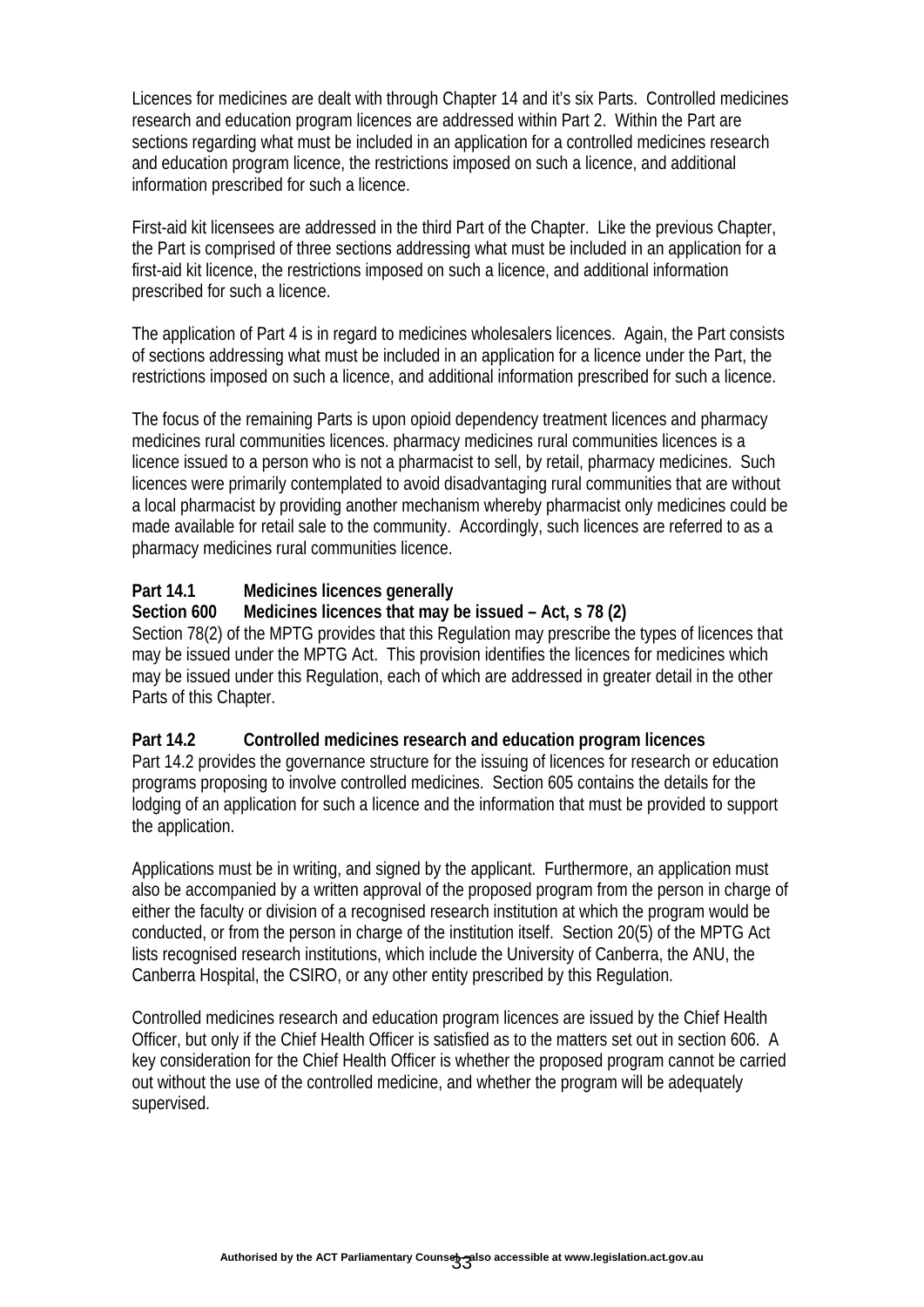Section 88 of the MPTG Act sets out information that must be included in all types of licences issued under the MPTG legislation. Subsection 1(k) of that same section enables this Regulation to prescribe additional information to be included on a licence. For a controlled medicines research or education program licence that additional information is set out in section 607.

#### **Part 14.3 First-aid kit licences**

The governance structure for the issuing of first-aid kit licences is contained in this Part. Section 610 contains the details for the lodging of an application for such a licence and the information that must be provided to support the application.

Applications must be in writing, and signed by the applicant. Furthermore, an application must also be accompanied by evidence that the applicant has successfully completed a course that qualifies the person to be registered as a nurse or employed as an ambulance paramedic. A letter of support from a doctor who will provide medical direction and support to the applicant is also required.

First-aid kit licences are issued by the Chief Health Officer, but only if the Chief Health Officer is satisfied as to the matters set out in section 611. A key consideration for the Chief Health Officer is whether the applicant and each person to be authorised by the licence has successfully completed a course that qualifies the person to be registered as a nurse or employed as an ambulance paramedic, and that the applicant provides, or will be providing, first-aid services to the community (eg at a workplace or under the *Emergencies Act 2004*). The Chief Health Officer must also be satisfied that the medicines to which the licence application relates are reasonably necessary to provide the first-aid services.

Section 88 of the MPTG Act sets out information that must be included in all types of licences issued under the MPTG legislation. Subsection 1(k) of that same section enables this Regulation to prescribed additional information to be included on a licence. For a first-aid kit licence that additional information is set out in section 612.

#### **Part 14.4 Medicines wholesalers licences**

This Part provides the governance structure for the issuing of licences for wholesale suppliers proposing to supply medicines. Section 615 contains the details for the lodging of an application for such a licence and the information that must be provided to support the application.

Applications must be in writing, and signed by the applicant. Furthermore, an application must also be accompanied by a plan of the premises proposed to be used by the licensee that shows where the medicines are proposed to be stored and the location and nature of security devices at the premises.

Medicines wholesalers licences are issued by the Chief Health Officer, but only if the Chief Health Officer is satisfied as to the matters set out in section 616. A key consideration for the Chief Health Officer is the suitability and qualifications of the individual nominated to supervise the dealings to be authorised by the licence.

Section 88 of the MPTG Act sets out information that must be included in all types of licences issued under the MPTG legislation. Subsection 1(k) of that same section enables this Regulation to prescribed additional information to be included on a licence. For a medicines wholesalers licence section 617 requires that the licence also feature the name of the person approved under section 616(1) to supervise the dealings authorised by the licence.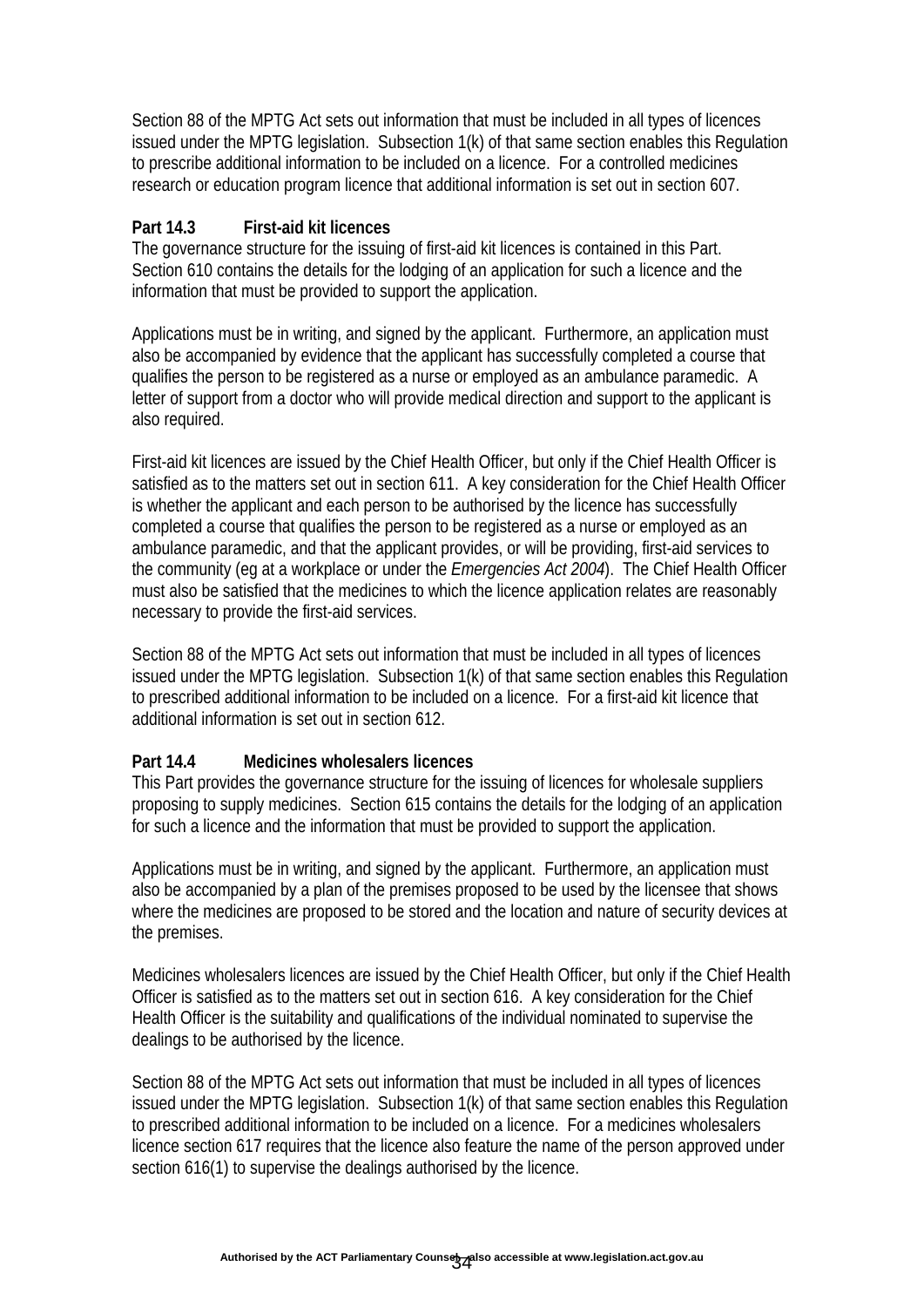### **Part 14.5 Opioid dependency treatment licences**

Section 600(d) of this Regulation enables a licence to be issued for the treatment of opioid dependency with buprenorphine or methadone.

#### **Section 620 Applications for opioid dependency treatment licences**

Section 620 contains the details for the lodging of an application for such a licence and the information that must be provided to support the application. Applications must be in writing, signed by the applicant, and specifying the applicant's full name and business address.

#### **Section 621 Restriction on opioid dependency treatment licences - Act, s 85 (1) (a)**

The Chief Health Officer issues opioid dependency treatment licences, but may only do so to a pharmacist at a community pharmacy. No other category of person may hold an opioid dependency treatment licence under this Regulation

#### **Section 622 Witnessing not required for administration under opioid dependency treatment licence - Act, s 190 (1) (a)**

This Regulation may, through the operation of section 190(1)(a) of the MPTG Act, exempt persons, regulated things, premises or even dealing with a regulated medicine, substance or therapeutic good. Section 190(2) provides that such an exemption can be conditional.

Division 4.2.2 of the MPTG Act contains offences relating to registers for regulated substances. Amongst those is section 53, which addresses the witnessing of administering of a medicine. The section requires a number of elements to be met, otherwise an offence is committed.

Section 622 exempts the administration of buprenorphine or methadone under an opioid dependency treatment licence from the requirement in section 53(e) of the MPTG Act, provided that the administration complies with section 471 of this Regulation. Section 471 contains authorisation conditions that apply to all opioid dependency treatment licences. Accordingly, compliance with section 471 is mandatory even without the application of section 622.

#### **Part 14.6 Pharmacy medicines rural communities licences**

Section 600(e) of this Regulation enables a licence to be issued to a person who is not a pharmacist to sell, by retail, pharmacy medicines. Such licences were primarily contemplated to avoid disadvantaging rural communities that are without a local pharmacist by providing another mechanism whereby pharmacist only medicines could be made available for retail sale to the community. Accordingly, such licences are referred to as a pharmacy medicines rural communities licence. This Division provides the governance structure for the issuing of such licences.

#### **Section 625 Applications for pharmacy medicines rural communities licences**

Section 625 contains the details for the lodging of an application for such a licence and the information that must be provided to support the application. Applications must be in writing, and signed by the applicant. Furthermore, an application must include the applicant's full name, business address and telephone number. The pharmacy medicines that the applicant would propose to sell under the licence must also be included.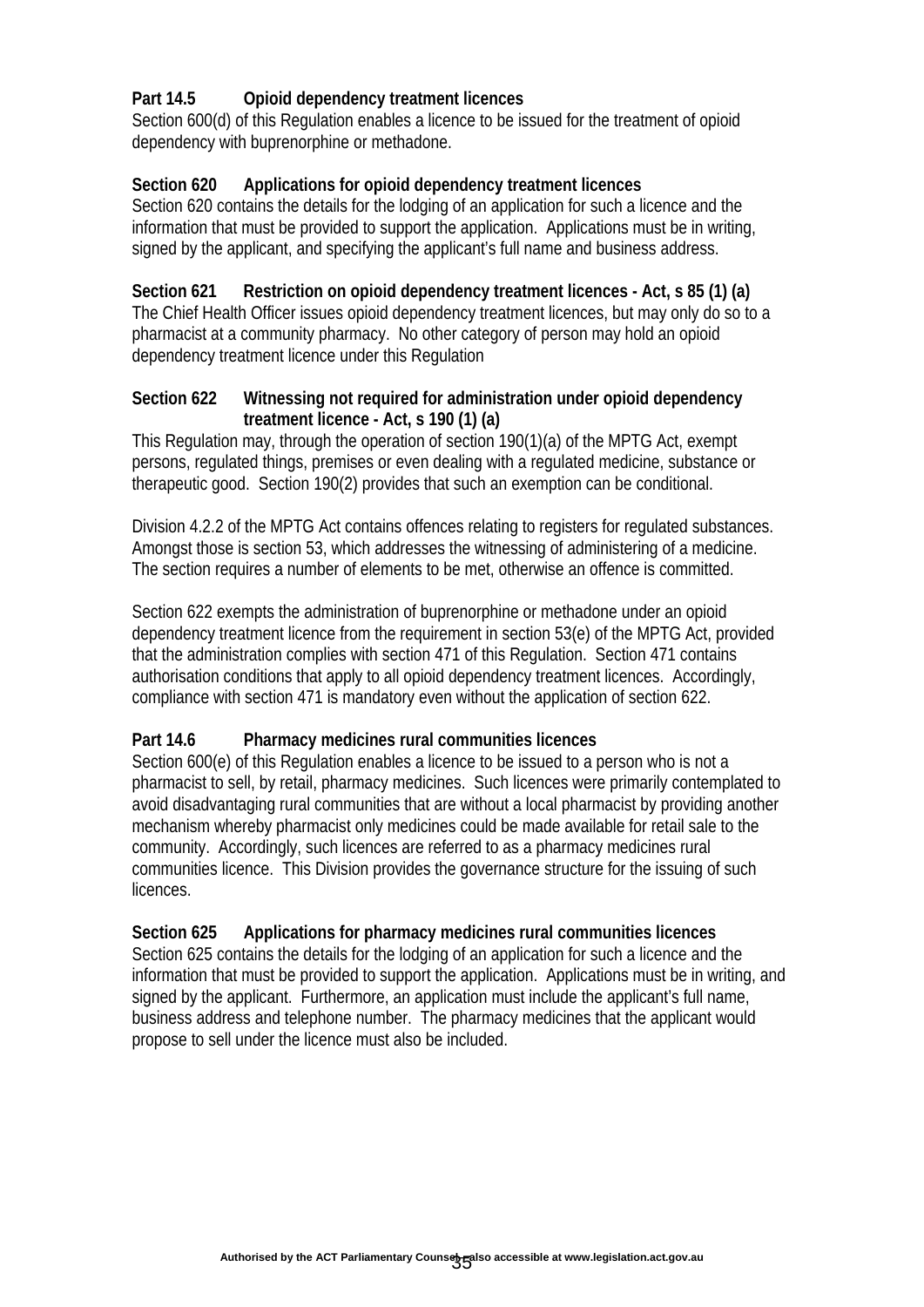### **Section 626 Restrictions on issuing of pharmacy medicines rural communities licences - Act, s 85 (1) (a)**

Pharmacy medicines rural communities licences are issued by the Chief Health Officer, but only if the Chief Health Officer is satisfied as to the matters set out in section 626. In order to qualify for a pharmacy medicines rural communities licence, the Chief Health Officer needs to be satisfied that the premises from which the medicines will be sold is more than 25 kilometres, using the shortest practical route, to the nearest community pharmacy.

The wording "by the shortest practical route" recognises geographical realities. It may be possible for a community pharmacy to be within a 25 kilometre radius of the applicant's business premises, but a trip to that pharmacy may be well in excess of 25 kilometres as certain obstacles may need to be navigated.

For example, it could be that a river or bay separates the applicant's business and the nearest community pharmacy. The community pharmacy may be only 20 kilometres away as the crow flies, but driving to that community pharmacy may be a trip exceeding 25 kilometres due to the trip around the bay or because of the location of the nearest bridge. In this example the route from one point the other by boat may be less than 25 kilometres. Nevertheless, the route by boat would not be considered to be "the shortest practical route" as travel by boat may not be possible at certain times of day or in certain conditions, and it may be a means of travel to which few people have access.

Additionally, the Chief Health Officer must be satisfied that the applicant is carrying on a business of selling goods by retail.

## **Chapter 15 Medicines – other provisions**

## **Part 15.1 Opioid dependency treatment guidelines**

This part contains a single section that enables the Minister to approve, by notifiable instrument, guidelines for the treatment of opioid dependency. If the Minister chooses to approve guidelines under this Part, the guidelines may make provision for the prescribing, administration, or both, of buprenorphine and methadone to drug-dependent people.

## **Part 15.2 Medicines advisory committee**

Section 194 of the MPTG Act establishes the medicines advisory committee. Provisions about the medicines advisory committee, its membership and operations, are contained within this Part. The medicines advisory committee is comprised of 3 doctors, one of which will serve as committee chair. Of the doctors on the committee, section 635 requires the committee have a member with experience in the teaching or practice of psychiatry, and a member that was nominated by the ACT branch of the Australian Medical Association. It is possible for a single member to fulfil both of these requirements, and may even fulfil both of these requirements and be appointed as chair of the committee.

There are provisions within the Chapter pertaining to the conduct of committee meetings, voting, the necessary quorum for meetings and the disclosure of interests by members. Section 644 of this regulation also gives the Minister the power to end a member's appointment in given circumstances, such as bankruptcy, contravention of a law of the Territory and even misbehaviour.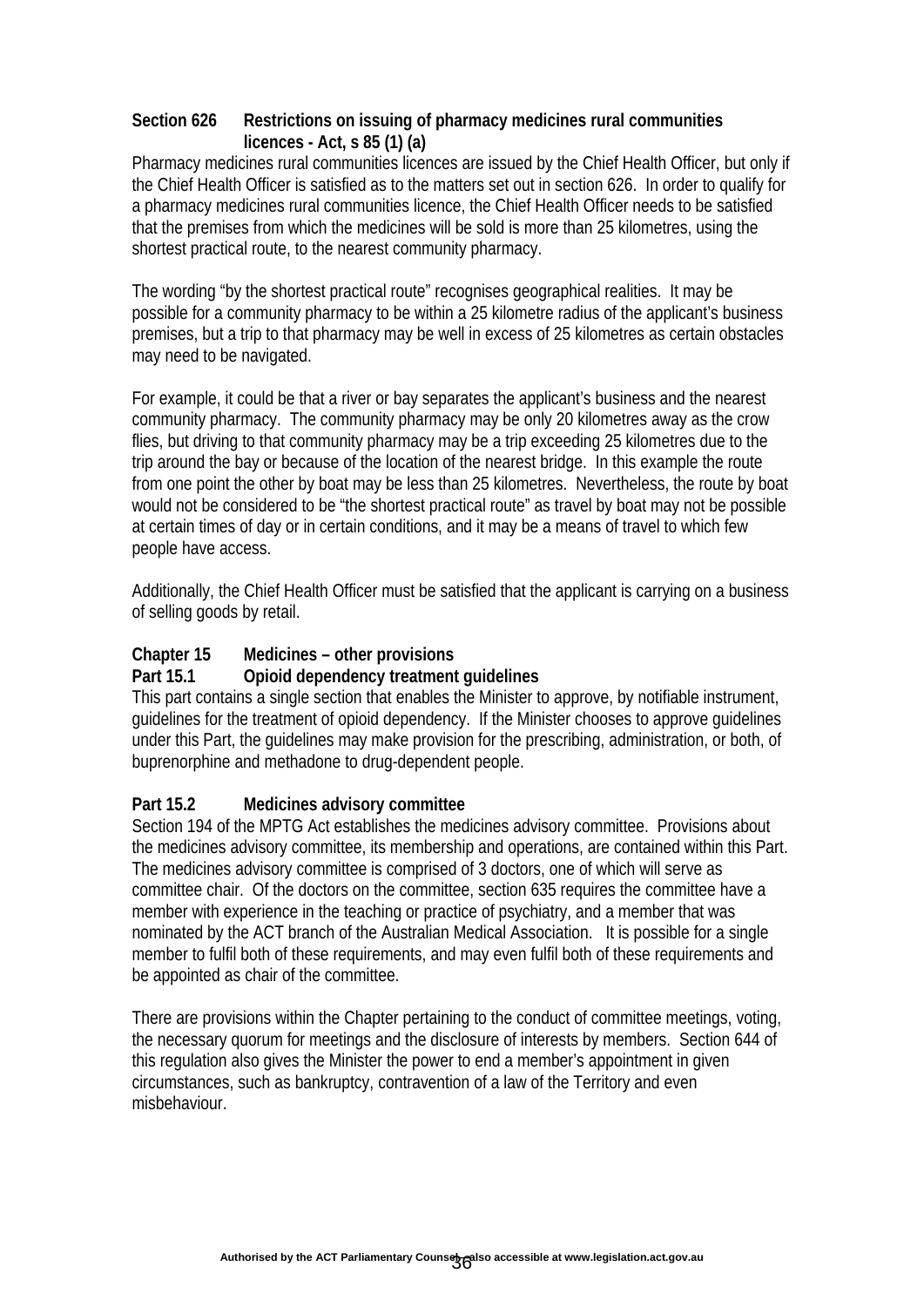# **Part 15.3 Other medicines provisions**

# **Section 650 Advertising controlled medicines – Act, s 66 (3) (b)**

Section 66 of the MPTG Act effectively prohibits advertising controlled medicines, and does so through offences in subsections (1) and (2). However, pursuant to subsection (3) of the same provision the offences in subsections (1) and (2) do apply to an advertisement prescribed under this regulation, or an advertisement by a pharmacist prescribed by this regulation.

Section 650 operates to prescribe a pricelist published by a pharmacist that includes a controlled medicine for the purposes of section 66(3)(b) of the MPTG Act, provided that the pricelist complies with the *Price Information Code of Practice* published by the Therapeutic Goods Administration.

## **Section 651 Advertising other medicines**

Section 66 of the MPTG Act contains offences for advertising controlled medicines. This provision establishes offences for advertising of declared medicines. The offences in this provision are less serious than those in section 66 of the MPTG Act, and therefore carry a lessor maximum penalty. As that maximum penalty is 30 penalty units the offence in section 651 is appropriately located within this regulation rather than the MPTG Act.

Section 651 also advises that the offences within the provision do not apply in two circumstances. Similar to section 650, a pricelist published by a pharmacist that includes a declared medicine will not amount to an offence, provided that the pricelist complies with the *Price Information Code of Practice* published by the Therapeutic Goods Administration. The other exception is an advertisement for a declared medicine in a publication that is published primarily for dentists, doctors, pharmacists or veterinary surgeons.

## **Section 652 Prescribed institutions – Act, dict, def** *institution***, par (b)**

The definition of *institution* contained in the dictionary of the MPTG Act states that an institution:

- (a) means a hospital, residential aged care facility, residential disability care facility or other institution used for the accommodation, treatment and care of people suffering from mental or physical conditions; and
- (b) includes a body prescribed by regulation as an institution.

This section prescribes a correctional centre and a CYP detention place as an institution for the purposes of paragraph (b) of the MPTG Act's dictionary definition. A correctional centre has its ordinary meaning. However, for this regulation a CYP detention place is a detention place under the ACT *Children and Young People Act 2008*.

## **Chapter 16 Low and moderate harm poisons**

The MPTG Act contains a number of offences for supplying improperly packaged or labelled regulated substances. What amounts to appropriate packaging and labelling for low and moderate harm poisons is the subject matter of this Chapter.

## **Part 16.1 Preliminary**

#### **Section 660 Meaning of** *relevant law* **– ch 16**

For the purposes of this Chapter, a law of another Australian State or Territory, referred to in the MPTG legislation as a *corresponding law*, is a relevant law. Additionally, the Commonwealth *Agricultural and Veterinary Chemicals Act 1997* and the *Therapeutic Goods Act 1989* are also relevant laws for Chapter 16.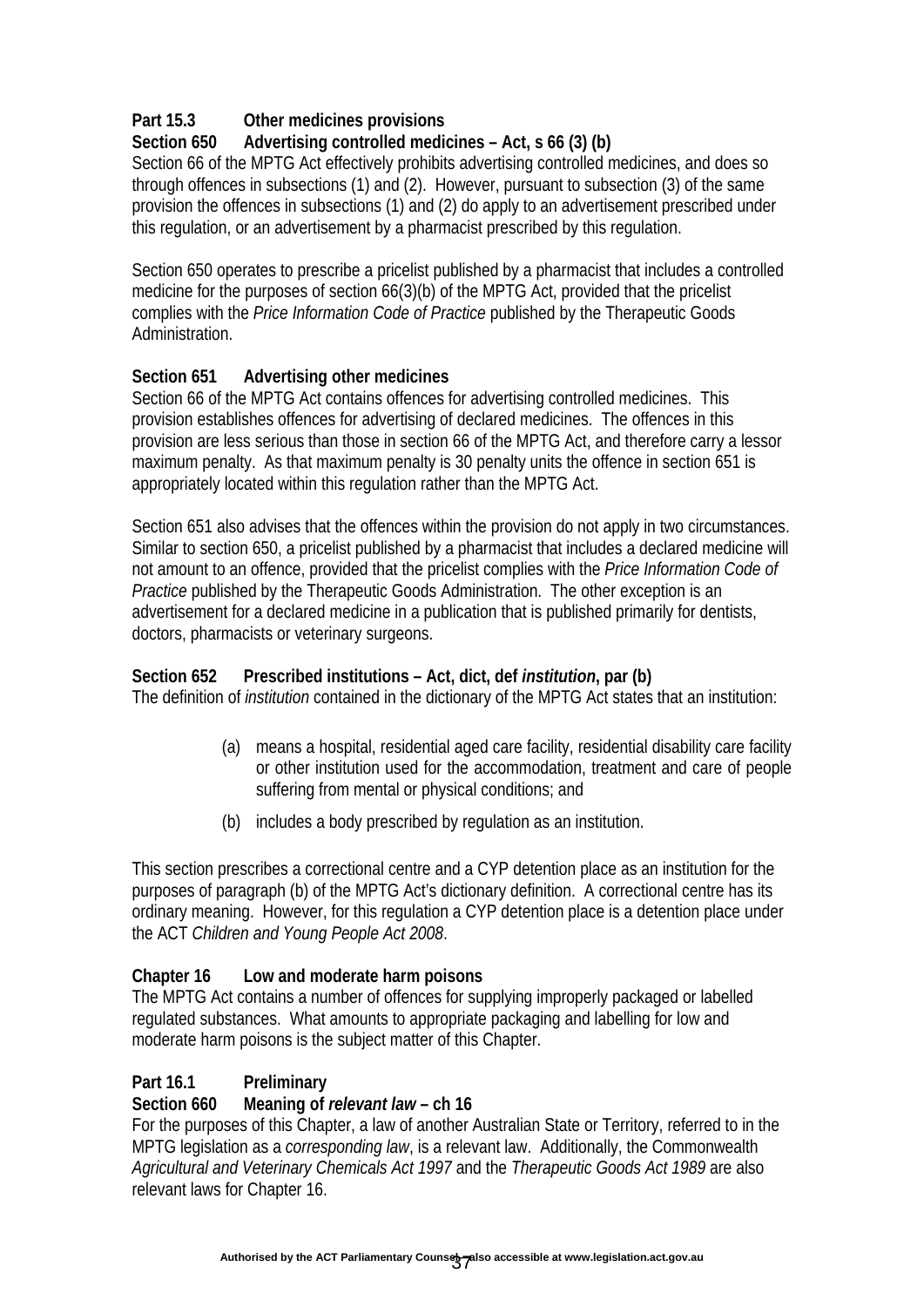# **Part 16.2 Authorisation to supply low and moderate harm poisons Section 661 Authorisation to supply low and moderate harm poisons – Act, s 26 (1) (b) and (2) (b)**

Through section 661 all persons are authorised to supply a low or moderate harm poison. However, anyone who chooses to supply a low or moderate harm poison must comply with the conditions set out in section 662.

### **Section 662 Authorisation condition for supplying low and moderate harm poisons – Act, s 44 (1) and (2) (b)**

Although anyone can, under section 661, supply a low or moderate harm poison, the poison must be supplied in manufacturer's packs. Furthermore, the manufacturer's pack must comply with section 665 of this Regulation or with an approval given under section 193 of the MPTG Act. The manufacturer's pack must also be labelled in accordance with either section 666 of this Regulation or an approval given under section 193 of the MPTG Act.

## **Part 16.3 Authorisation to manufacture low and moderate harm poisons Section 663 Authorisation to manufacture low and moderate harm poisons – Act, s 33 (b)**

If a person is authorised to manufacture a low or moderate harm poison under a relevant law, as defined by section 660, then that person is also authorised under this provision to manufacture the poison in the ACT.

### **Section 664 Authorisation condition for manufacturing low and moderate harm poisons – Act, s 44 (1) and (2) (b)**

By virtue of this provision, if a relevant law as defined in section 660 imposes a condition on a person manufacturing a poison, then that condition is also a condition on an authorisation to manufacture a low or moderate harm poison under section 661.

# **Part 16.4 Packaging and labelling of low and moderate harm poisons**

## **Section 665 Packaging of supplied manufacturer's packs of low and moderate harm poisons - Act, s 59 (1) (c) (i) and (2) (c) (i)**

Under section 59 of the MPTG Act, a person authorised to supply a regulated substance risks committing an offence if the substance supplied is not appropriately labelled.

This section specifies that for the purposes of section 59 of the MPTG Act, a manufacturer's pack of a low or moderate harm poison is packaged correctly if it is packaged in one of three ways. The poison may also be packaged in accordance with an approval under section 193 of the MPTG Act, or in accordance with either the paragraphs 21 to 28 of the SUSDP. The third approved packaging method is the supply of the substance in a container in which the poison may be sold under a relevant law.

If the poison is camphor or naphthalene intended for domestic use, the container in which the poison is sold under a relevant law must also prevent the camphor or naphthalene from being removed from the packaging, or ingested. Both camphor and naphthalene are routinely used in domestic settings, and provided both are appropriately packaged they are safe for such usages.

It should be noted that an approval for non-standard packaging and labelling can be obtained under section 193 of the MPTG. Where this has occurred, the person to whom the approval has been granted does not need to comply with this section, provided that the terms of the approval are adhered to.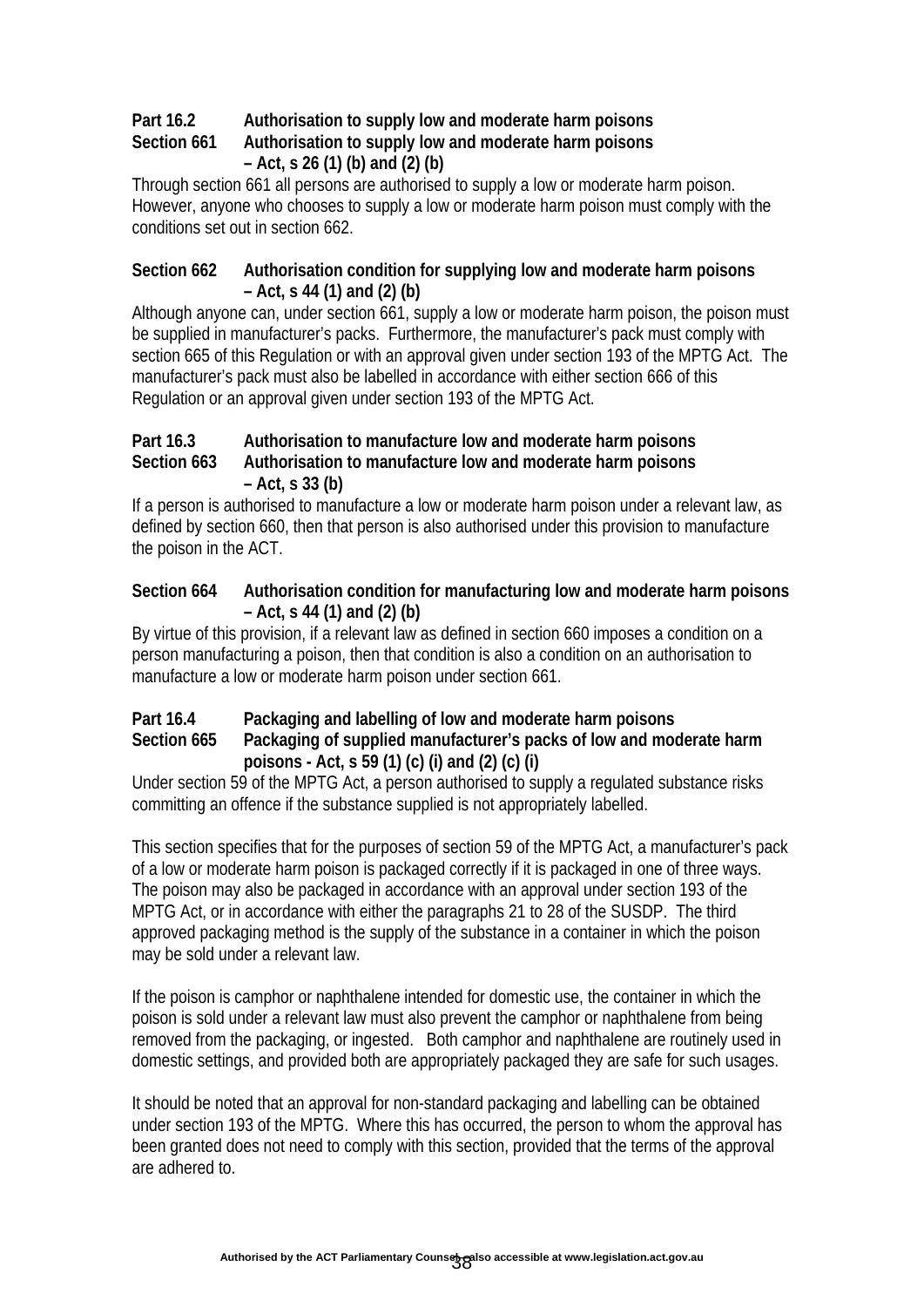#### **Section 666 Labelling of supplied manufacturer's packs of low and moderate harm poisons - Act, s 60 (1) (c) (i) and (2) (c) (i)**

Under section 60 of the MPTG Act, a person authorised to supply a regulated substance risks committing an offence if the substance that is supplied is not appropriately labelled.

This section specifies that for the purposes of section 60 of the MPTG Act, a manufacturer's pack of a low or moderate harm poison is labelled correctly if it is labelled in accordance with either the paragraphs 3 to 19 of the SUSDP, a relevant law or an approval under section 193 of the MPTG Act.

It should be noted that an approval for non-standard packaging and labelling can be obtained under section 193 of the MPTG. Where this has occurred, the person to whom the approval has been granted does not need to comply with this section, provided that the terms of the approval are adhered to.

## **Chapter 17 Dangerous poisons authorisations**

### **Part 17.1 Overview of dangerous poisons authorisations**

**Section 670 General overview of authorisations for dangerous poisons**  This section reiterates that it is the MPTG Act that prohibits dealing with a dangerous poison without an authorisation, and section 20 of the MPTG Act sets out when a person is authorised to deal with a regulated substance.

**Section 671 Overview of dangerous poisons authorisations under this regulation**  Dangerous poisons authorisations under this Regulation are listed in this section.

#### **Section 672 General overview of authorisation conditions for dangerous poisons**

This section essentially reiterates that section 44 of the MPTG Act requires a person authorised to deal with a dangerous poison to comply with conditions to which the authorisation is subject. The section also draws the reader's attention to the fact that conditions on authorisations are additional to other restrictions that may be placed upon a person's authorisation under the MPTG legislation.

## **Part 17.2 Authorisations under dangerous poisons licences**

#### **Division 17.2.1 Dangerous poisons manufacturers licence authorisations**

The governance structure for the issuing of dangerous poisons manufacturers licences is contained in Part 18.2 of this Regulation. This Division establishes what is authorised by a licence issued under Part 18.2.

Section 675 authorises a licence-holder to do a variety of things from the premises stated on the licence, including possess the dangerous poison for sale by wholesale and, not unexpectedly, manufacture the dangerous poison.

Of particular importance for a dangerous poisons manufacturer's licence, the Division authorises the sale of dangerous poisons by wholesale, from the premises stated on the licence, to a person that is authorised to issue a purchase order for the dangerous poison. Furthermore, the licence-holder is authorised to sell by wholesale to a person in another jurisdiction, including overseas, provided that person is lawfully able to obtain the dangerous poison by wholesale.

It should be noted that the authorisations under this Division apply to all the dangerous poisons manufacturer's licences, unless a licence expressly states that a particular type of dealing is not authorised. In effect, this means that the terms of an issued licence can overrule or contradict the authorisations in this Division.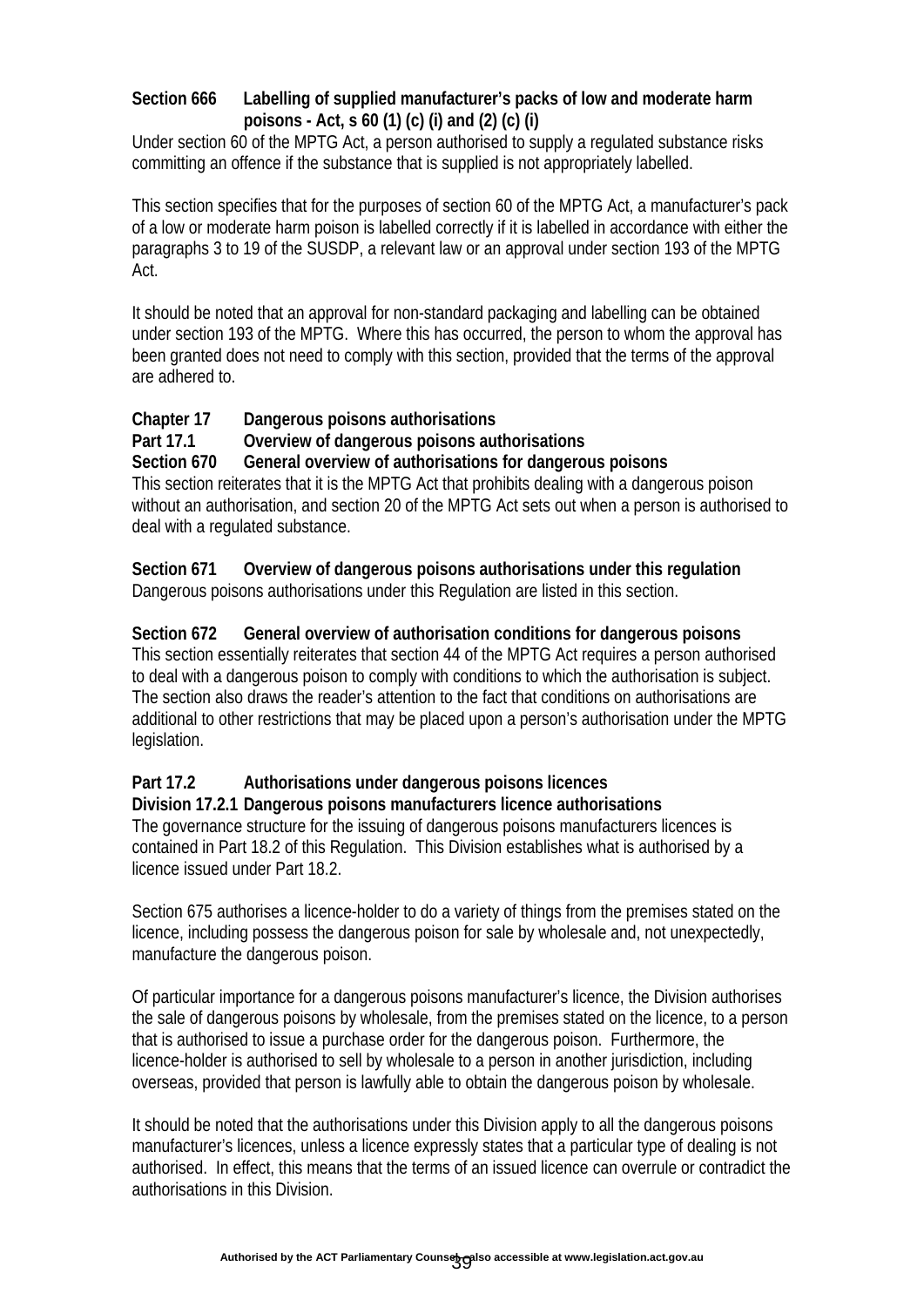For example, a licence could be issued that states the licensee is not authorised to supply by wholesale to a person in another country. Supply by wholesale to a person in another country will also be prevented if the dangerous poison to which the licence relates is a prohibited export under the Commonwealth *Customs Act 1901*. In such circumstances the authorisation to supply to a person in another country does not apply.

The authorisation to obtain a dangerous poison under this Division is subject to the condition that the dangerous poison is purchased on a complying purchase order. For a dangerous poison a complying purchase order is, according to the dictionary in this Regulation, a purchase order pursuant to section 721. Additionally, a dangerous poison may only be sold under a wholesaler's licence on a complying purchase order.

A further condition is that dangerous poisons are only to be supplied under this Division for non-household purposes. The condition means the dangerous poison may be supplied for garden purposes, provided the garden is a non-household garden.

As the condition applies to wholesalers, a dangerous poison may only be supplied to a person who has an authority to possess a dangerous poison, and that the supply conforms with section 720 of this Regulation.

A special condition also exists where the dangerous poison is a liquid containing paraquat. In such circumstances the poison must be coloured blue or green and must have an offensive smell. These visual and olfactory indicators are necessary to identify the danger associated with this particular poison.

Section 676(e) also contemplates that the licence-holder will receive a document from a buyer to whom a dangerous poison was supplied. This document, acknowledging receipt of the dangerous poison, should be provided within 7 days of the dangerous poison being delivered. Should this not occur, the licence-holder must, within 24 hours after the end of the 7 day period, advise the Chief Health Officer in writing.

There is also a requirement for certain records to be kept at the licence-holders business premises, or another location if approved in writing by the Chief Health Officer. Those records include the filled purchase order, the delivery acknowledgement, and a record that satisfies section 722 of this Regulation.

#### **Division 17.2.2 Dangerous poisons - research and education program licence authorisations**

This Division specifies the types of dealings for which a dangerous poisons research and education program licence-holder is authorised, as well as the conditions that apply to all such licences. Additionally, the program supervisor and anyone participating in the program are authorised to deal with the dangerous poison to which the licence relates, provided that the dealing occurs, for the purposes of the program, at the premises stated in the licence.

A dangerous poisons research and education program licence-holder is authorised to obtain dangerous poisons in accordance with the terms of their licence. It is a further condition on a licence-holder's authorisation that all dangerous poisons purchased under the licence are done so through a complying purchase order. For a dangerous poison a complying purchase order is, according to the dictionary in this Regulation, a purchase order pursuant to section 721.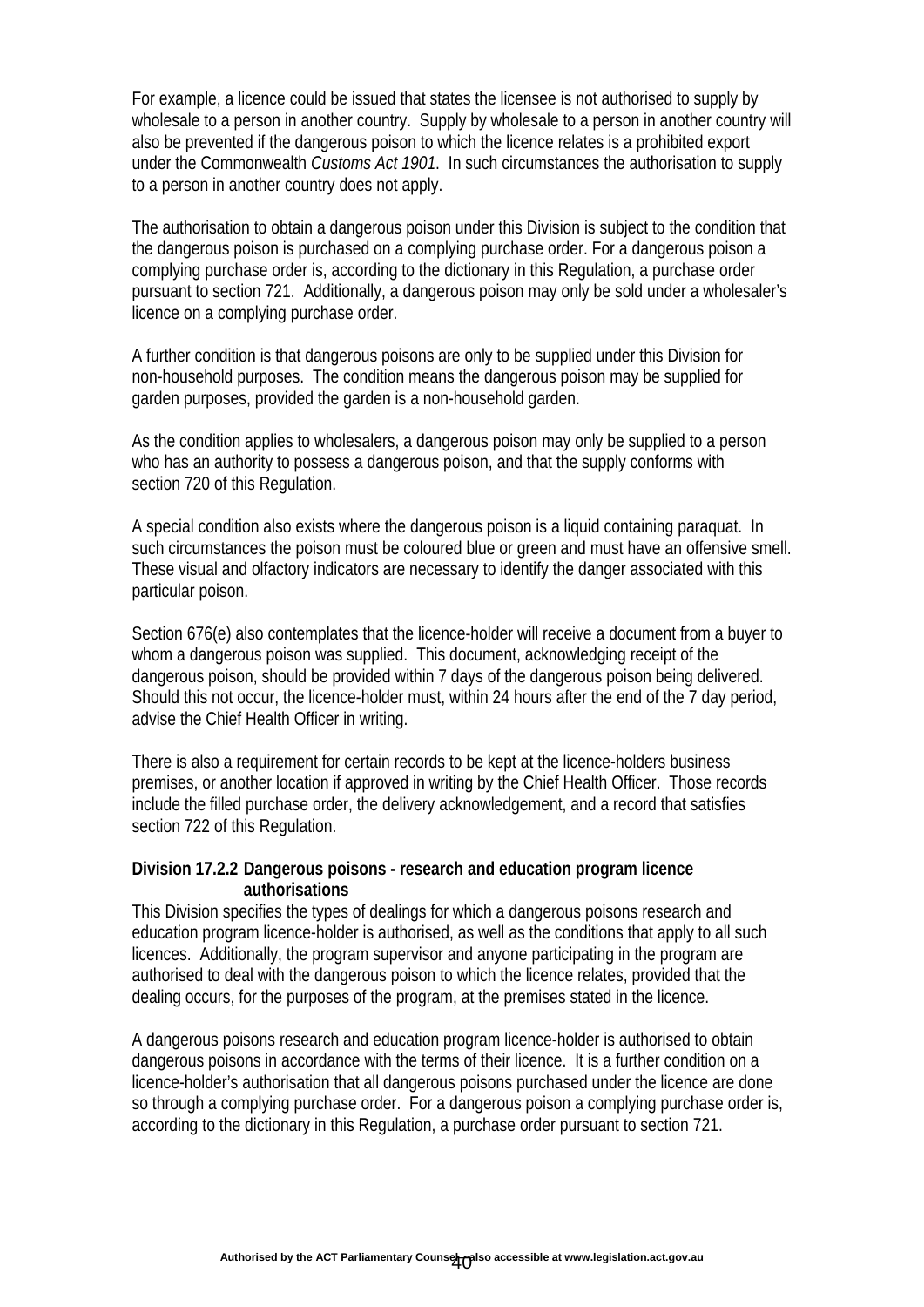#### **Division 17.2.3 Dangerous poisons suppliers licence authorisations**

The governance structure for the issuing of dangerous poisons suppliers licences is contained in Part 18.4 of this Regulation. This Division establishes what is authorised by a licence issued under Part 18.4.

Section 685 authorises a licence-holder to do a variety of things from the premises stated on the licence, including issuing purchase orders for a dangerous poison, obtaining a dangerous poison through a purchase order for sale, and possessing the dangerous poison for sale.

Of particular importance for a dangerous poisons suppliers licence, the Division authorises the sale of dangerous poisons on a purchase order, from the premises stated on the licence, to a person that is authorised to issue a purchase order for the dangerous poison. Furthermore, the licence-holder is authorised to sell a dangerous poison to a person in another jurisdiction, including overseas, provided that person is lawfully able to obtain the dangerous poison.

It should be noted that the authorisations under this Division apply to all supplier's licences, unless a licence expressly states that a particular type of dealing is not authorised. In effect, this means that the terms of an issued licence can overrule or contradict the authorisations in this Division. For example, a licence could be issued that states the licensee is not authorised to supply to a person in another country. Supply to a person in another country will also be prevented if the dangerous poison to which the licence relates is a prohibited export under the Commonwealth *Customs Act 1901*. In such circumstances the authorisation to supply to a person in another country does not apply.

It is a condition under section 686 of this Regulation that all dealings with a dangerous poison take place under the supervision of an individual approved under section 716(1).

All dangerous poisons sold under the licence must be sold under a purchase order that meets the requirements of section 720. However, if a dangerous poison is subject to condition 3 in appendix J of the SUSDP that poison must not be supplied to a person unless they are allowed to use that poison under condition 3 of appendix J.

A further condition is that dangerous poisons are only to be supplied under this Division for non-household purposes. The condition means the dangerous poison may be supplied for garden purposes, provided the garden is a non-household garden.

A special condition also exists where the dangerous poison is a liquid containing paraquat. In such circumstances the poison must be coloured blue or green and must have an offensive smell. These visual and olfactory indicators are necessary to identify the danger associated with this particular poison.

Section 686(e) also contemplates that the licence-holder will receive a document from a buyer to whom a dangerous poison was supplied. This document, acknowledging receipt of the dangerous poison, should be provided within 7 days of the dangerous poison being delivered. Should this not occur, the licence-holder must, within 24 hours after the end of the 7 day period, advise the Chief Health Officer in writing.

There is also a requirement for certain records to be kept at the licence-holders business premises, or another location if approved in writing by the Chief Health Officer. Those records include the filled purchase order, the delivery acknowledgement, and a record that satisfies section 722 of this Regulation.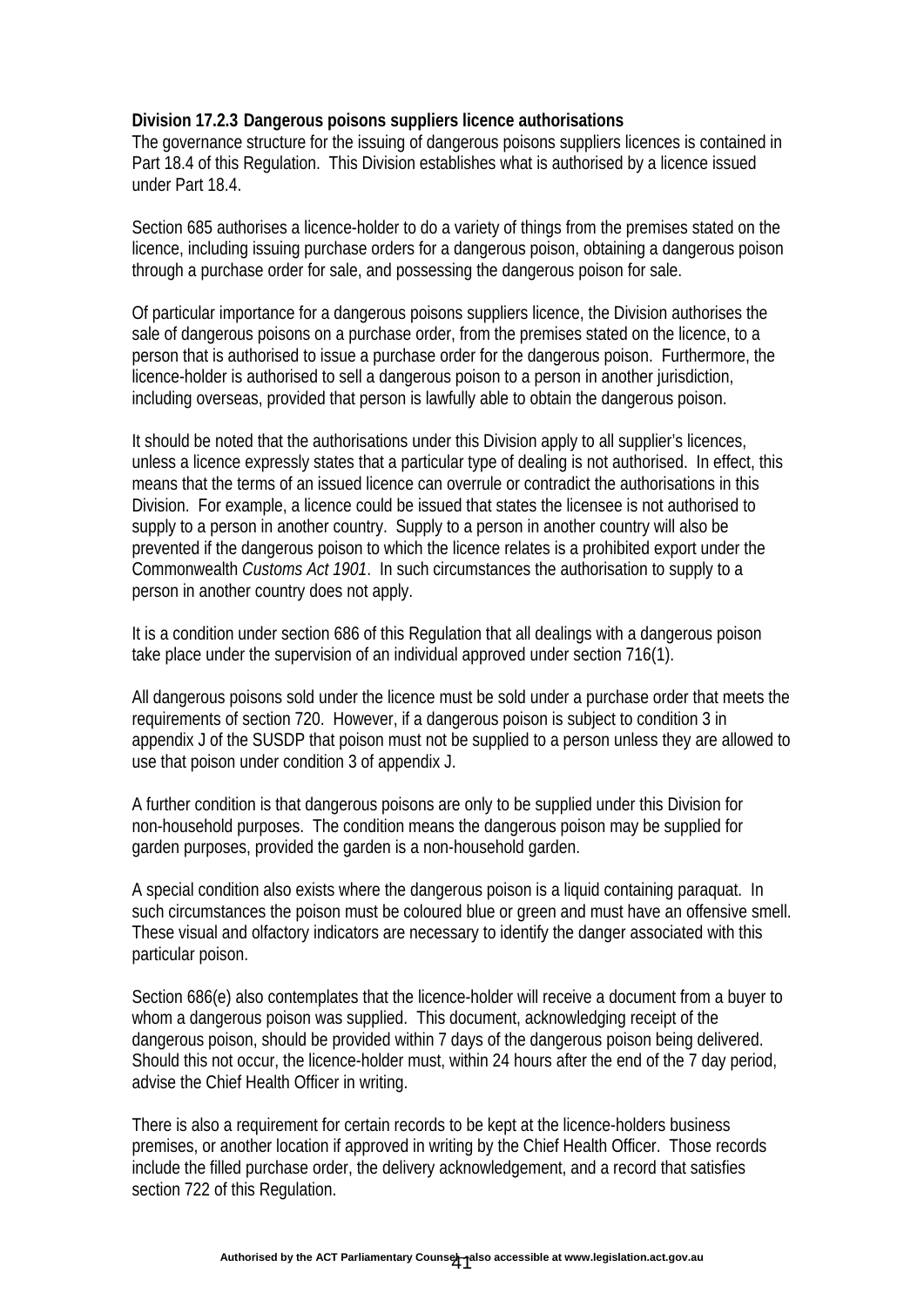# **Part 17.3 Other dangerous poisons authorisations**

# **Division 17.3.1 Authorisations for manufacturing etc purposes**

Section 690 in this Division directs that a person mentioned in column 2 in Schedule 4 of this Regulation is authorised for a relevant dealing with a dangerous poison mentioned in column 3 of Schedule 4. However, the authorisation is on the proviso that the poison is for the purpose mentioned in column 4 in Schedule 4 and the dealing is consistent with any condition or restriction mentioned in column 3. Furthermore, where the dealing is issuing a purchase order for the poison, the purchase order must comply with section 720 of this Regulation,

Under this Division, the types of dealings that are regarded as *relevant dealings* include the issuing of a purchase order, obtaining the poison, possessing the poison and discarding the poison.

#### **Division 17.3.2 Authorisations for delivery people and commercial disposal operators**  Division 17.3.2 gives authorisations to delivery people and commercial disposal operators so that the handling of medicines by such persons in the ordinary course of their employment is authorised and lawful under the MPTG legislation.

### **Division 17.3.3 Authorisations for dangerous poisons research and education programs by scientifically qualified people**

The provisions in Division 17.3.3 give authorisations for dangerous poisons for research and education program purposes. The provisions in this Division enable scientifically qualified persons employed a recognised research institution to handle dangerous poisons without contravening the MPTG legislation.

A scientifically qualified person is, according to the dictionary in this Regulation, a dentist, doctor, pharmacist or veterinary surgeon, excluding trainees and interns. A person who has been awarded a doctorate for scientific studies is also considered a scientifically qualified person.

Section 20(5) of the MPTG Act lists recognised research institutions, which include the University of Canberra, the ANU, the Canberra Hospital, the CSIRO, or any other entity prescribed by this Regulation.

## **Chapter 18 Dangerous poisons licences**

## **Part 18.1 Dangerous poisons licences generally**

## **Section 700 Dangerous poisons licences that may be issued - Act, s 78 (2)**

Section 78(2) of the MPTG provides that this Regulation may prescribe the types of licences that may be issued under the MPTG Act. This provision identifies the licences for dangerous poisons which may be issued under this Regulation, each of which are addressed in greater detail in the other Parts of this Chapter.

## **Part 18.2 Dangerous poisons manufacturers licences**

This Part provides the governance structure for the issuing of manufacturers licences for dangerous poisons. Section 705 contains the details for the lodging of an application for such a licence and the information that must be provided to support the application.

Applications must be in writing, and signed by the applicant. Furthermore, an application must also be accompanied by a plan of the premises proposed to be used by the licensee. The plan submitted must show the locations where dangerous poisons are proposed to be stored, irrespective of whether those poisons are those manufactured under the licence sought or are precursor dangerous poisons.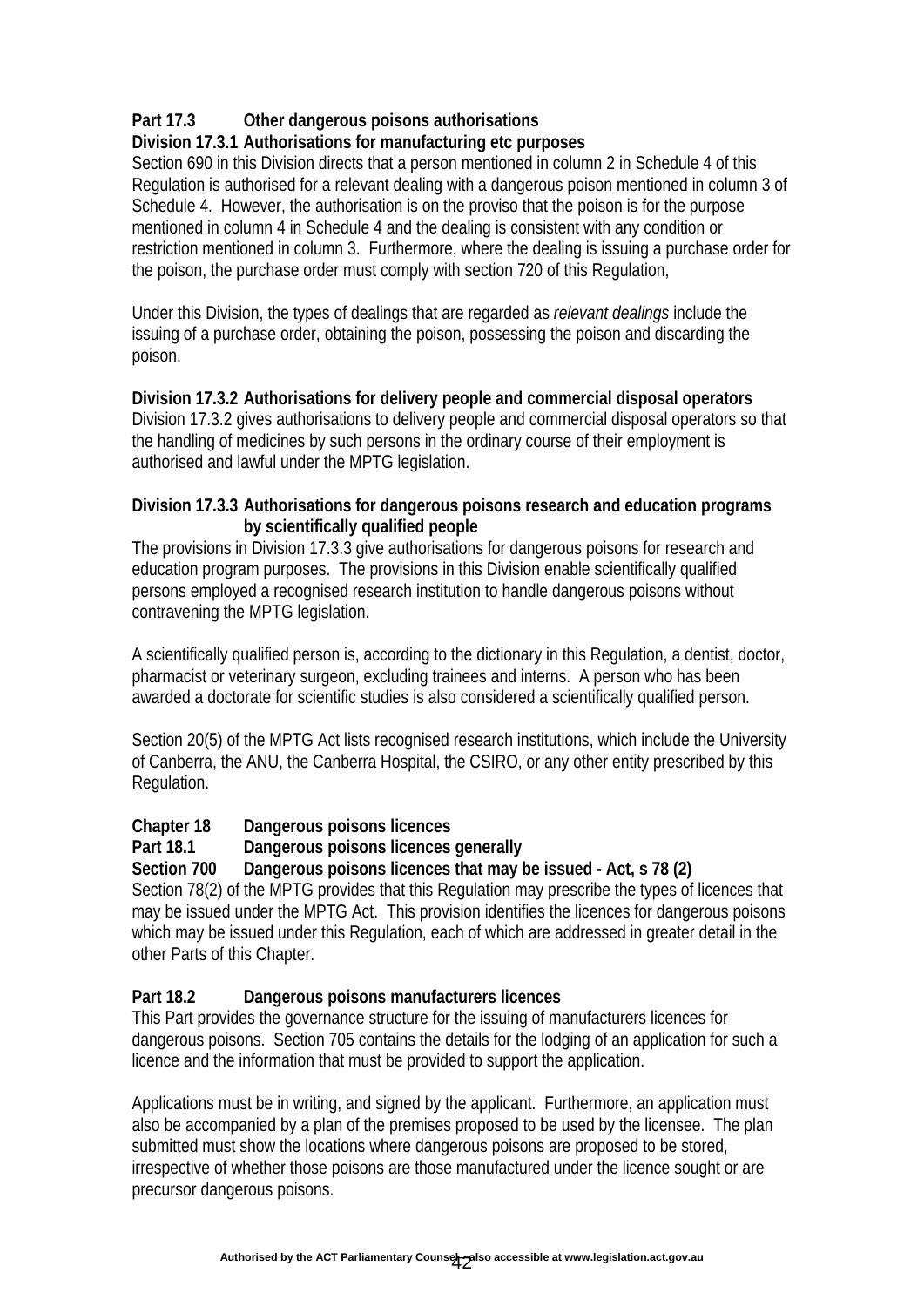The plan must also reflect each part of the premises where a manufacturing process is proposed to be carried out and the nature of the process, as well as the location and nature of security devices at the premises.

Dangerous poisons manufacturers licences are issued by the Chief Health Officer, but only if the Chief Health Officer is satisfied as to the matters set out in section 706. A key consideration for the Chief Health Officer is the suitability and qualifications of the individual nominated to supervise the dealings to be authorised by the licence.

Section 88 of the MPTG Act sets out information that must be included in all types of licences issued under the MPTG legislation. Subsection 1(k) of that same section enables this Regulation to prescribed additional information to be included on a licence. For a dangerous poisons manufacturers licences section 707 requires that the licence also feature the name of the person approved under section 706(1) to supervise the dealings authorised by the licence.

#### **Part 18.3 Dangerous poisons research and education program licences**

This Part provides the governance structure for the issuing of licences for research or education programs proposing to involve dangerous poisons. Section 710 contains the details for the lodging of an application for such a licence and the information that must be provided to support the application.

Applications must be in writing, and signed by the applicant. Furthermore, an application must also be accompanied by a written approval of the proposed program from the person in charge of either the faculty or division of a recognised research institution at which the program would be conducted, or from the person in charge of the institution itself. Section 20(5) of the MPTG Act lists recognised research institutions, which include the University of Canberra, the ANU, the Canberra Hospital, the CSIRO, or any other entity prescribed by this Regulation.

Dangerous poisons research and education program licences are issued by the Chief Health Officer, but only if the Chief Health Officer is satisfied as to the matters set out in section 711. A key consideration for the Chief Health Officer is whether the proposed program cannot be carried out without the use of the dangerous poison, and whether the program will be adequately supervised.

Section 88 of the MPTG Act sets out information that must be included in all types of licences issued under the MPTG legislation. Subsection 1(k) of that same section enables this Regulation to prescribed additional information to be included on a licence. For a dangerous poisons research or education program licence that additional information is set out in section 712.

#### **Part 18.4 Dangerous poisons suppliers licences**

This Part provides the governance structure for the issuing of dangerous poisons supplier licences. Section 715 contains the details for the lodging of an application for such a licence and the information that must be provided to support the application.

Applications must be in writing, and signed by the applicant. Furthermore, an application must also be accompanied by a plan of the premises proposed to be used by the licensee that shows where the dangerous poisons are proposed to be stored and the location and nature of security devices at the premises.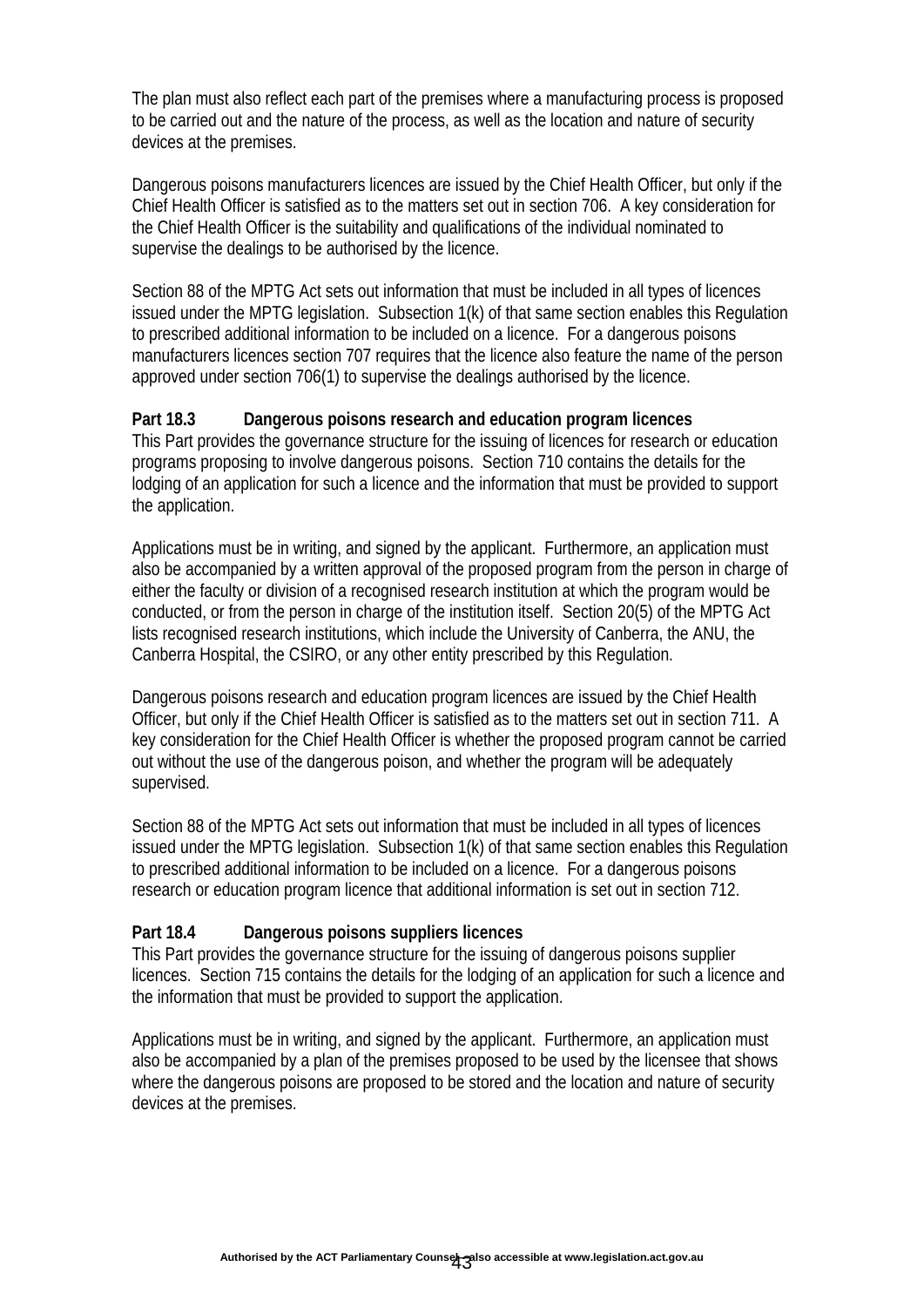Licences to supply dangerous poisons are issued by the Chief Health Officer, but only if the Chief Health Officer is satisfied as to the matters set out in section 716. A key consideration for the Chief Health Officer is the suitability and qualifications of the individual nominated to supervise the dealings to be authorised by the licence.

Section 88 of the MPTG Act sets out information that must be included in all types of licences issued under the MPTG legislation. Subsection 1(k) of that same section enables this Regulation to prescribed additional information to be included on a licence. For a dangerous poisons supplier licence section 717 requires that the licence also feature the name of the person approved under section 716(1) to supervise the dealings authorised by the licence.

## **Chapter 19 Dangerous poisons – other provisions**

### **Part 19.1 Dangerous poisons purchase orders**

### **Section 720 Supplying dangerous poisons on purchase orders**

The supply of a dangerous poison on a purchase order must meet certain requirements, which are set out in this section. Dangerous poisons to be supplied on a purchase order must be supplied in manufacturer's packs that are properly labelled in accordance with section 732, properly packaged in accordance with section 731, and are securely wrapped and packed. The provision imposes requirements in regard to the delivery of the dangerous poison, which differ depending on whether or not the supplier is delivering the poison in person. Which ever method is used, the poison can only be delivered to an adult, and that person must sign for the delivery.

#### **Section 721 General requirements for dangerous poisons purchase orders - Act, s 38 (2) (c)**

Purchase orders for dangerous poisons must, under this section, be signed by the person issuing the order. Furthermore, if the person issuing the purchase order amends the order at any stage, the person must record their initials and the date along side the amendment.

Subsection 2 specifies what information must be included in a purchase order for a dangerous poison, such as the form, strength and quantity of the dangerous poison supplied.

## **Section 722 Recording supply of dangerous poisons on purchase orders**

Under this section, a person who supplies a dangerous poison to someone else on a purchase order is required to make a written record of the supply. The information required to be kept under this provision includes the date of the order, the date the order is supplied, and the form, strength and quantity of the dangerous poison supplied. For obvious reasons, the details of the person to whom the dangerous poison was supplied is also required to be recorded.

Through a comparison of the record made under this section with the purchase order to which the supply relates, discrepancies and variations should be identifiable. Identification of such variances and discrepancies may enable the identification of dangerous poisons being misused, redirected or unusual supply patterns. Therefore, the keeping of such records is invaluable from a regulatory perspective.

Under section 11 of the *Electronic Transactions Act 2001* records can be kept in an electronic format provided certain criteria can be met. Accordingly, a requirement to keep a written record is met if the record is kept in an electronic form.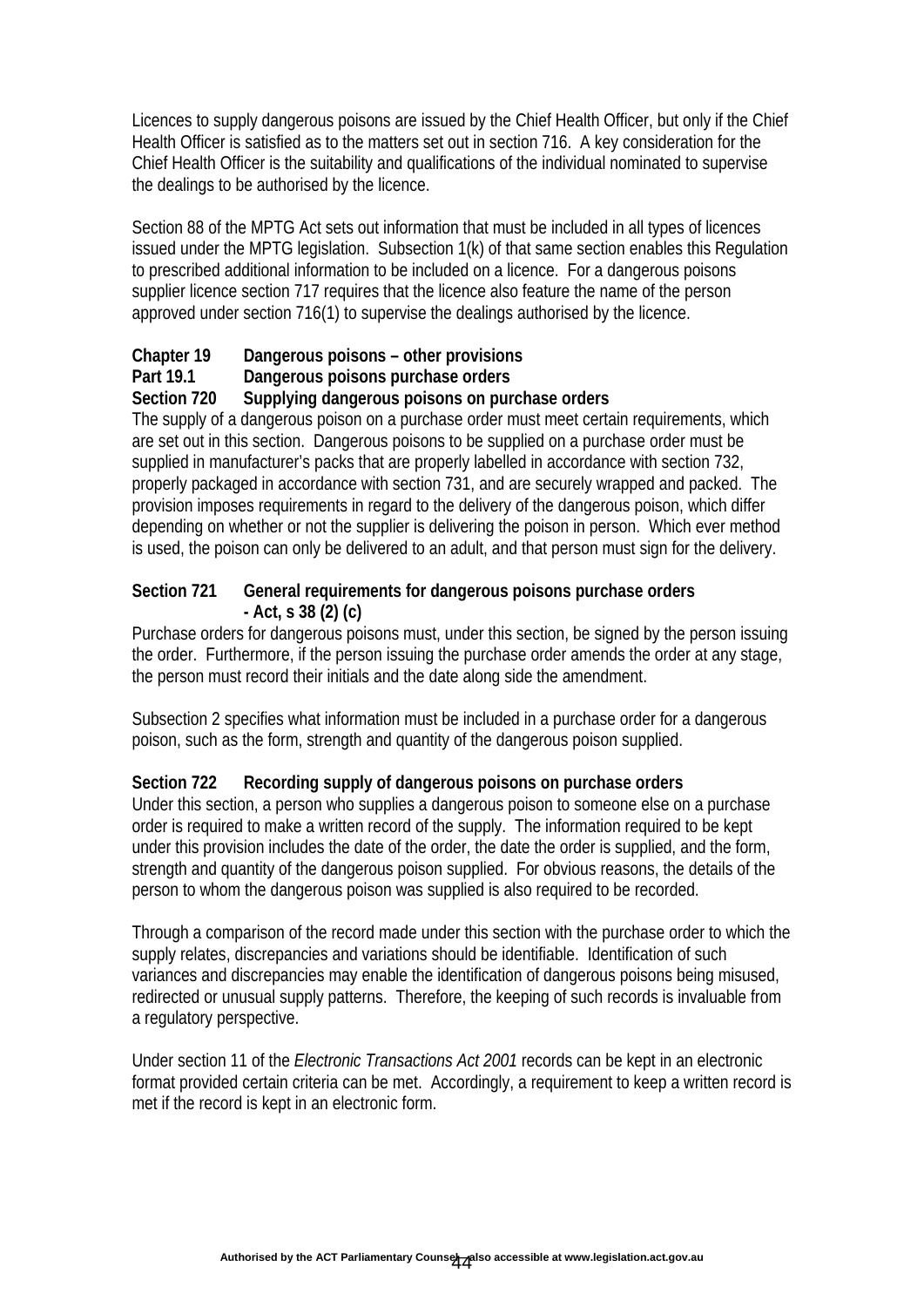### **Part 19.2 Wholesale supply of dangerous poisons under corresponding laws Section 725 Conditions for wholesalers supplying dangerous poisons under corresponding laws – Act, s 20 (4) (c)**

This provision imposes conditions upon all persons who supply, under authority assigned by a corresponding law, dangerous poisons by wholesale. Through this provision, dangerous poisons are only to be supplied for non-household purposes. The condition means the dangerous poison may be supplied for garden purposes, provided the garden is a non-household garden.

As the condition applies to wholesalers, a dangerous poison may only be supplied to a person who has an authority to possess a dangerous poison, and that the supply conforms with section 686 of this Regulation.

A special condition also exists where the dangerous poison is a liquid containing paraquat. In such circumstances the poison must be coloured blue or green and must have an offensive smell. These visual and olfactory indicators are necessary to identify the danger associated with this particular poison.

### **Part 19.3 Packaging and labelling of dangerous poisons Section 730 Meaning of** *relevant law* **– pt 19.3**

For the purposes of this Part, a law of another Australian State or Territory, referred to in the MPTG legislation as a *corresponding law*, is a relevant law. Additionally, the Commonwealth *Agricultural and Veterinary Chemicals Act 1997* and the *Therapeutic Goods Act 1989* are also relevant laws for this Part.

### **Section 731 Packaging of supplied manufacturer's packs of dangerous poisons - Act, s 59 (1) (c) (i) and (2) (c) (i)**

The packaging requirements of a manufacturer's pack of a dangerous poison is set out in this section. Manufacturer's pack must be packaged in accordance with paragraphs 21 through to 27 of the SUSDP. Alternatively, a manufacturer's pack may be packaged in a container approved under section 193 of the MPTG or in a container in which the dangerous poison may be sold under a corresponding law.

### **Section 732 Labelling of supplied manufacturer's packs of dangerous poisons - Act, s 60 (1) (c) (i) and (2) (c) (i)**

Under section 60 of the MPTG Act, a person authorised to supply a regulated substance risks committing an offence if the substance that is supplied is not appropriately labelled.

This section specifies that for the purposes of section 60 of the MPTG Act, a manufacturer's pack of a dangerous poison is labelled correctly if it is labelled in accordance with paragraphs 3 to 19 of the SUSDP or a relevant law.

It should be noted that an approval for non-standard packaging and labelling can be obtained under section 193 of the MPTG. Where this has occurred, the person to whom the approval has been granted does not need to comply with this section, provided that the terms of the approval are adhered to.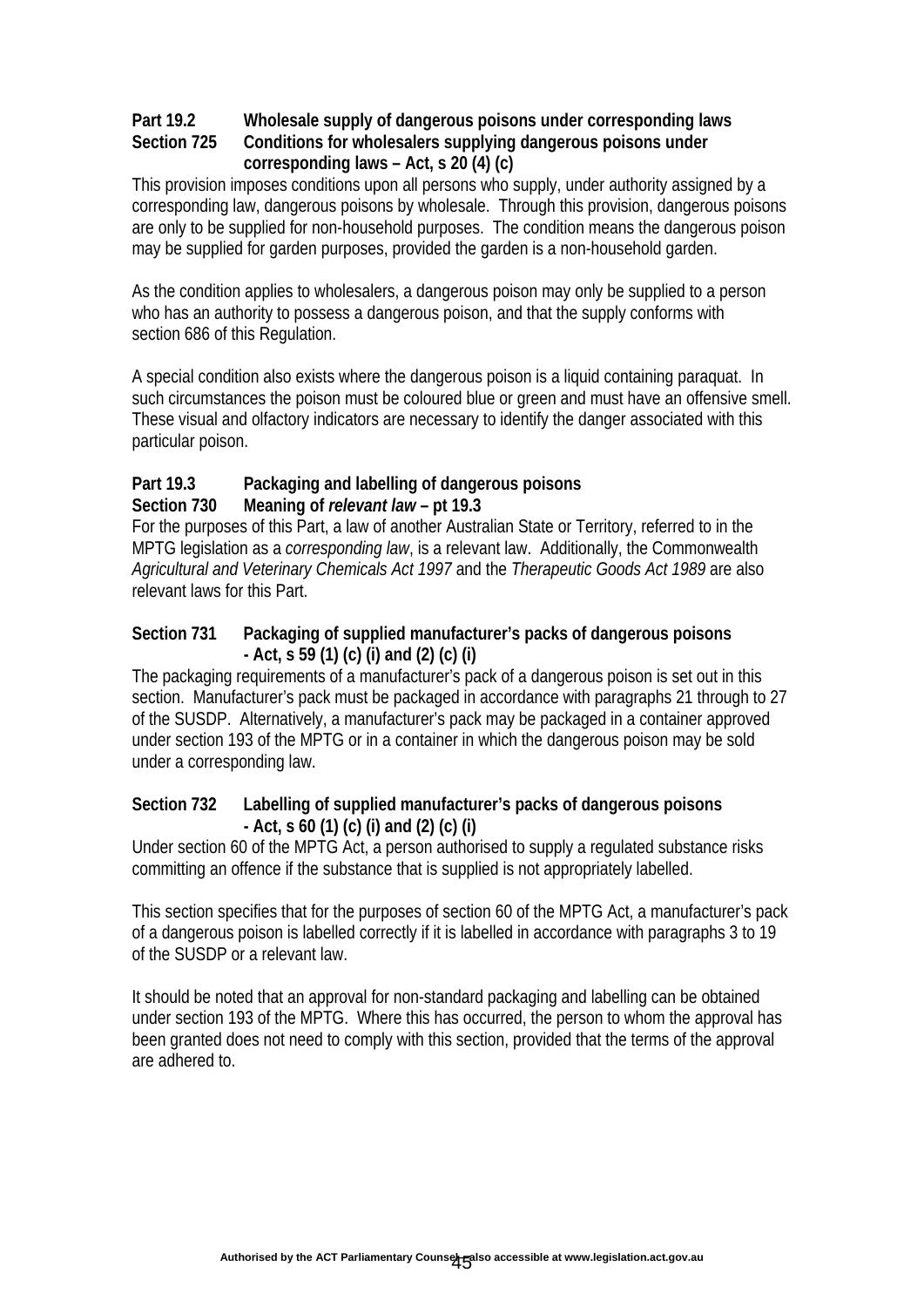# **Part 19.4 Storage of dangerous poisons**

# **Section 735 Storage of dangerous poisons - Act, s 61 (b) and (c)**

Dangerous poisons must, under this provision, be stored in a part of the premises to which the public does not have access. Additionally, such dangerous poisons must be stored so that only a prescribed person, or a person under the direct supervision of a prescribed person, has access to the poison. Persons listed in column 2 of Table 740 who possess dangerous poisons are prescribed persons.

# **Part 19.5 Dangerous poisons registers**

#### **Section 740 Keeping of dangerous poisons registers by certain people – Act, s 48 (a) and s 50 (1) (b) and (2) (b)**

Within this provision is Table 740 that lists, in column 2, prescribed persons who must keep a dangerous poisons register for all dangerous poisons in their possession. Column 3 of the same table specifies where the register is to be kept.

## **Section 741 Form of dangerous poisons registers – Act, s 49 (1) (b)**

Under this section, each page in a dangerous poisons register must relate to a single form and strength of a dangerous poison. This means that if a single dangerous poison were possessed, but in different strength, each strength requires its own page in the register.

Where a dangerous poisons register is kept electronically, which is permissible, a separate record must be used for each form and strength of dangerous poison kept.

### **Section 742 Making entries in dangerous poisons registers – Act, s 51 (1) (b)**

Under section 51 of the MPTG Act a person who must keep a register for a regulated substance commits an offence unless that person ensures that the details prescribed by this Regulation are recorded.

In regard to a dangerous poison, the details required to be recorded under section 51 of the MPTG Act are listed in this provision. Amongst the details for dealing with a dangerous poison that must be recorded are the nature of the dealing itself, the date of the dealing, and the form, strength and quantity of the poison dealt with, and the quantity of the poison held following the dealing.

Details to be recorded under section 742(1)(d) applies only if the dealing is receiving the poison. The details to be recorded under section 742(1)(e) applies if the dealing is supplying the poison.

This provision also makes it expressly clear that a dealing with a dangerous poison must be entered in the dangerous poisons register that a person is required to keep under this Chapter.

#### **Section 743 Prescribed witnesses for discarding of dangerous poisons – Act, s 54 (a) and (b)**

Adults are prescribed by section 743(1) as witnesses in relation to the disposal of a dangerous poison. However, section 743 also expressly excludes a person from being a prescribed witness in relation to the disposal of a dangerous poison if the person is related to, employed by, or a close friend of the person disposing of the poison. Such persons are, by virtue of their relationship with the person disposing of the dangerous poison, potentially able to be influenced by, or exert influence over, that person. Accordingly, their suitability as a prescribed witness is thereby diminished. For the same reason the supervisor of the person disposing of the dangerous poison cannot be a prescribed witness, nor can a person supervised by the person disposing of the dangerous poison.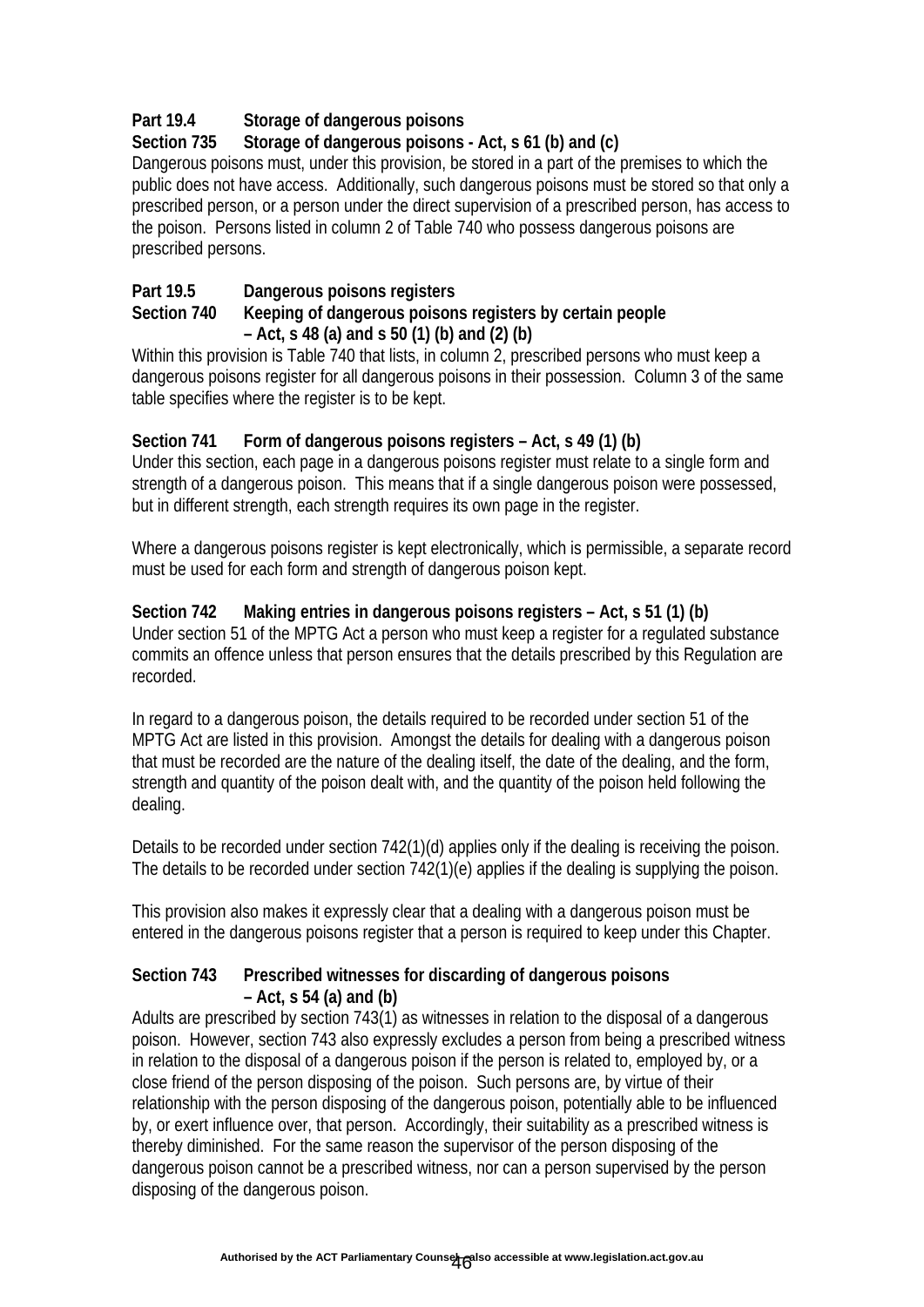**Section 744 Changes to entries in dangerous poisons registers – Act, s 55 (2) (b)**  Section 741 confirms that a dangerous poison register may be kept in hardcopy form or electronically, and addresses the form in which a dangerous poison register must be kept.

Understandably, from time to time situations may arise in which an entry in a dangerous poisons register needs to be changed, more often than not in order to correct an entry. Changes to an entry in a dangerous poisons register is permissible, provided the requirements of this section are followed.

Subsection 1 relates to changes to an entry in a paper-based dangerous poisons register. The subsection permits the person who made the entry to change the entry by signing and dating a marginal note or footnote that gives the amendment details and the date the amendment is made.

If the entry to be changed relates to the disposing of a dangerous poison, the amendment must be witnessed by a person listed in section 743, and the witness must also sign the amendment to evidence that they witnessed the change. It is not required that the person prescribed under section 743 that witnessed the disposal of the dangerous poison be the same witness to the amendment of the dangerous poisons register. However, where it is possible it is preferable.

## **Chapter 20 Paints**

There are some paints that contain certain substances and poisons that can be highly toxic or dangerous, and thereby have the potential to be harmful if contacted directly or to contaminate food, water or even the surrounding environment. Nevertheless, some of these paints may still have special or specific, all be it limited, applications. This Chapter contains some sections that determine what usages certain paints can be used for, and some sections that instruct usages for which certain paints must not be used for. Each section within this Chapter links back to an offence contained within the MPTG Act.

#### **Section 750 Manufacture, supply and use of paints containing white lead - Act, s 70 (1) (b), (2) (b) and (3) (b)**

Section 70 of the MPTG Act contains offences for manufacturing, supplying or using paint containing white lead, also known as basic lead carbonate, unless that paint is manufactured, supplied or used in accordance with this regulation.

The only purpose permitted by this regulation for which paint containing white lead may be used is as a mirror backing, provided certain criteria are met. The first requirement is a limitation on the percentage of lead within the non-volatile content of the paint. Should the amount of lead exceed 15% of the non-volatile content, the paint does not comply with this section, and this therefore illegal and very unsafe.

Another requirement is that the paint is not applied more than 40 microns thick. This is also a requirement to minimise the danger that the applied paint may present. Should the applied paint be greater than 40 microns thick the paint does not comply with this section, and this therefore illegal and very unsafe. The final requirement is for the applied paint that contains the white lead to be further coated by a paint that does not contain lead. This requirement is intended to create a barrier between the lead-based paint that can be harmful and any person who may handle the mirror.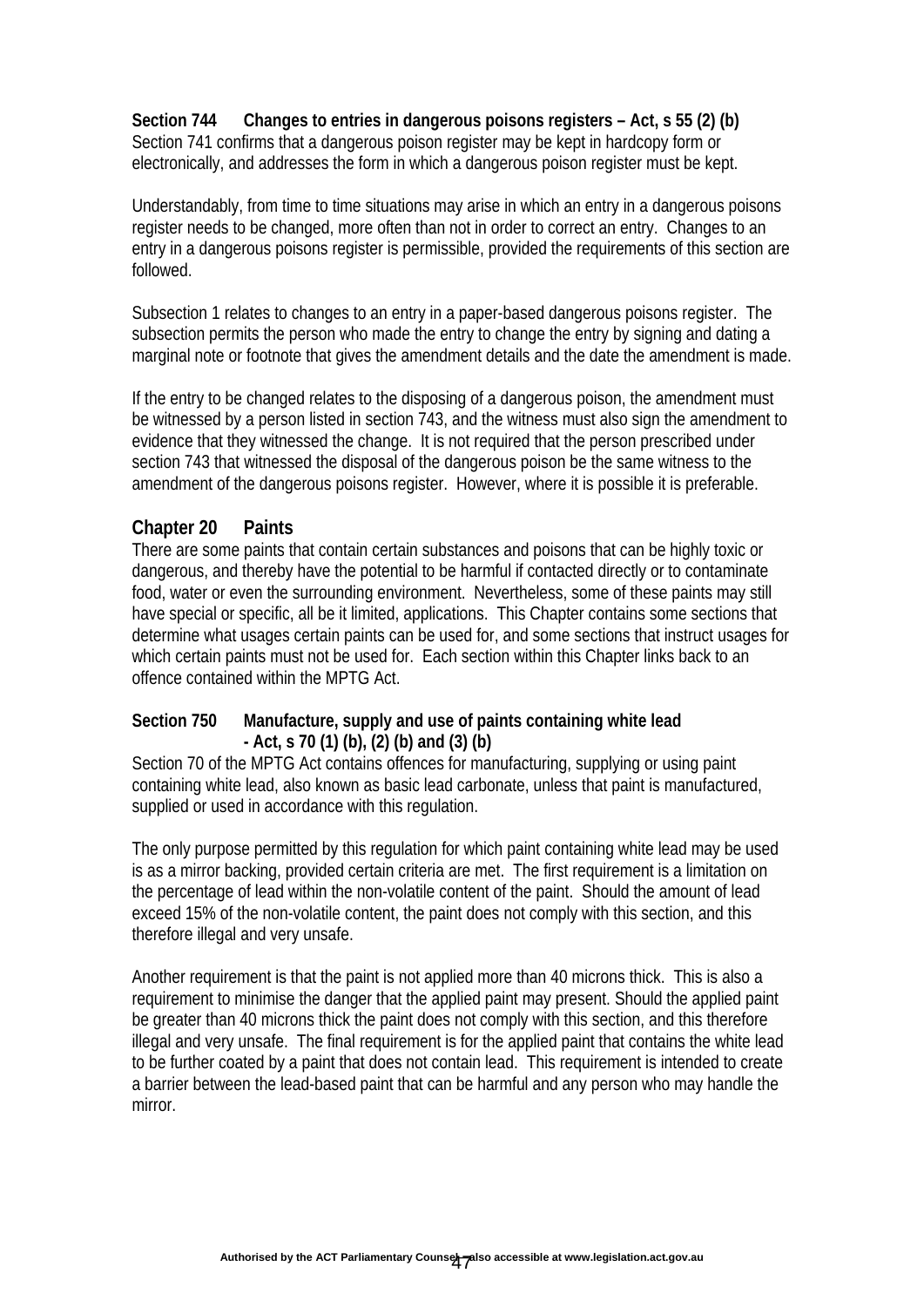These requirements apply not just to persons using the paint to create the mirror, but to persons supplying the paint containing white lead. As such, if the supplier is not certain that the paint containing white lead will be used as a mirror backing, they must not supply the paint. Similarly, if the supplier suspects that the person to whom the paint is to be supplied cannot comply with the requirements of this section the paint must not be supplied.

#### **Section 751 Manufacture, supply and use of paints for certain purposes - Act, s 71 (1) and (3)**

Section 15 of the MPTG Act establishes what is the medicines and poisons standard, and the medicines and poisons standard defines what is a first schedule paint and what is a third schedule paint.

Section 71(1) of the MPTG Act contains an offence for manufacturing, supplying or using a first schedule paint in a manner prescribed by this regulation. Section 751(1) contains the usages of a first schedule paint that are prohibited through section 71(1) of the MPTG Act. Those usages include application to roofs or other surfaces that may be used for the collection or storage of potable water.

Also included is application to furniture and to fences, walls, posts, gates and to buildings, with the exception of a building that is used only for industrial purposes, for mining, or as an oil terminal. Application to premises used for the manufacture, processing, preparation, packing or serving of products for human or animal consumption is also prohibited. These prescribed applications reflect the danger of first schedule paints, and the high risk of contamination that first schedule paints pose.

Similarly, section 71(3) of the MPTG Act contains an offence for manufacturing, supplying or using a third schedule paint in a manner prescribed by this regulation. Section 751(2) contains the usages of a first schedule paint that are prohibited through section 71(3) of the MPTG Act. Those usages include application to roofs or other surfaces that may be used for the collection or storage of potable water. Also included is application to furniture and to buildings, fences, walls, posts, gates, bridges, pylons, pipelines, storage tanks or similar structures. Application to premises, equipment or utensils used for the manufacture, processing, preparation, packing or serving of products for human or animal consumption is also prohibited. These prescribed applications reflect just how dangerous schedule 3 paints are, and the extreme risk of contamination that third schedule paints present.

The elevation in maximum penalties from section 71(1) to section 71(3) of the MPTG Act is indicative of the escalating danger between first schedule paints and third schedule paints.

Both subsections in this provision apply to manufacture, supply and use. As such, it not just an offence to use a first schedule or third schedule paint on furniture, but is also an offence to supply or manufacture such paints for application to furniture. Accordingly, a manufacturer of a third schedule paint that represents that the third schedule paint is suitable for use on furniture will breach section 71(3) of the MPTG Act. Indeed, if the manufacturer does not indicate that the third schedule paint must not be applied to furniture they may even contravene section 71(3) of the MPTG Act.

Similarly, a person who supplies a first schedule paint to person knowing it will be applied to furniture will breach section 71(1) of the MPTG Act. However, the supplier may also have committed the offence under section 71(1) if the supplier is reckless as to how the paint will be applied, or even if the supplier fails to give warnings about improper applications of a first schedule paint.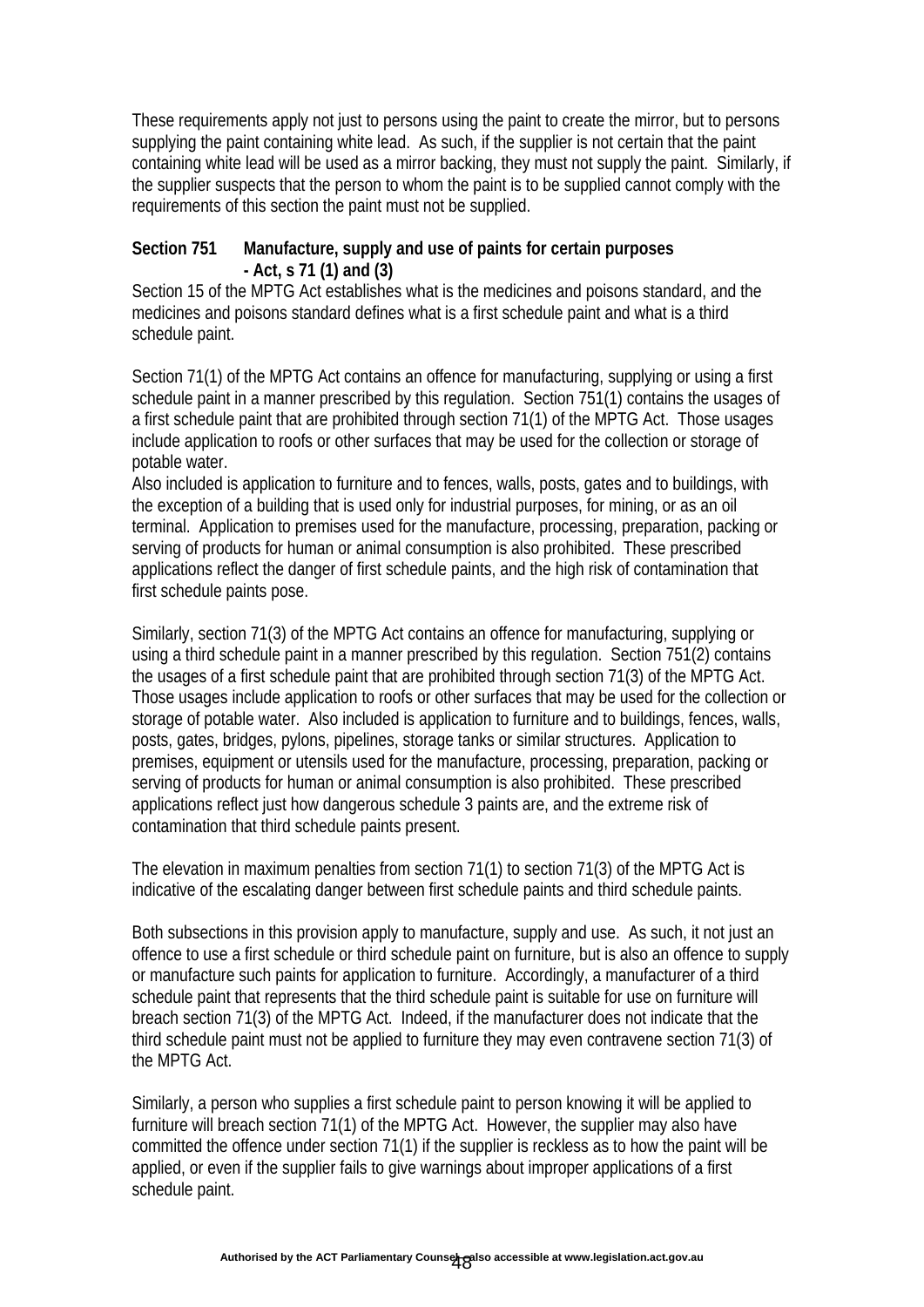## **Section 752 Manufacture, supply and use of paints for toys - Act, s 72 (b)**

Due to several major recalls, the safety of paints used in toys has been the subject of much media and public attention in the years prior to the introduction of the MPTG legislation. The Australian and New Zealand Standard AS/NZS ISO 8124.3:2003 is a standard for safety requirements for Children's Toys. AS/NZS ISO 8124.3:2003 contains standards for children's toys in regard to general requirements, construction and, in Part 3, toxicological attributes, such as coating materials.

Accordingly, this provision permits a paint that complies with specifications for coating materials for toys contained in AS/NZS ISO 8124.3:2003 to be manufactured, supplied or used for application to toys. As the provision applies to the Standard in force from time to time, any amendment to the Standard is immediately applicable under this section.

The application of this section will have relevance to other ACT legislation. By virtue of this provision, a paint used on a toy that does not conform to AS/NZS ISO 8124.3:2003 also does not conform with this regulation, and thereby contravenes the offence contained in section 72 of the MPTG Act. By implication, a toy made with, or coated in a paint that does not conform with AS/NZS ISO 8124.3:2003 will most likely be regarded as manufactured in an unsafe manner, and may contravene the ACT Fair Trading legislation.

## **Section 753 Manufacture, supply and use of paints containing pesticides - Act, s 73 (b)**

Under section 73 of the MPTG Act it is an offence to manufacture, supply or use a paint that contains a pesticide prescribed in this regulation. This section states the pesticides that are prescribed, and therefore effectively prohibited, by the MPTG Act. What constitutes a pesticide is, for the purposes of the MPTG legislation, set out in the SUSDP.

However, subsection 2 provides an exception to the general prohibition effected by section 73 of the MPTG Act. If a paint that contains a pesticide listed in section 753 of this regulation is for human therapeutic use, then subsection 1 of this provision, and therefore the offence in section 73 of the MPTG Act, do not apply.

## **Chapter 21 Prohibited and appendix C substances**

The substances of most serious concern within the SUSDP, and therefore the most tightly regulated by the MPTG legislation, are prohibited substances and appendix C substances. Substances to which Schedule 9 of the SUSDP applies are generally illegal substances that are subject to abuse. For this reason such substances are prohibited substances under the MPTG legislation. Appendix C substances are substances that Appendix C of the SUSDP applies. The sale, supply and use of these substances are prohibited because of the degree of danger to health that they represent.

## Part 21.1 Preliminary

## **Section 760 Meaning of prohibited substance – ch 21**

For the purposes of Chapter 21 of this regulation, an appendix C substance is included in the meaning of prohibited substance. Appendix C substances and prohibited substances are defined in section 13 of the MPTG Act.

## **Section 761 Prohibited substances licences – Act, s 78 (2)**

Section 78(2) of the MPTG provides that this Regulation may prescribe the types of licences that may be issued under the MPTG Act. Licences for a program of research or education relating to a prohibited substance may, through the operation of section 761, be issued.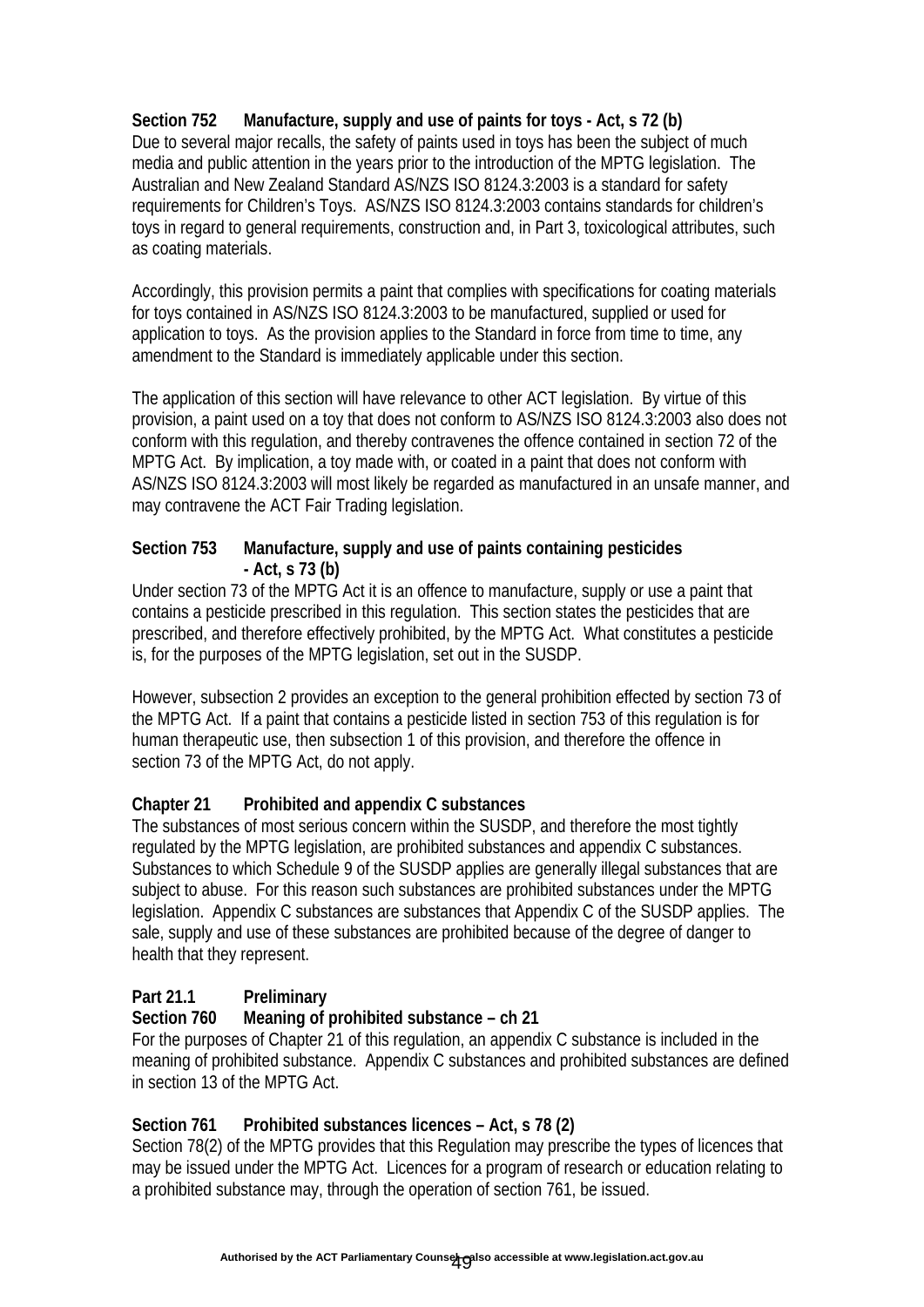#### **Part 21.2 Prohibited substances research and education program licences Division 21.2.1 Issue of prohibited substances research and education program licences**  This Division provides the governance structure for the issuing of licences for research or education programs proposing to involve prohibited substance. Section 765 contains the details for the lodging of an application for such a licence and the information that must be provided to support the application.

Applications must be in writing, and signed by the applicant. Furthermore, an application must also be accompanied by a written approval of the proposed program from the person in charge of either the faculty or division of a recognised research institution at which the program would be conducted, or from the person in charge of the institution itself. Section 20(5) of the MPTG Act lists recognised research institutions, which include the University of Canberra, the ANU, the Canberra Hospital, the CSIRO, or any other entity prescribed by this Regulation.

Prohibited substances research and education program licences are issued by the Chief Health Officer, but only if the Chief Health Officer is satisfied as to the matters set out in section 766. A key consideration for the Chief Health Officer is whether the proposed program cannot be carried out without the use of the prohibited substance, and whether the program will be adequately supervised.

Section 88 of the MPTG Act sets out information that must be included in all types of licences issued under the MPTG legislation. Subsection 1(k) of that same section enables this Regulation to prescribed additional information to be included on a licence. For a prohibited substances research or education program licence that additional information is set out in section 767.

**Division 21.2.2 Prohibited substances research and education program authorisations**  This Division specifies the types of dealings for which a prohibited substances research and education program licence-holder is authorised, as well as the conditions that apply to all such licences. Additionally, the program supervisor and anyone participating in the program are authorised to deal with the prohibited substance to which the licence relates, provided that the dealing occurs at the premises stating in the licence.

A prohibited substances research and education program licence-holder is authorised to obtain prohibited substances in accordance with the terms of their licence. It is a further condition on a licence-holder's authorisation that all prohibited substances purchased under the licence are done so through a complying purchase order. For an Appendix C or prohibited substance a complying purchase order is, according to the dictionary in this Regulation, a purchase order pursuant to section 772.

### **Division 21.2.3 Other provisions - prohibited substances research and education program licences**

#### **Section 770 Approvals of dealings for prohibited substances research and education program licences – Act, s 20 (1) (c)**

Under this provision, the Chief Health Officer can grant an approval to a person to deal with a prohibited substance for a research and education licence. The types of dealings that can approved under this provision are limited to obtaining the substance, possessing the substance, issuing a purchase order for the substance, and supplying the substance on a complying purchase order to the licence-holder.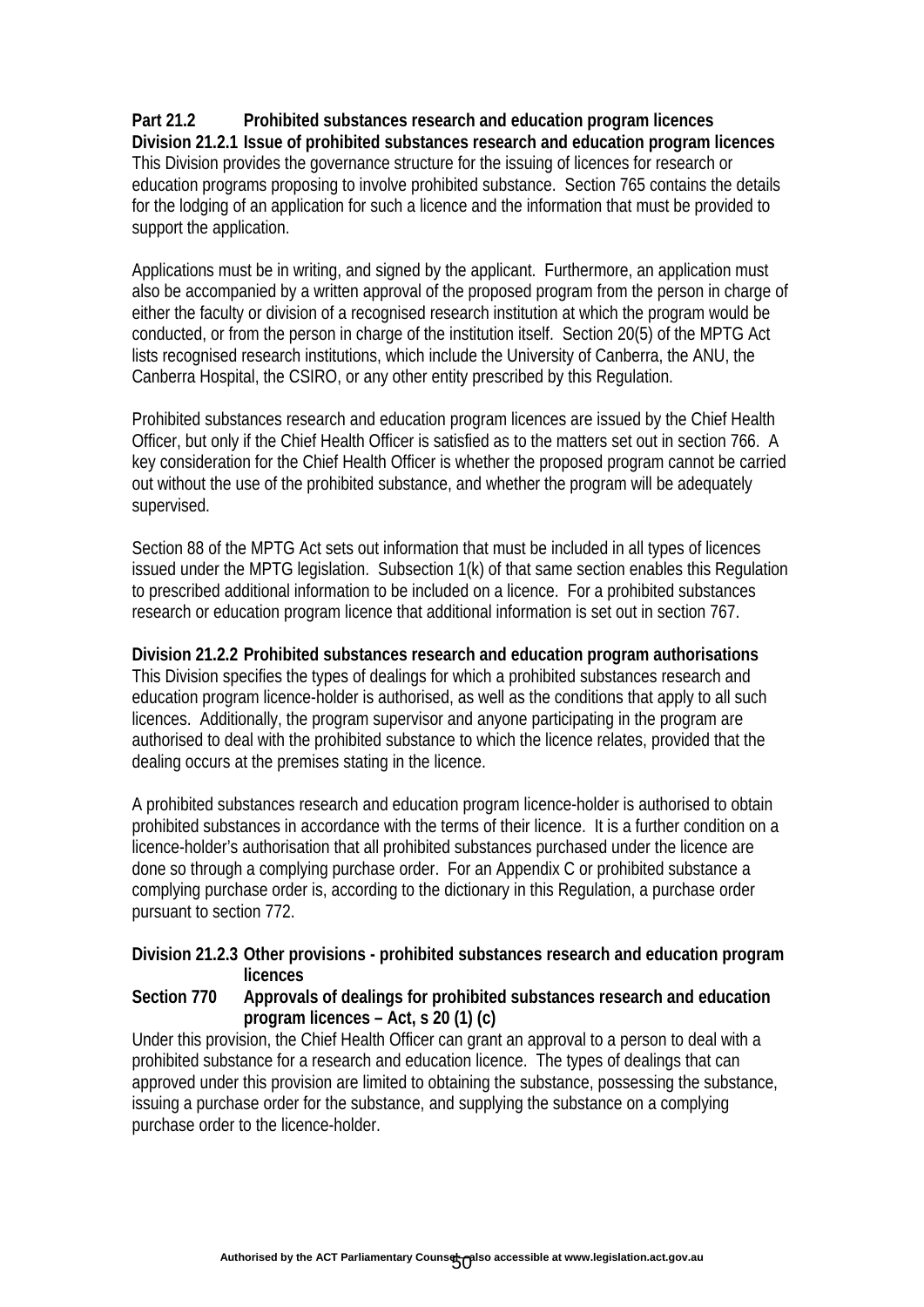For an Appendix C or prohibited substance a complying purchase order is, according to the dictionary in this Regulation, a purchase order pursuant to section 772.

An approval under this section must be in writing. Such an approval may also be conditional, or for a stated period or until a stated event transpires.

**Section 771 Authorisation condition for approval-holders – Act, s 44 (1) (b) and (2) (b)**  An approval-holder's authorisation under section 770 is subject the condition that filled purchase orders and records required under section 773 are kept. These records are to be kept for at two years from the date of supply, at the approval-holder's business premises.

The Chief Health Officer also has the power, under this provision, to give written approval for the records to be kept at an alternative location. This recognises commercial practicalities. For example, it may not be possible to keep the volume of records at the business premises.

#### **Section 772 General requirements for prohibited substances purchase orders – Act, s 38 (2) (c)**

Purchase orders for prohibited substances must, under this section, be signed by the person issuing the order. Furthermore, if the person issuing the purchase order amends the order at any stage, the person must record theirs initials and the date along side the amendment.

Subsection 2 specifies what information must be included in a purchase order for a prohibited substance, such as the form, strength and quantity of the prohibited substance supplied.

### **Section 773 Recording supply of prohibited substances on purchase orders**

Under this section, a person who supplies a prohibited substance to someone else on a purchase order is required to make a written record of the supply. The information required to kept under this provision includes the date of the order, the date the order is supplied, and the form, strength and quantity of the prohibited substance supplied. For obvious reasons, the details of the person to whom the prohibited substance was supplied is also required to be recorded.

Through a comparison of the record made under this section with the purchase order to which the supply relates, discrepancies and variations should be identifiable. Identification of such variances and discrepancies may enable the identification of prohibited substances being misused, redirected or unusual supply patterns. Therefore, the keeping of such records is essential from a regulatory perspective.

Under section 11 of the *Electronic Transactions Act 2001* records can be kept in an electronic format provided certain criteria can be met. Accordingly, a requirement to keep a written record is met if the record is kept in an electronic form.

### **Section 774 Information for CHO about supplied prohibited substances research and education program licences – Act, s 31 (1) (a) (ii), (1) (b), (2) (a) (ii), (2) (b) and (4)**

Section 774 applies if a person supplies a prohibited substance to a prohibited substances research and education program licence-holder. The section requires certain information to be given, in writing to the Chief Health Officer. The information includes the date of the supply, the name of the person to whom the substance was supplied, and the form, strength and quantity of the prohibited substance supplied. The information to be given to the CHO must be provided within 7 days of the end of the calendar month in which the supply took place.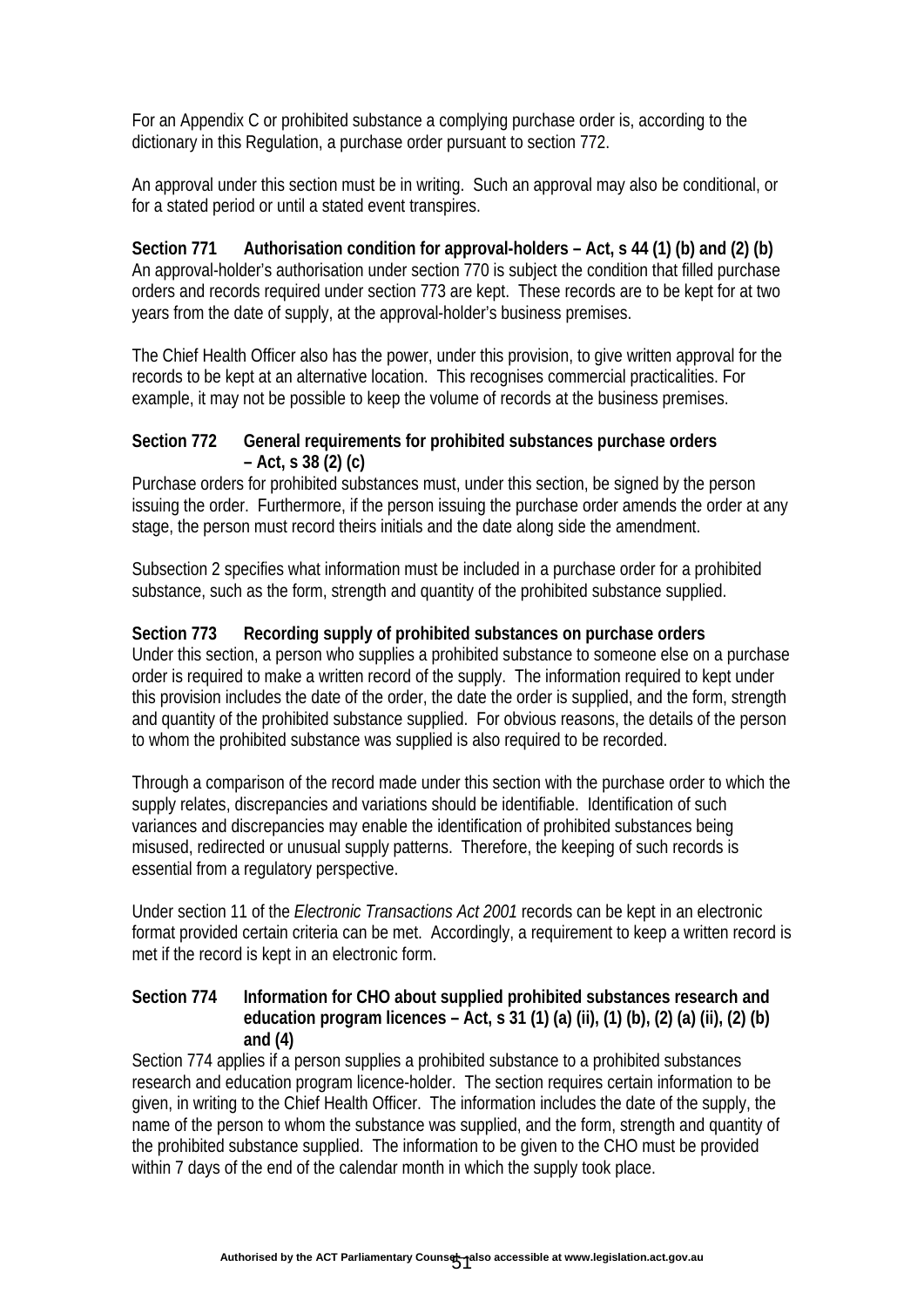This provision reflects the seriousness and level of public health concern associated with prohibited substances. The effect of the section is to enable the Chief Health Officer, through the information required to be provided, to monitor the details, such as quantities, of prohibited substances being used by a research and education program licence-holder.

# **Part 21.3 Prohibited substances registers**

#### **Section 775 Keeping prohibited substances registers by certain people – Act, s 48 (a) and s 50 (1) (b) and (2) (b)**

Within this provision is Table 775 that lists, in column 2, prescribed persons who must keep a prohibited substance register for all prohibited substance in their possession. Column 3 of the same table specifies where the register is to be kept.

## **Section 776 Form of prohibited substances registers – Act, s 49 (1) (b)**

Under this section, each page in a prohibited substances register must relate to a single form and strength of a prohibited substance. This means that if a single prohibited substance were possessed, but in different sizes, each size requires its own page in the register.

Where a prohibited substances register is kept electronically, which is permissible, a separate record must be used for each form and strength of prohibited substance kept.

#### **Section 777 Making entries in prohibited substances registers – Act, s 51 (1) (b)**  Under section 51 of the MPTG Act a person who must keep a register for a regulated substance commits an offence unless that person ensures that the details prescribed by this Regulation are recorded.

In regard to a prohibited substance, the details required to be record under section 51 of the MPTG Act are listed in this provision. Amongst the details for dealing with a prohibited substance that must be recorded are the nature of the dealing itself, the date of the dealing, and the form, strength and quantity of the substance dealt with, and the quantity of the substance held following the dealing.

Details to be recorded under section 777(1)(d) applies only if the dealing is receiving the substance. The details to be recorded under section 777(1)(e) applies if the dealing is supplying the substance.

This provision also makes it expressly clear that a dealing with a prohibited substance must be entered in the prohibited substance register that a person is required to keep under this Chapter.

## **Section 778 Prescribed witnesses for discarding of prohibited substances – Act, s 54 (a) and (b)**

Section 778(1) lists persons who are prescribed as witnesses in relation to the disposal of a prohibited substance. However, section 778 also expressly excludes a person from being a prescribed witness in relation to the disposal of a prohibited substance if the person is related to, employed by, or a close friend of the person disposing of the prohibited substance. Such persons are, by virtue of their relationship with the person disposing of the prohibited substance, potentially able to be influenced by, or exert influence over, that person. Accordingly, their suitability as a prescribed witness is thereby diminished. For the same reason the supervisor of the person disposing of the prohibited substance cannot be a prescribed witness, nor can a person supervised by the person disposing of the prohibited substance.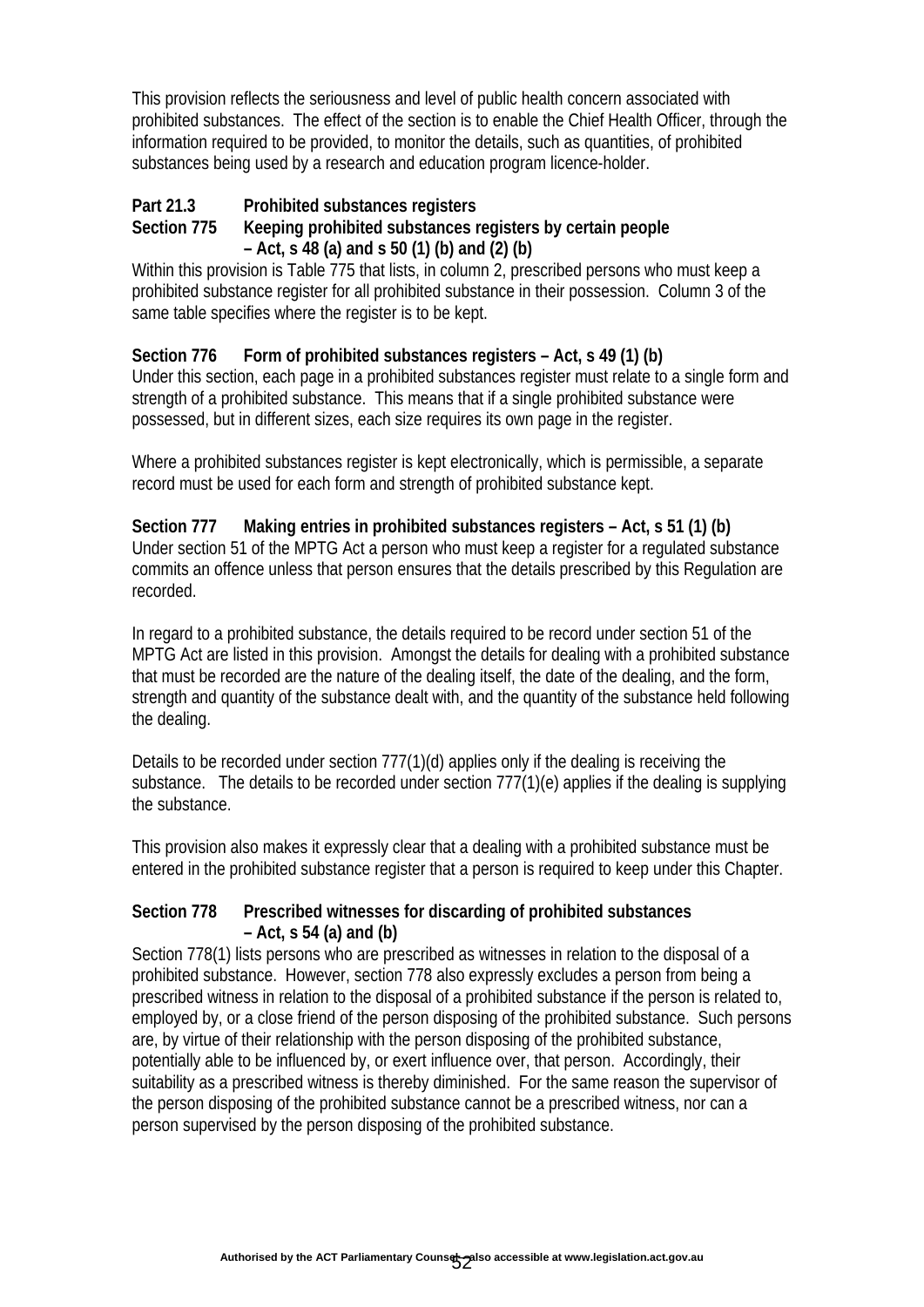**Section 779 Changes to entries in prohibited substances registers – Act, s 55 (2) (b)**  Section 776 confirms that a prohibited substances register may be kept in hardcopy form or electronically, and addresses the form in which a prohibited substances register must be kept.

Understandably, from time to time situations may arise in which an entry in a prohibited substances register needs to be changed, more often than not in order to correct an entry. Changes to an entry in a prohibited substances register is permissible, provided the requirements of this section are followed.

Subsection 1 relates to changes to an entry in a paper-based prohibited substances register. The subsection permits the person who made the entry to change the entry by signing and dating a marginal note or footnote that gives the amendment details and the date the amendment is made.

If the entry to be changed relates to the disposing of a prohibited substance, the amendment must be witnessed by a person listed in section 778, and the witness must also sign the amendment to evidence that they witnessed the change. It is not required that the person prescribed under section 778 that witnessed the disposal of the prohibited substance be the same witness to the amendment of the prohibited substances register. However, where it is possible it is preferable.

### **Chapter 22 Therapeutic goods**

As the title of the legislation suggest, the MPTG Act and this Regulation cover therapeutic goods in addition to medicines and poisons. In many instances the ramifications of misuse, intentional or otherwise, or improper supply of a therapeutic good will not be as serious as those for a medicine or poison. Nevertheless, the misuse or improper supply of a therapeutic good may result in harm, so it is appropriate to regulate therapeutic goods through the MPTG legislation.

#### **Section 800 Definitions – ch 22**

For the purposes of this Chapter, corrective contact lenses, correct lenses for spectacles and plano lenses are optical devices. Plano lenses are non-corrective contact lenses. A definition of prescription specific to this Chapter is also included.

#### **Section 801 Prescribed regulated therapeutic goods – Act, s 14, def** *regulated therapeutic good***, par (b)**

Section 14 of the Act defines what constitutes a regulated therapeutic good. The effect of paragraph (b) of that section is to include in the meaning of a regulated therapeutic good anything prescribed by this regulation. The purpose of section 801 is to prescribe optical devices for the purposes of section 14(b) of the MPTG Act. In this regard, the definition of an optical device under section 800 of this Chapter is applicable.

**Section 802 Authorisation to supply optical devices – Act, s 74 (1) (b) and (2) (b)**  Under section 74 of the MPTG Act it is an offence to supply a regulated therapeutic good to another person, or oneself, unless the person is authorised to supply the regulated therapeutic good under this regulation. What constitutes a regulated therapeutic good is defined in section 14 of the MPTG Act. Through the operation of section 800 of this regulation, optical devices are a regulated therapeutic good.

This provision gives optometrists and opticians authorisation to supply optical devices, on prescription issued by an optometrist or a doctor. The authorisation is limited to the extent necessary to practice, and if the optometrist or optician is employed, that the supply is within the scope of their employment.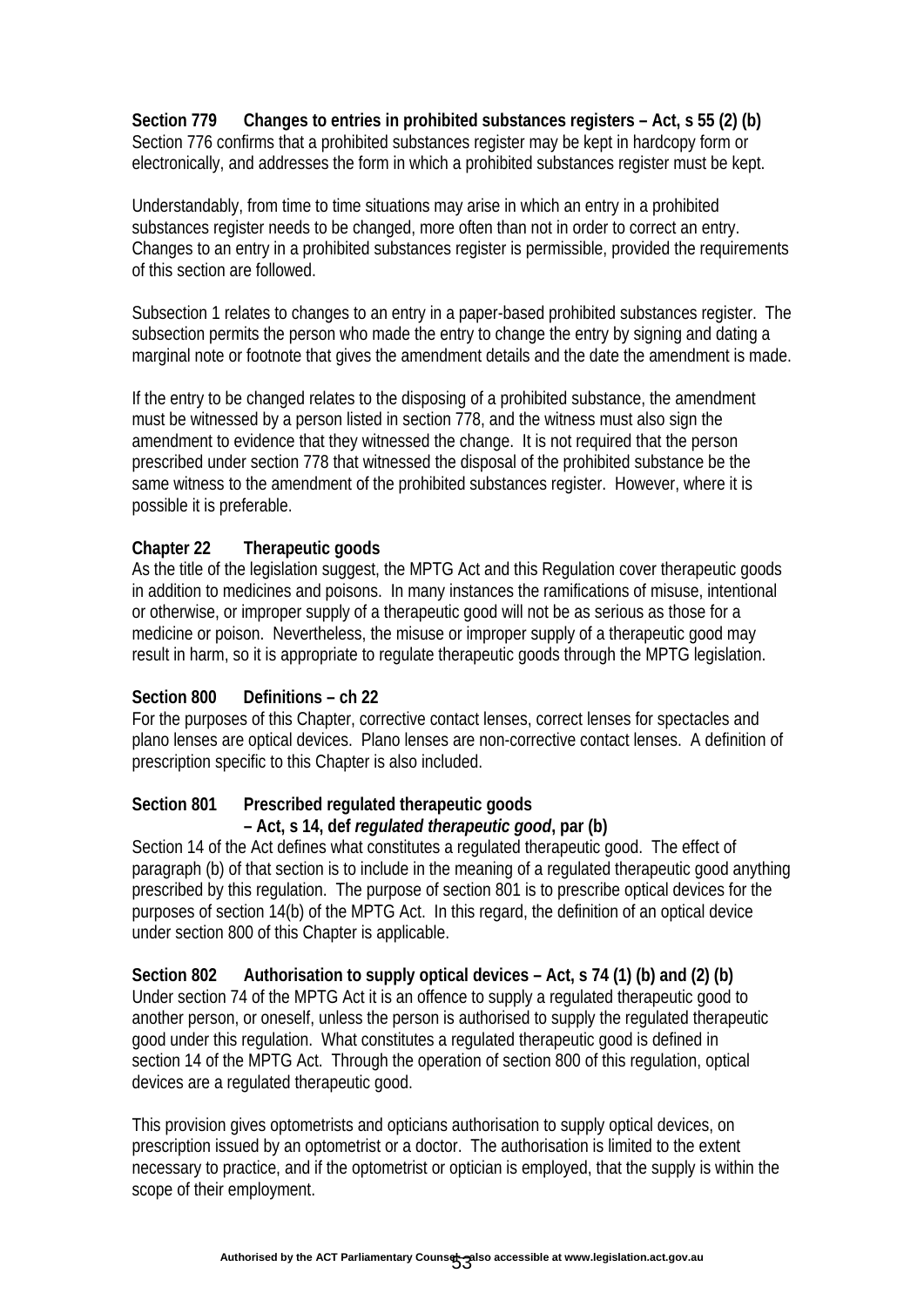Provided it is within the scope of their employment, section 802 also authorises an employee of an optometrist to sell and deliver optical devices being supplied by an authorised optometrist or optician.

Determining what is and what is not within the scope of employment will be determined based on any documented procedures and rules within a work place, a person's job description, and established practices within a workplace. Also relevant will be any orders or instructions, oral or written, issued to the employee. Some of these considerations may contradict others. For example, established practices within a workplace may not actually conform to documented procedures. In such circumstances, evaluating whether a person acted outside of the scope of their employment will require an assessment of what workplace rules and instructions prevail or dominate.

**Section 803 Authorisation conditions for supplying optical devices – Act, s 75 (1) (b)**  An optometrist's or optician's authorisation under section 802 of this regulation, as it applies to corrective contact lenses and corrective lenses for spectacles. is subject to conditions stated in section 803. This provision essentially operates to require that corrective lenses, be it for contacts or spectacles, are only supplied on a written prescription, and that the prescription is not more than a year old. A definition of prescription specific to the Chapter is contained in section 800.

### **Chapter 23 Notification and review of decisions**

Chapter 9 of the Act, in conjunction with Schedule 1 of the MPTG Act, provides for the review of decisions under the MPTG Act by the Chief Health Officer . This Chapter of the Regulation provides for the review of decisions made under this Regulation.

#### **Section 850 Meaning of** *reviewable decision* **– ch 23**

Pursuant to this section, a decision of a kind listed in column 3 of Table 850, made by the Chief Health Officer pursuant to a section of this Regulation listed in column 2 of Table 850, is a reviewable decision. The entity that may apply for a review of the decision mentioned in column 3 of Table 850 is listed in column 4 of the same Table.

#### **Section 851 Notice of reviewable decisions**

Section 851 operates to require a person, when making a reviewable decision, to give a written notice of the decision to each entity listed in column 4 of Table 850.

#### **Section 852 Applications for review**

Section 852 makes it expressly clear that in addition to the entities listed in column 4 of Table 850, any other person who interests are affected by the decision may apply for a review of a reviewable decision.

#### **Chapter 24 Miscellaneous**

This Chapter contains some miscellaneous provisions, concerning such matters as authorisations for public employees and containers not to be used for human use.

#### **Section 860 Authorisations for public employees**

#### **– Act, s 26 (1) (b), (2) (b), s 35(1) (b), (2) (b) and s 36 (b)**

Under section 860 a public employee may lawfully obtain a regulated substance and possess a regulated substance to the extent necessary for public employee to exercise a function that the person may have under the MPTG Act.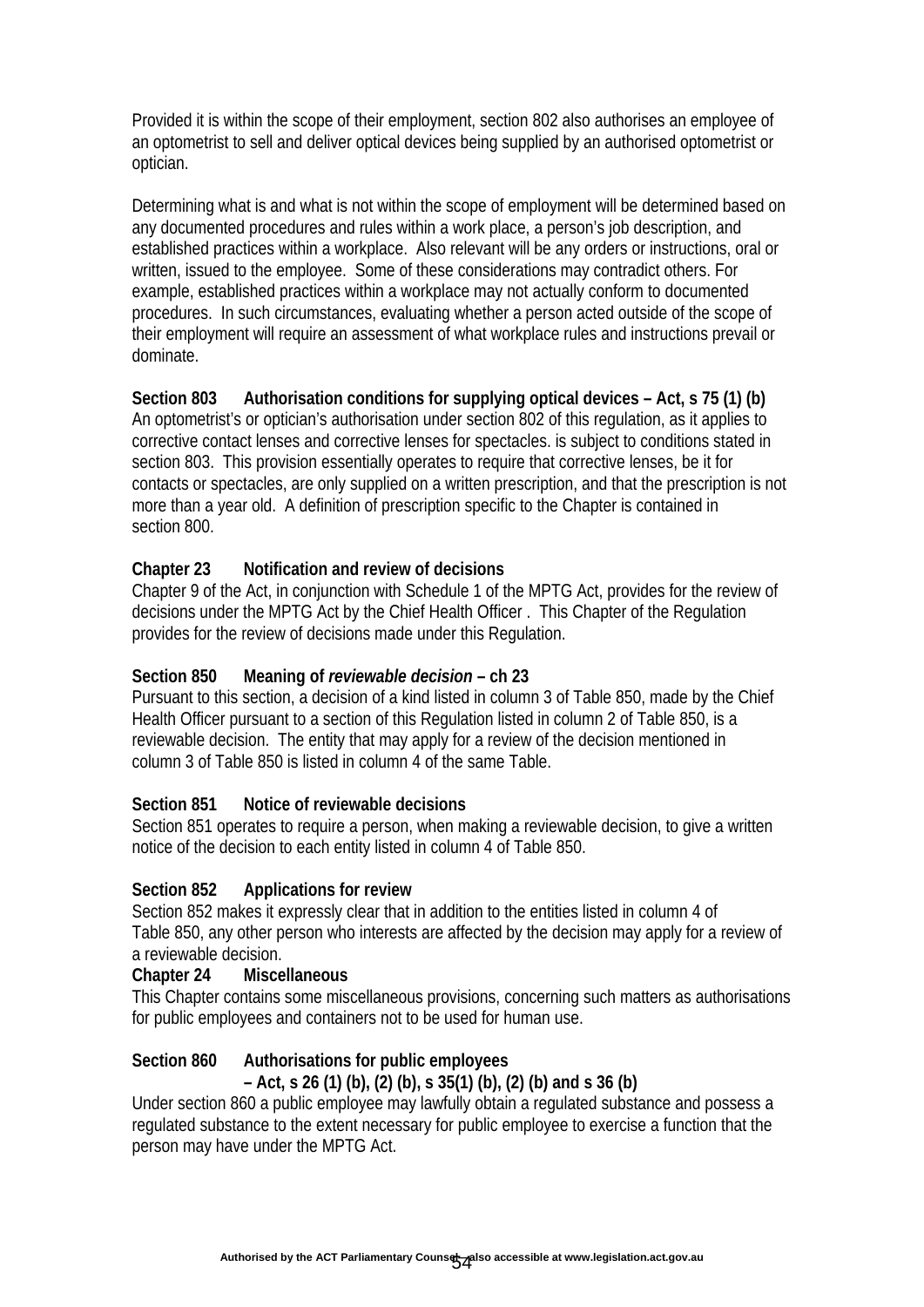Similarly, to the extent necessary for a public employee to exercise a function under the MPTG Act, a public employee may supply a regulated substance or regulated therapeutic good to a law enforcement officer for law enforcement purposes.

The section also operates to lawfully permit a public employee to supply a regulated substance, or regulated therapeutic good, to another person for the purposes of discarding the regulated substance or regulated therapeutic good. However, the person to whom regulated substance or regulated therapeutic good is supplied must be authorised to obtain it. Again, the authority provided by this section is limited to the extent necessary for public employee to exercise a function that the person may have under the MPTG Act.

The *Legislation Act 2001* defines who is a public employee. In the majority of cases a public employee is a public servant. However, a public employee also includes a person employed by a territory instrumentality, a statutory office-holder, or a person employed by a statutory office-holder. Accordingly, it is through this provision that certain public servants are lawfully able to handle a regulated substance through the course of their employment.

### **Section 861 Other authorisations for public employees – Act, s 20 (1) (a), (2) (a) and s 74 (1) (b)**

Section 861 operates to enable the Chief Health Officer to issue a permit to a public employee enabling that person to lawfully deal with a regulated substance or regulated therapeutic good, provided the dealing is in accordance with the permit. Such permits may identify the public employee by name, or by position held.

A permit issued by the Chief Health Officer must be in writing and contain a unique identifying number, the full name of the permit holder, and conditions to which the authorisation given by the permit is subject. The type, or types of regulated substance or regulated therapeutic goods authorised to be dealt with must also be stated on the permit, together with the types of dealings. An expiry term for the permit is also mandated.

The meaning of *deal* in regard to a regulated substance is defined by section 19 of the MPTG Act.

The *Legislation Act 2001* defines who is a public employee. In the majority of cases a public employee is a public servant. However, a public employee also includes a person employed by a territory instrumentality, a statutory office-holder, or a person employed by a statutory office-holder. Accordingly, it is through this provision that certain public servants are lawfully able to handle a regulated substance through the course of their employment.

#### **Section 862 Certain containers not to be used for human-use substances – Act, s 63 (1) (b)**

Section 63 of the MPTG Act contains an offence for supplying a human use substance in a container where that container is prescribed by this Regulation. This section instructs that containers of a kind mentioned in paragraphs 21, 22 or 23 of the SUSDP are prescribed for the purposes of section 63 of the MPTG Act. Accordingly, it is an offence to supply a human use substance in such a container.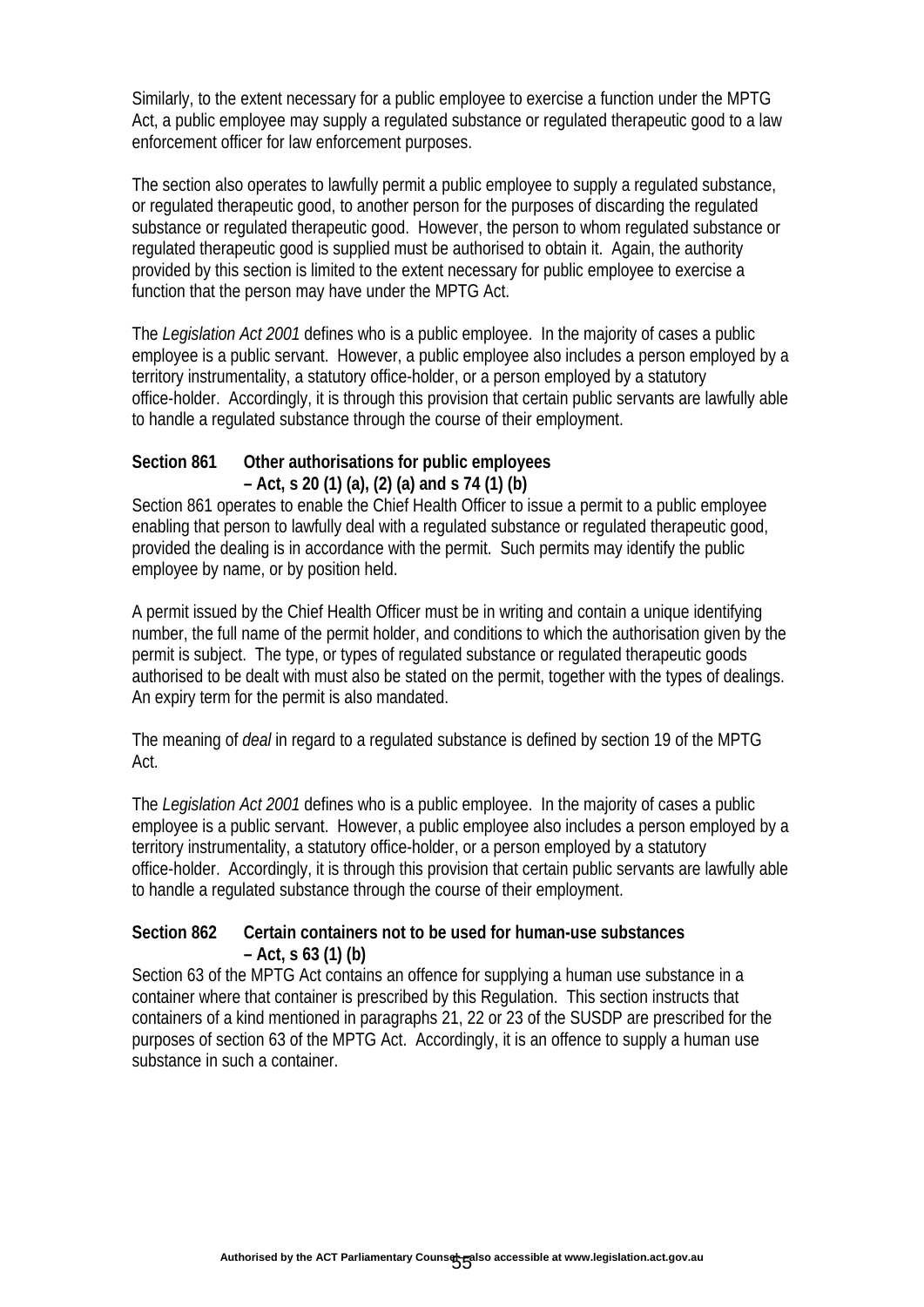### **Section 863 Displacement of Legislation Act, s 47 (6)**

Through this provision, the normal operation of section 47(6) of the *Legislation Act 2001* is displaced in regard to Australian and New Zealand Standard AS/NZS ISO 8124.3:2003. Accordingly, AS/NZS ISO 8124.3:2003 does not need to be placed on the ACT Legislation Register as a notifiable instrument. This avoids issues around copyright infringement that might arise from the reproduction of the standard on the ACT Legislation Register.

#### **Section 864 Amendments of Health Professionals Regulation 2004**

This provision directs that consequential amendments to the Health Professionals Regulation 2004 are made as set out in Schedule 6 of this Regulation.

#### **Chapter 30 Transitional**

Given the complexity of reforming a number of Acts and regulations and the necessity of allowing licences and authorisations made under those Acts to continue until replaced by new licences and authorisations, transitional provisions have been included in the MPTG Act.

Part 14.3 (Transitional – licences and authorisations) of the MPTG Act provides that licences that were in force under the *Drugs of Dependence Act 1989*, the *Poisons Act 1933* and the *Poisons and Drugs Act 1978* immediately prior to the commencement of the MPTG Act are to be regarded as a licence under the MPTG Act as prescribed by this Regulation. This enables a smooth transition from the various pieces of legislation being repealed and replaced to the new legislation, and avoids the need for the reissue of a plethora of licences immediately upon the commencement of the new Act.

This Chapter contains transitional provisions that link back to Part 14.3 of the MPTG Act.

#### **Section 1000 Definitions – ch 30**

This provision simply specifies that within Chapter 30 of this Regulation a reference to DODA means the ACT *Drugs of Dependence Act 1989*, and a reference to the Poisons and Drugs Act means the ACT *Poisons and Drugs Act 1978*.

#### **Section 1001 DODA wholesaler's licences – Act, s 520 (2)**

Pursuant to this provision, a wholesaler's licence for a controlled medicine under the ACT *Drugs of Dependence Act 1989* will continue to operate under the MPTG legislation as if it were a medicines wholesalers licence.

Where an expiry date or term on the licence is stipulated, the licence will continue under the MPTG legislation for the same period. Where no expiry or term on the licence is stated, the licence will remain in force for a period of six months from the date of commencement of the MPTG Act. The MPTG clearly instructs that licences preserved by these transitional provisions continue to be subject to any condition to which the licence was subject immediately before the commencement of the MPTG legislation. Such conditions remain in force unless the condition ceases to have effect, or the condition is removed or varied under the MPTG Act.

#### **Section 1002 Poison's Act licences – Act, s 520 (2)**

Pursuant to this provision, a licence under the *Poisons Act 1933* will continue to operate under the MPTG legislation as if it were a licence to possess for sale and to sell the regulated substance stated on the licence under the *Poisons Act 1933*.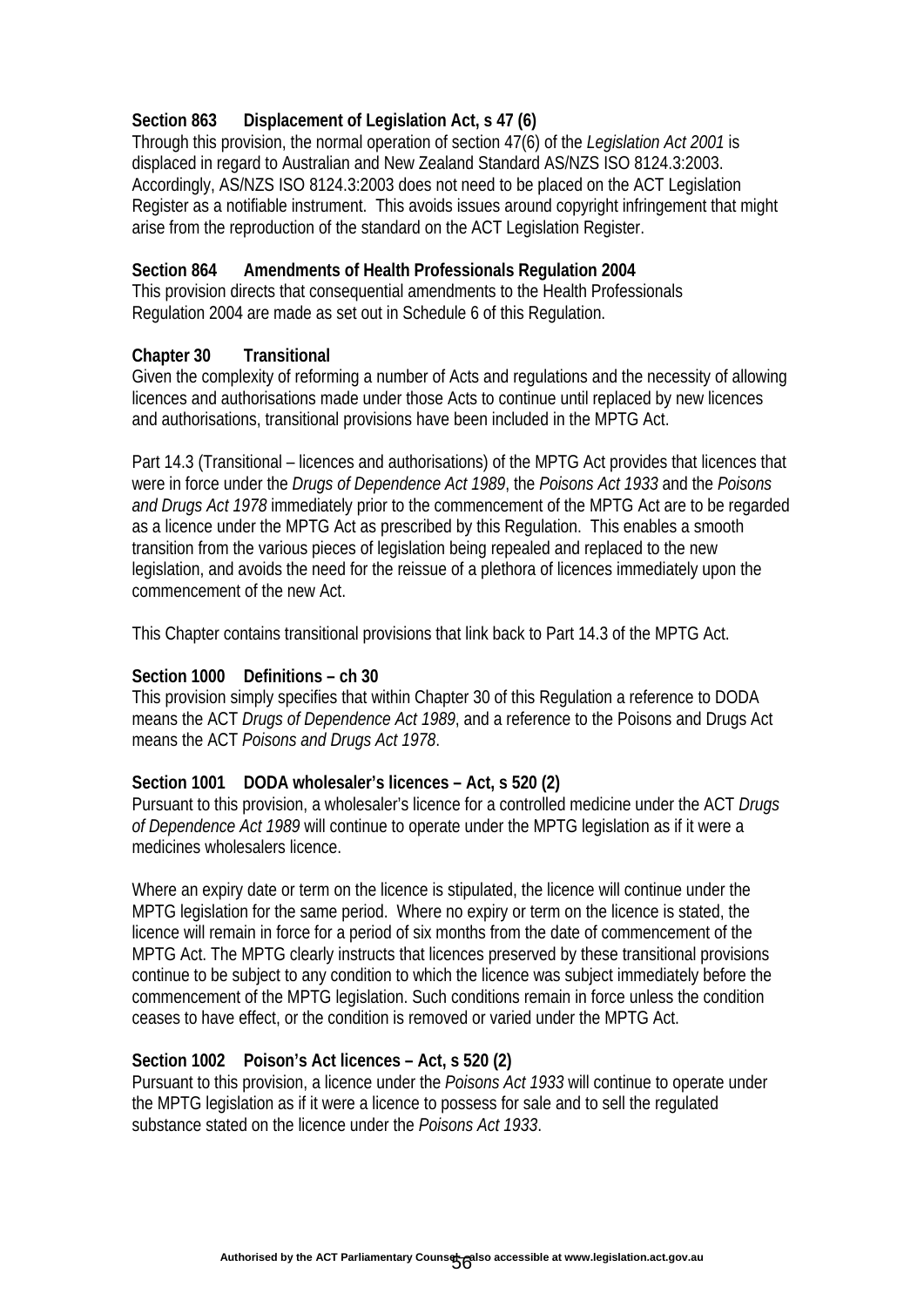Where an expiry date or term on the licence is stipulated, the licence will continue under the MPTG legislation for the same period. Where no expiry or term on the licence is stated, the licence will remain in force for a period of six months from the date of commencement of the MPTG Act. The MPTG clearly instructs that licences preserved by these transitional provisions continue to be subject to any condition to which the licence was subject immediately before the commencement of the MPTG legislation. Such conditions remain in force unless the condition ceases to have effect, or the condition is removed or varied under the MPTG Act.

#### **Section 1003 Poisons and Drugs Act licences – Act, s 520 (2)**

A manufacturer's licence under the ACT *Poisons and Drugs Act 1978* for a dangerous poison will continue to operate under the MPTG legislation as if it were a dangerous poisons manufacturer's licence. Similarly, a vendor's licence under the ACT *Poisons and Drugs Act 1978* for a dangerous poison will continue to operate under the MPTG legislation as if it were a dangerous poisons supplier's licence.

Where an expiry date or term on the licence is stipulated, the licence will continue under the MPTG legislation for the same period. Where no expiry or term on the licence is stated, the licence will remain in force for a period of six months from the date of commencement of the MPTG Act. The MPTG clearly instructs that licences preserved by these transitional provisions continue to be subject to any condition to which the licence was subject immediately before the commencement of the MPTG legislation. Such conditions remain in force unless the condition ceases to have effect, or the condition is removed or varied under the MPTG Act.

#### **Section 1004 DODA authorisations – Act, s 522 (2)**

An authorisation for a controlled medicine under section 33 of the ACT *Drugs of Dependence Act 1989* will, by virtue of this section, be taken to be a controlled medicines research and education program licence for the same medicine, or medicines, under the MPTG legislation.

Where an expiry date or term on the authorisation issued under the ACT *Drugs of Dependence Act 1989* is stipulated, the new licence will continue under the MPTG legislation for the same period. Where no expiry or term on the authorisation is stated, the new licence will remain in force for a period of six months from the date of commencement of the MPTG Act. The MPTG clearly instructs that authorisations that become licences under the MPTG through these transitional provisions continue to be subject to any condition to which the authorisation was subject immediately before the commencement of the MPTG legislation. Such conditions remain in force unless the condition ceases to have effect, or the condition is removed or varied under the MPTG Act.

#### **Section 1005 Poisons and Drugs Act authorisations – Act, s 522 (2)**

An authorisation for a dangerous poison under section 26 of the ACT *Poisons and Drugs Act 1978* will, by virtue of this section, be taken to be a dangerous poison research and education program licence for the same poison, or poisons, under the MPTG legislation.

Where an expiry date or term on the authorisation issued under the ACT *Poisons and Drugs*  Act 1978 is stipulated, the new licence will continue under the MPTG legislation for the same period. Where no expiry or term on the authorisation is stated, the new licence will remain in force for a period of six months from the date of commencement of the MPTG Act.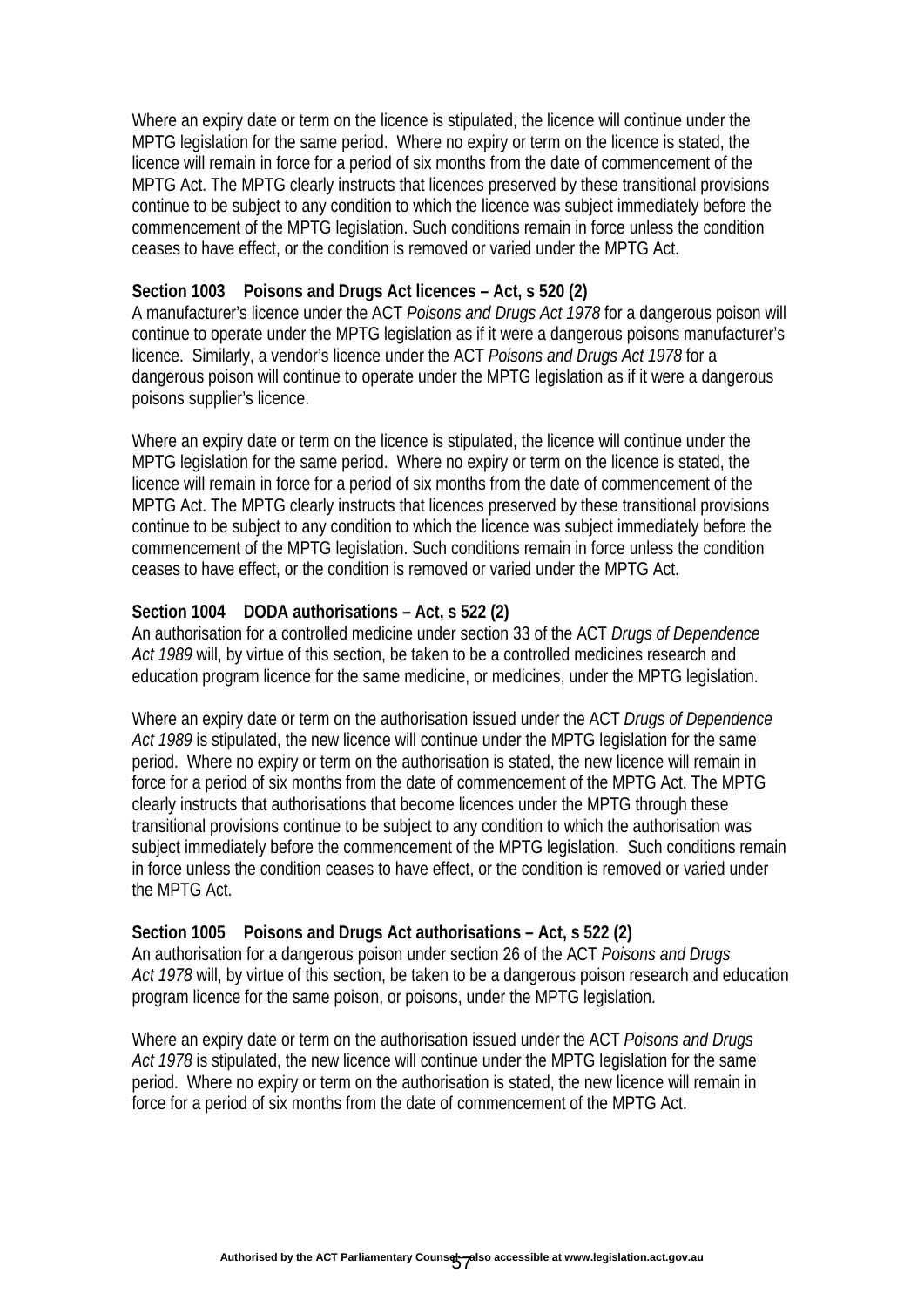The MPTG clearly instructs that authorisations that become licences under the MPTG through these transitional provisions continue to be subject to any condition to which the authorisation was subject immediately before the commencement of the MPTG legislation. Such conditions remain in force unless the condition ceases to have effect, or the condition is removed or varied under the MPTG Act.

**Section 1006 Public Health (Prohibited Drugs) Act authorisations – Act, s 522 (2)**  An authorisation under section 6A of the ACT *Public Health (Prohibited Drugs) Act 1957* will, by virtue of this section, be taken to be a prohibited substances research and education program licence for the same regulated substance, or substances, under the MPTG legislation.

Where an expiry date or term on the authorisation issued under the ACT *Public Health (Prohibited Drugs) Act 1957* is stipulated, the new licence will continue under the MPTG legislation for the same period. Where no expiry or term on the authorisation is stated, the new licence will remain in force for a period of six months from the date of commencement of the MPTG Act. The MPTG clearly instructs that authorisations that become licences under the MPTG through these transitional provisions continue to be subject to any condition to which the authorisation was subject immediately before the commencement of the MPTG legislation. Such conditions remain in force unless the condition ceases to have effect, or the condition is removed or varied under the MPTG Act.

**Section 1007 DODA approvals to prescribe drugs of dependence – Act, s 531 (2)**  An approval under section 69 of the *Drugs of Dependence Act 1989* will, by virtue of this section, be taken to be a controlled medicines approval under Division 13.1.3 of the MPTG Act for the controlled medicine to which the approval relates.

The new approval will continue under the MPTG legislation for the unexpired period of the original approval. The MPTG clearly instructs that the approval will continue to be subject to any condition to which the approval was subject immediately before the commencement of the MPTG legislation. Such conditions remain in force unless the condition ceases to have effect, or the condition is removed or varied under the MPTG Act.

#### **Section 1008 Expiry – ch 30**

Section 1008 provides that Chapter 30 expires on 31 March 2010. The purpose of this provision is to ensure that transitional provisions are not retained on the statute books for longer than is necessary.

#### **Schedule 1 Medicines – health related occupations authorisations**

It is through Schedule 1 that the various health-related occupations are assigned authorisation to deal with medicines.

There are 13 Parts to Schedule 1, each dealing with a different health-related occupation. These range from ambulance services and officers in Part 1.1, to doctors (Part 1.3) through to optometrists (Part 1.8) and finally to veterinary surgeons and their employees at Part 1.13. Even opioid dependence treatment centres operated by the Territory are addressed in the Schedule.

Under each Part the person authorised is listed in column 2, and what that person is authorised to do is specified in column 3.